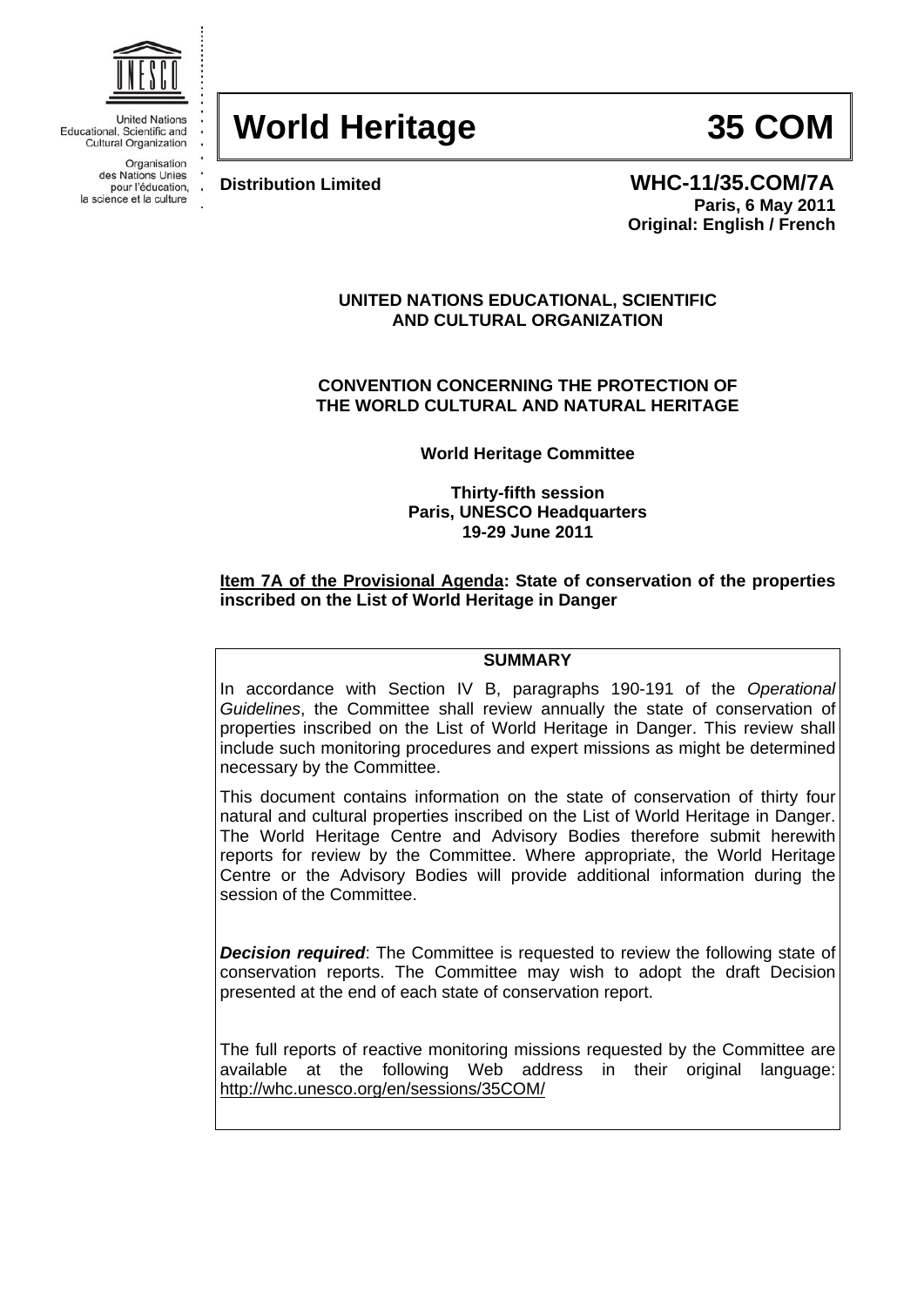# **TABLE OF CONTENT**

| I. |     |                                                                              |  |
|----|-----|------------------------------------------------------------------------------|--|
|    |     |                                                                              |  |
|    |     |                                                                              |  |
|    | 1.  | Manovo Gounda St. Floris National Park (Central African Republic) (N 475)3   |  |
|    | 2.  |                                                                              |  |
|    | 3.  | Mount Nimba Strict Nature Reserve (Côte d'Ivoire/Guinea) (N 155 bis) 12      |  |
|    | 4.  | Virunga National Park (Democratic Republic of the Congo) (N 63)18            |  |
|    | 5.  | Kahuzi-Biega National Park (Democratic Republic of the Congo) (N 137)19      |  |
|    | 6.  | Garamba National Park (Democratic Republic of the Congo) (N 136) 19          |  |
|    | 7.  | Salonga National Park (Democratic Republic of the Congo) (N 280)19           |  |
|    | 8.  | Okapi Wildlife Reserve (Democratic Republic of the Congo) (N 718) 19         |  |
|    | 9.  |                                                                              |  |
|    | 10. |                                                                              |  |
|    | 11. |                                                                              |  |
|    | 12. |                                                                              |  |
|    |     |                                                                              |  |
|    | 13. |                                                                              |  |
|    |     |                                                                              |  |
|    | 14. | Everglades National Park (United States of America) (N 76) 30                |  |
|    |     |                                                                              |  |
|    | 15. | Belize Barrier Reef Reserve System (Belize) (N 764) 31                       |  |
|    | 16. |                                                                              |  |
|    |     |                                                                              |  |
|    |     |                                                                              |  |
|    | 17. | Tombs of Buganda Kings at Kasubi (Uganda) (C 1022) 36                        |  |
|    | 18. | Ruins of Kilwa Kisiwani and Ruins of Songo Mnara (United Republic of         |  |
|    |     |                                                                              |  |
|    | 19. |                                                                              |  |
|    | 20. |                                                                              |  |
|    | 21. |                                                                              |  |
|    | 22. | Old City of Jerusalem and its Walls (site proposed by Jordan) (C 148 rev) 40 |  |
|    | 23. |                                                                              |  |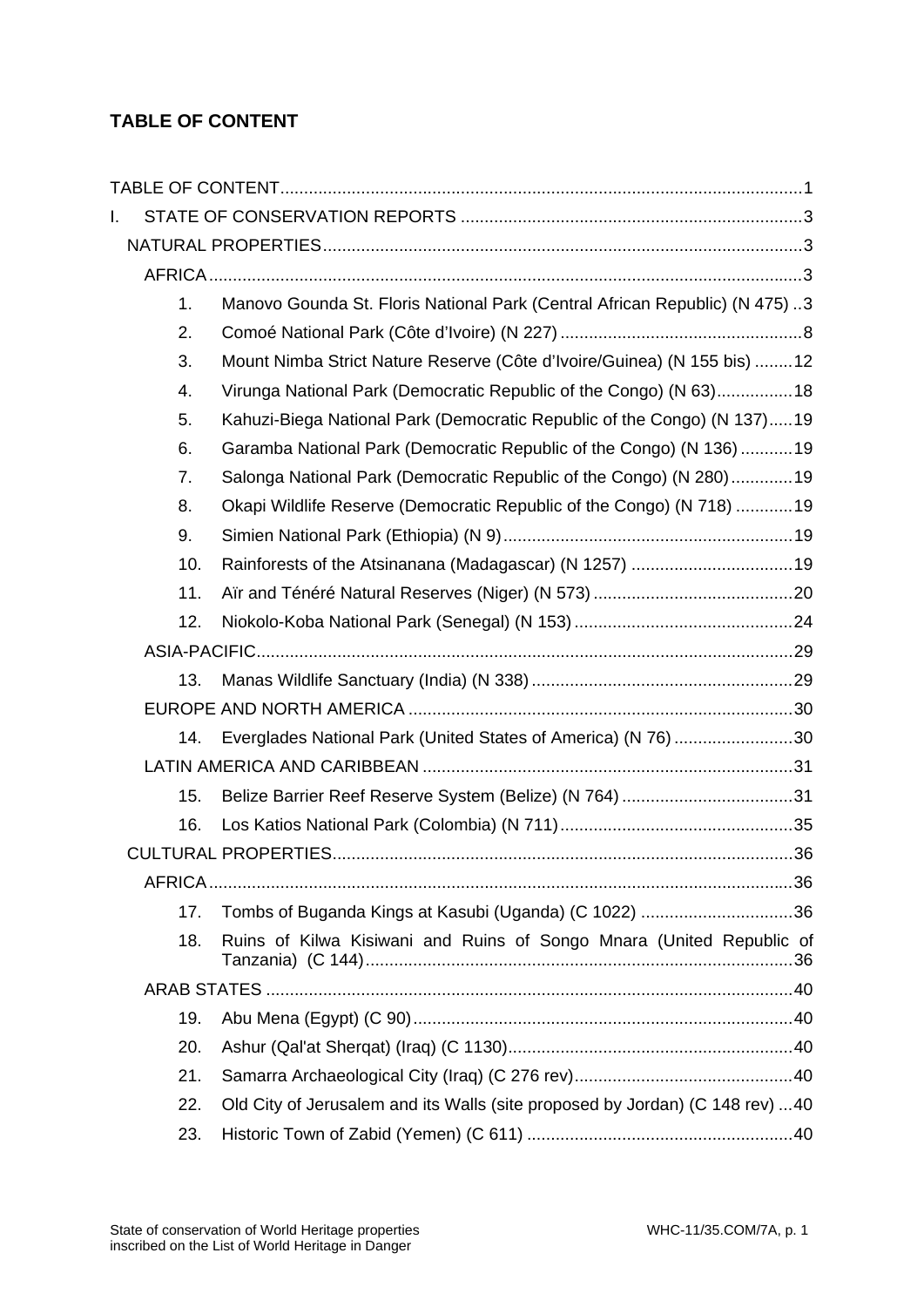| Minaret and Archaeological Remains of Jam (Afghanistan) (C 211 rev)45<br>24.<br>Cultural Landscape and Archaeological Remains of the Bamiyan Valley<br>25.<br>Bam and its Cultural Landscape (Islamic Republic of Iran) (C 1208) 45<br>26.<br>Fort and Shalamar Gardens in Lahore (Pakistan) (C 171-172)  45<br>27.<br>Rice Terraces of the Philippine Cordilleras (Philippines) (C 722)48<br>28.<br>Bagrati Cathedral and Gelati Monastery (Georgia) (C 710)49<br>29.<br>30.<br>31.<br>Humberstone and Santa Laura Saltpeter Works (Chile) (C 1178) 53<br>32.<br>33.<br>34. |  |  |  |  |  |
|------------------------------------------------------------------------------------------------------------------------------------------------------------------------------------------------------------------------------------------------------------------------------------------------------------------------------------------------------------------------------------------------------------------------------------------------------------------------------------------------------------------------------------------------------------------------------|--|--|--|--|--|
|                                                                                                                                                                                                                                                                                                                                                                                                                                                                                                                                                                              |  |  |  |  |  |
|                                                                                                                                                                                                                                                                                                                                                                                                                                                                                                                                                                              |  |  |  |  |  |
|                                                                                                                                                                                                                                                                                                                                                                                                                                                                                                                                                                              |  |  |  |  |  |
|                                                                                                                                                                                                                                                                                                                                                                                                                                                                                                                                                                              |  |  |  |  |  |
|                                                                                                                                                                                                                                                                                                                                                                                                                                                                                                                                                                              |  |  |  |  |  |
|                                                                                                                                                                                                                                                                                                                                                                                                                                                                                                                                                                              |  |  |  |  |  |
|                                                                                                                                                                                                                                                                                                                                                                                                                                                                                                                                                                              |  |  |  |  |  |
|                                                                                                                                                                                                                                                                                                                                                                                                                                                                                                                                                                              |  |  |  |  |  |
|                                                                                                                                                                                                                                                                                                                                                                                                                                                                                                                                                                              |  |  |  |  |  |
|                                                                                                                                                                                                                                                                                                                                                                                                                                                                                                                                                                              |  |  |  |  |  |
|                                                                                                                                                                                                                                                                                                                                                                                                                                                                                                                                                                              |  |  |  |  |  |
|                                                                                                                                                                                                                                                                                                                                                                                                                                                                                                                                                                              |  |  |  |  |  |
|                                                                                                                                                                                                                                                                                                                                                                                                                                                                                                                                                                              |  |  |  |  |  |
|                                                                                                                                                                                                                                                                                                                                                                                                                                                                                                                                                                              |  |  |  |  |  |
| World Heritage properties of the Democratic Republic of the Congo (DRC)65<br>35.                                                                                                                                                                                                                                                                                                                                                                                                                                                                                             |  |  |  |  |  |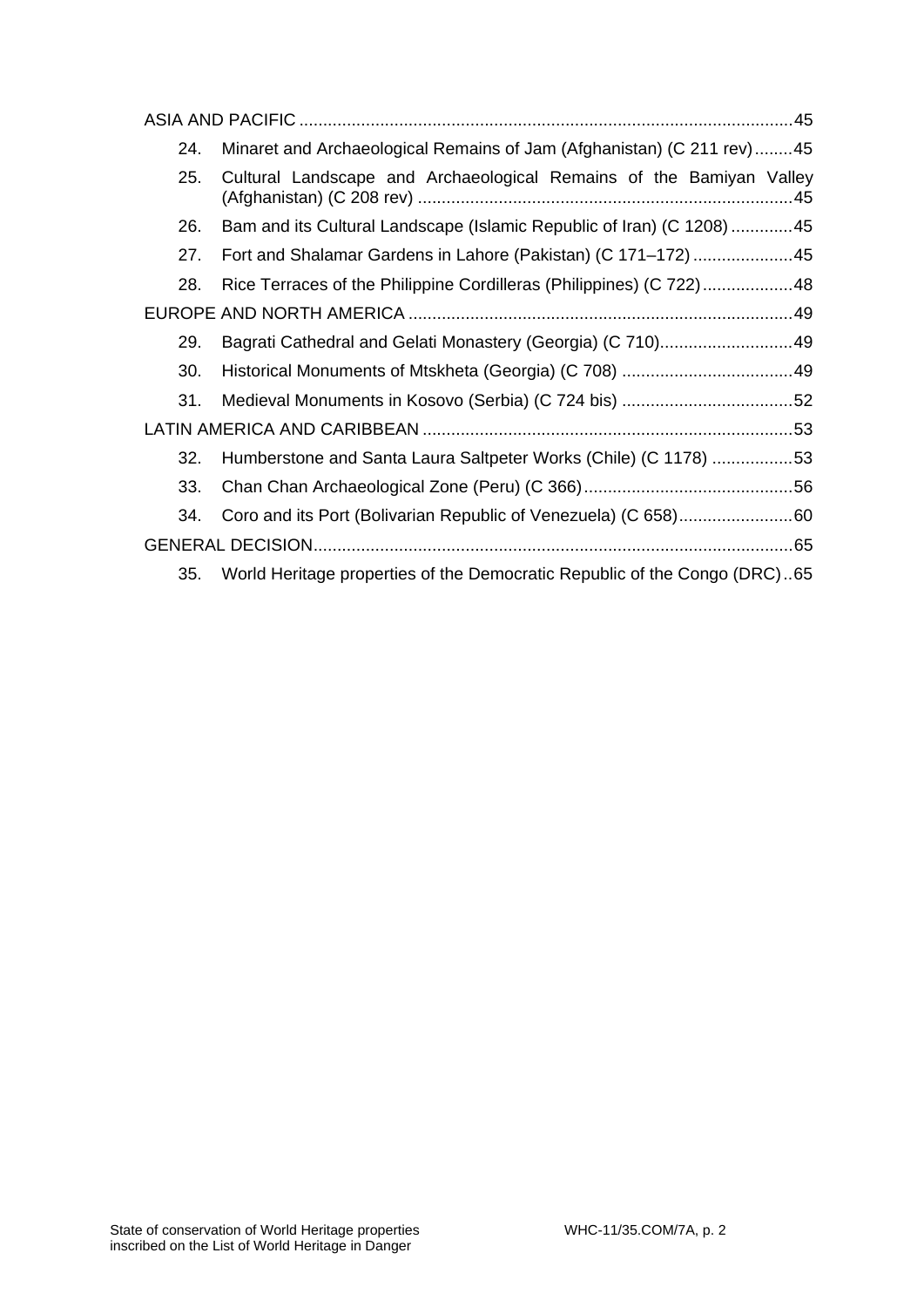# **I. STATE OF CONSERVATION REPORTS**

# **NATURAL PROPERTIES**

# **AFRICA**

# **1. Manovo Gounda St. Floris National Park (Central African Republic) (N 475)**

*Year of inscription on the World Heritage List*  1988

*Criteria* 

 $\overline{f(x)}(x)$ 

*Year(s) of inscription on the List of World Heritage in Danger*  1997

**Property subject to the reinforced monitoring mechanism since 2009 (33 COM 7A.1)** 

*Threats for which the property was inscribed on the List of World Heritage in Danger* 

- *a)* Illegal grazing;
- *b)* Uncontrolled poaching by heavily armed groups and subsequent loss of up to 80% of the Park's wildlife;<br>*c*) Deteriorating security situation and a halt to tourism.
- Deteriorating security situation and a halt to tourism.

*Desired state of conservation for the removal of the property from the List of World Heritage in Danger*  The desired state of conservation has yet to be set.

*Corrective measures identified*  See Decision **33 COM 7A.1** (Seville, 2009). http:whc.unesco.org/en/decisions/1761

#### *Previous Committee Decisions*  **32 COM 7A.1; 33 COM 7A.1; 34 COM 7A.1**

*International Assistance* 

Total amount provided to the property: USD 296,653 for emergency assistance and technical cooperation.

*UNESCO Extra-budgetary Funds*  N/A.

Previous monitoring missions May 2001 and April 2009: joint World Heritage Centre/IUCN reactive monitoring missions.

*Factors affecting the property identified in previous reports* 

- *a)* Insecurity
- *b)* Poaching
- *c)* Mining
- *d)* Transhumance and illegal grazing
- *e)* Illegal fishing
- *f)* Illegal occupation of the property

*Illustrative material*  http://whc.unesco.org/en/list/475

### *Current conservation issues*

On 31 January 2011, a report on the state of conservation of the property was submitted by the Central African Republic (CAR). This summary report outlines the measures taken by the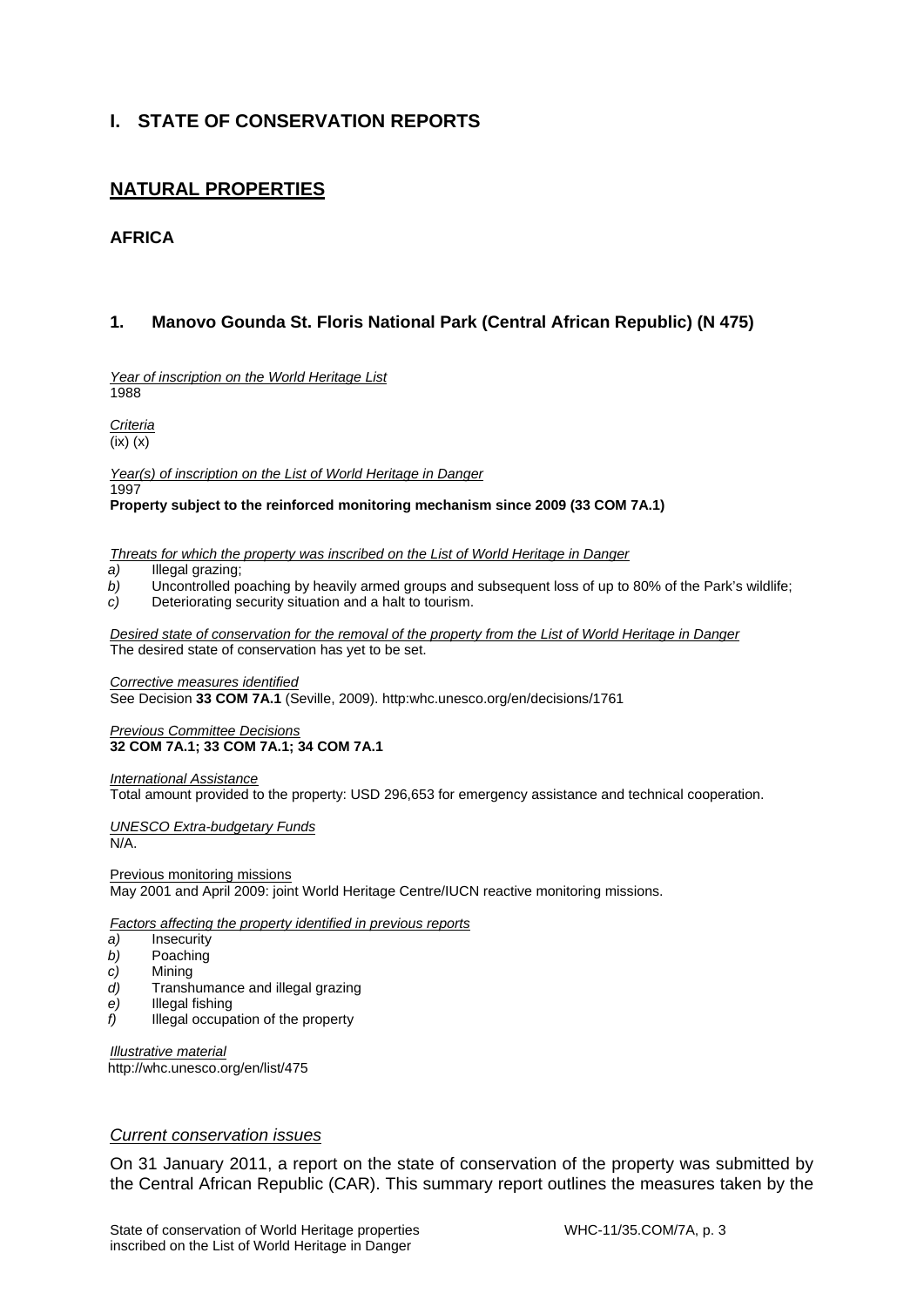State Party, from an institutional and technical perspective, to implement corrective measures that were adopted by the World Heritage Committee at its 33rd session (Seville, 2009).

In its Decisions **33 COM 7A.1** and **34 COM 7A.1**, the Committee requested the State Party to organize a workshop with all stakeholders to develop a short-term emergency plan for a priority area of reduced size, to restore the integrity of the property. This workshop, planned for September 2010, unfortunately could not be held before the 35th session of the Committee. A letter was sent to the State Party to encourage it to submit a request for international assistance for this purpose.

In addition, the high-level meeting requested by the Committee could not be organized because of the concurrence of presidential and legislative elections.

### a) *Restructuring of the management of the park for a simple and efficient organization specifically dedicated to the park*

The State Party provides information that the management strategy for protected areas in the north-east, including the property, was validated in 2010. This strategy proposes a zoning of the property defining a central core surrounded by Village Hunting Zones (VHZ), the implantation of advanced surveillance bases, a development plan for the entire north-east territory including the redefinition of transhumance corridors, the increased size of the team monitoring the property and VHZ peripheries.

### *b) Strengthening of supervisory staff to ensure the main management missions (planning, surveillance, ecological monitoring, adminstration, logistics)*

The State Party has not provided any new information concerning the strengthening of supervisory staff. The World Heritage Centre and IUCN recall that a technical assistant of the Central African Armed Forces (CAAF) was appointed in spring 2009 and assigned to conservation teams.

*c) Increasing the number and training of ground staff essentially devoted to surveillance ensuring this transition period, strengthened at the outstart by support from armed forces* 

The State Party notes that several missions by Central African Armed Forces (CAAF) elements were carried out in the area in support of the supervisor trackers for the programme for the Conservation and Rational Use of the Forest Ecosystems of Central Africa (ECOFAC) - VHZ, but no further details are reported. Since 2009, 60 Water and Forestry agents were planned to be appointed to north-east protected areas, in addition to the 60 ECOFAC supervisor trackers already in place, but IUCN notes that these agents have still not been appointed to the north-east, or within the property. The report does not mention whether these agents will be specifically assigned to the Manovo-Gounda National Park (MGNP) as requested by the Committee at its 33rd session in 2009.

d) *Functional zoning of the park with a priority intervention zone to conserve to the maximum the components determining the Outstanding Universal Value of the park (environment and fauna)* 

The State Party notes that the map draft of the park including the new configuration of the property has been produced and validated. The World Heritage Centre and IUCN recall that the management strategy for the north-east protected areas proposes a zoning of the property with a core area surrounded by a belt of VHZ. Unfortunately the report does not include the zoning map, and it is therefore difficult to assess its impact on the protection status of the property.

*e) Implementation of an action plan targeting restoration of security in this priority zone*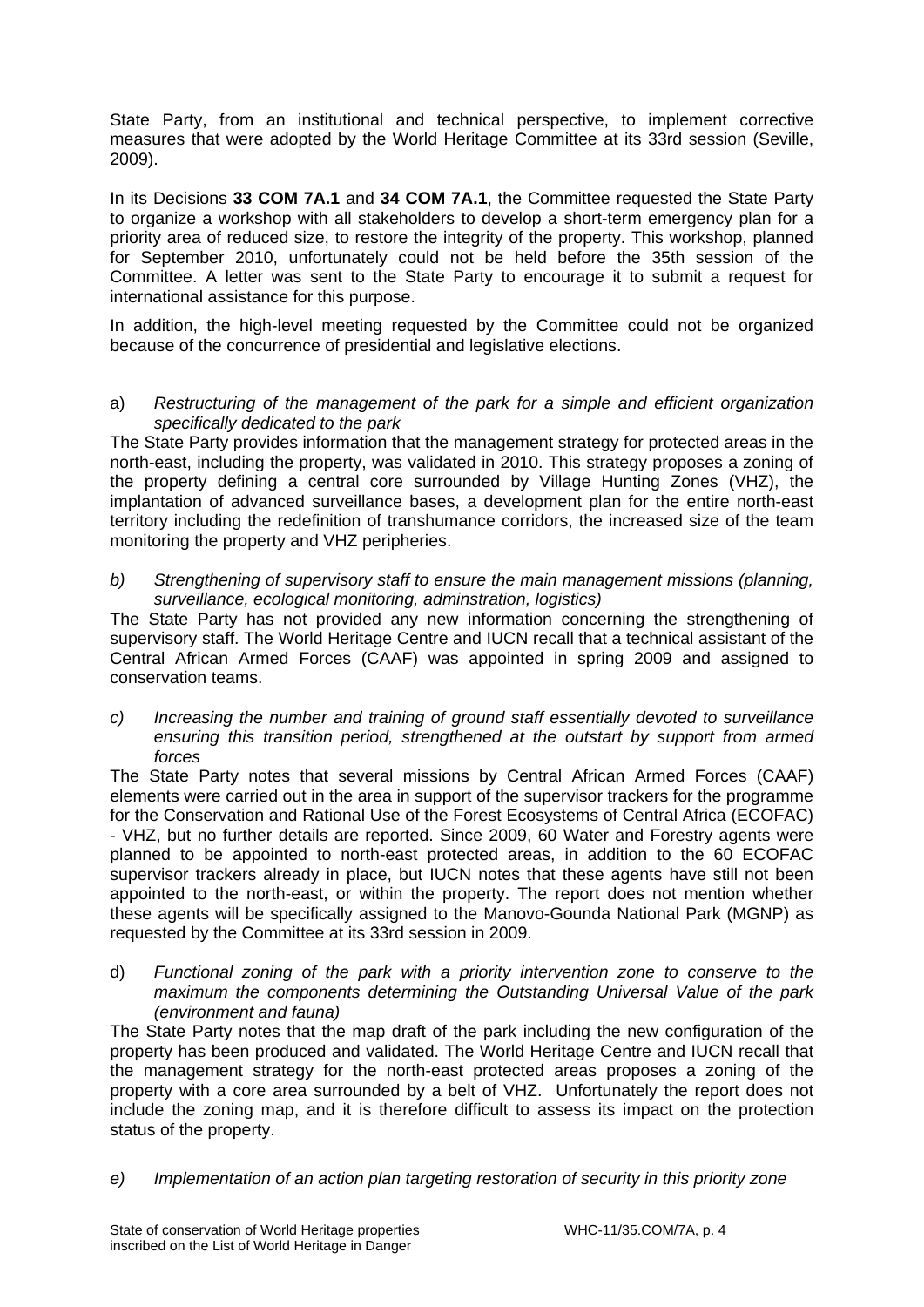The State Party recalls that the Ministry of National Defence has provided military equipment to conservation teams of the northern protected areas every year since 2007, but does not report new information concerning the implementation of a plan focused on restoring security in the property. The State Party considers that the support of international institutions in the implementation of the Disarmament, Demobilisation and Reintegration (DDR) process, and the holding of elections are significant elements in bringing security to the northern region where the property is located.

### *f) Allocation of a provisional budget for these priorities, limited to the most necessary, to already engage in this phase a reflection on sustainable management;*

The State Party does not report any new information concerning the allocation of a provisional suitable budget. It appears that a budget is not yet defined.

### *g) Implementation of a plan to emerge from the crisis, through concertation with the different protagonists, in particular from Chad and Sudan.*

The State Party recalls that trans-border actions taking into account all issues related to natural resource conservation and the development of local communities are planned under the Regional Indicative Programme of the 10th European Development Fund (EDF), however no details on the type of activities are provided. The report notes that the Central African-Chad Joint Committees will meet in 2011 to discuss transborder issues.

# *h) Other current conservation issues - petroleum prospecting within the property*

IUCN notes that since January 2011 a Chinese oil company, China National Petroleum Corporation (CNPC) is located at Gordil (one of the bases of the Park). It is possible that petroleum prospecting is being conducted inside the property, accompanied by poachingrelated activities. The World Heritage Centre and IUCN consider that this type of activity will only accelerate the deterioration of the Outstanding Universal Value of the property and its wildlife, already greatly reduced. They recall that several years ago the Committee adopted a clear position on mining and petroleum prospecting issues in inscribed properties, deeming them incompatible with World Heritage status.

# *i) Result of the ECOFAC / MIKE aerial survey mission conducted in early 2010*

The report mentions a 2010 ECOFAC inventory in collaboration with the Monitoring the Illegal Killing Elephant (MIKE) programme. This inventory was conducted in north-eastern Central African Republic over nearly 95,000 km<sup>2</sup> in an area including Manovo-Gounda-St Floris (MGSF) and Bamingui-Bangoran National Parks, the Vassako-Bollo Strict Nature Reserve, the Aouk-Aouakalé Wildlife Reserve, and the Hunting Areas and Village Hunting Zones. The inventory shows a very serious decline in the concentration of big game. A decline of 90% had already been revealed by a 2005 inventory, and this new inventory indicates a further reduction of 75% of the wildlife compared to the 2005 inventory. After the black rhino, which had already disappeared in 1980, elephant and giraffe have now also completely disappeared from the property and are recorded only in the hunting areas, and therefore outside the property. Most of the other species have also almost disappeared, including buffalo, giant eland, Defassa waterbuck, ostrich, hippopotamus and cheetah. The remaining wildlife is concentrated in the VHZ and southern hunting areas located outside the property.

The inventory also considers it possible that hundreds of thousands of Chadian cattle transit every year in the study zone. The overview also noted the presence of two small-scale diamond mines in the MGSF National Park, along water bodies, and a significant reduction of large wildlife around the mines due to poaching. The report concluded that the countdown to the extinction of wildlife in northern CAR appears to have started and there is very little time to reverse this process. The authors consider that within a period of 2 to 5 years the activity of large-scale hunting will have exhausted the wildlife, accelerating the collapse of the VHZ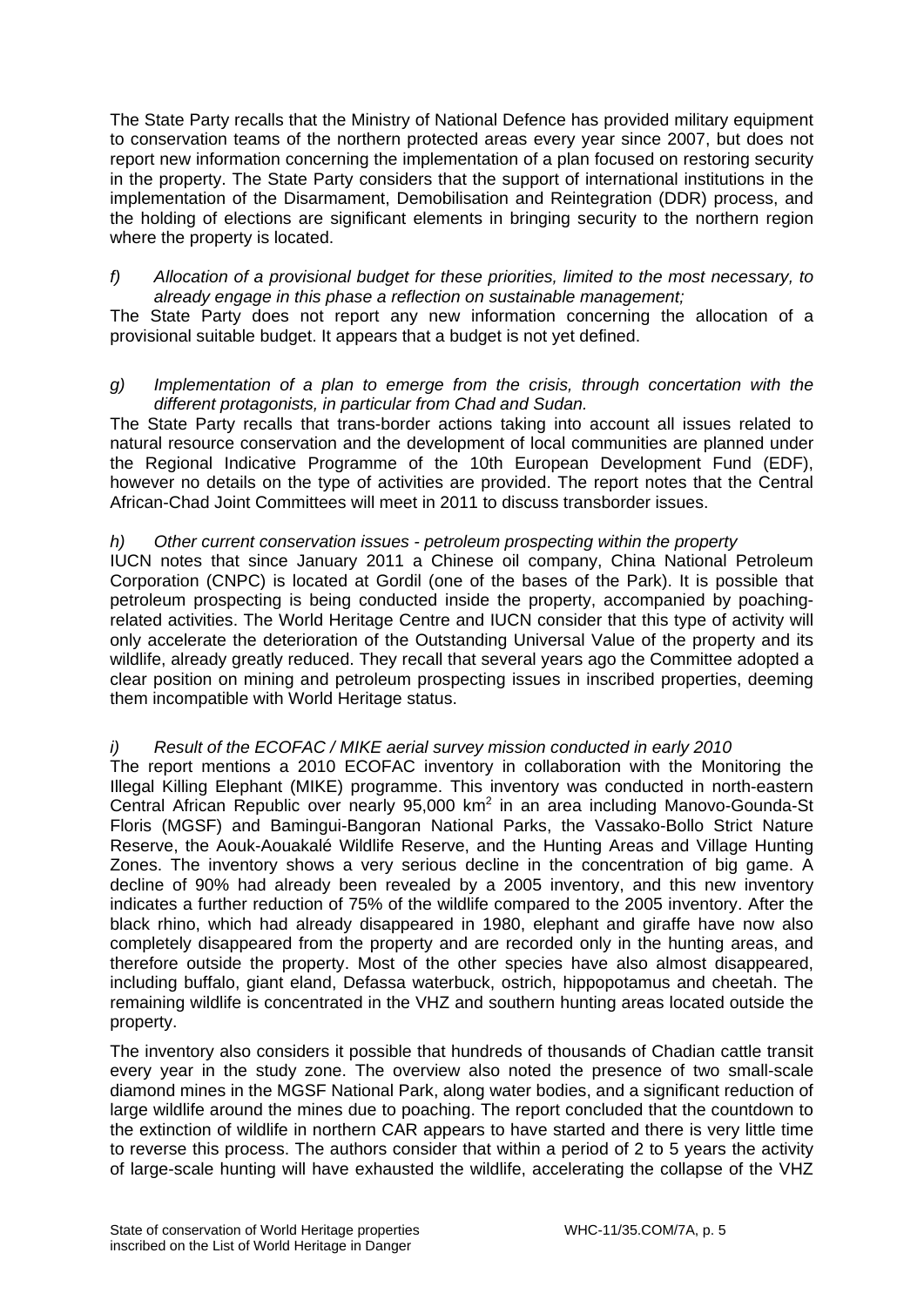system - the last pockets of big game conservation - and likely leading to their reconversion to pasture. This will cause the loss of not only the last opportunity to restore the property's outstanding universal value, but also the socio-economic benefits associated with it.

The World Heritage Centre and IUCN note that the Eco-Fauna project of the European Union is currently being launched in the vicinity of the property and continues to bolster the VHZ. However, they believe that few results can be expected for the preservation of the property, as the project's strategy is focused primarily on the VHZ rather than on the conservation of the property itself. In addition, the budget seems inadequate in view of the area of intervention to cover (4 million Euros for an area of 100,000  $\text{km}^2$ ).

# *Conclusions*

The World Heritage Centre and IUCN recall that the 2009 mission noted that a rigorous evaluation should be conducted to confirm the existence of outstanding universal value of the property, according to criteria (ix) and (x). Even if the ECOFAC  $\overline{\phantom{a}}$  MIKE inventory was conducted on a wider area, with a transect in the property, it would seem that criterion (x) is called into question because of the sharp decline in the wealth of biodiversity present at the time of inscription, and the disappearance of almost all key species of large mammals, due to poaching and competition with transhumant cattle that have invaded a large part of the property. Criterion (ix) is also questionable as the effective disappearance of most big game key species questions the representativeness of the property and the natural ecological processes. Moreover, the growing presence of transhumant cattle in the Park, as well as petroleum prospecting and mining activity within the property, greatly compromise its integrity.

The 2009 mission recommended that the MGSF National Park remain on the List of World Heritage in Danger until the first positive results could be recorded through the execution of an emergency safeguarding programme, the main points of which are reflected in the corrective measures. If corrective measures aiming to a) restructure the park management, b) strengthen the supervisory staff to ensure the main management missions and d) produce a functional zoning of the park have been partially addressed, the steps c) increase the number and training of surveillance personnel, e) implementing an action plan to restore security, f) allocate a provisional suitable budget for the priorities and g) implement a plan to end the crisis, are still far from being initiated. Based on the ECOFAC / MIKE aerial surveys of 2010, the World Heritage Centre and IUCN consider that the MGSF National Park has lost its Outstanding Universal Value and integrity, and it therefore meets the criteria for removal of the property from the World Heritage List. However, there is still potential for regeneration of the outstanding universal value of the property in the group of neighbouring Village Hunting Zones, but this potential is very fragile.

The World Heritage Centre and IUCN reiterate the importance of the urgent implementation of the recommendations contained in Decision **34 COM 7A.1**, notably the development of an emergency action plan to save the outstanding universal value of the property in a priority area of limited size, and of securing funding for its implementation. They believe that the workshop to develop this plan should be organized as soon as possible, and if necessary the State Party may submit a request for International Assistance to the World Heritage Fund for its organization. They believe that if the trends in the loss of wildlife in northern CAR are not reversed quickly, the World Heritage Committee should consider removal of the MGSF National Park from the World Heritage List, under Paragraph 192 of the *Operational Guidelines*.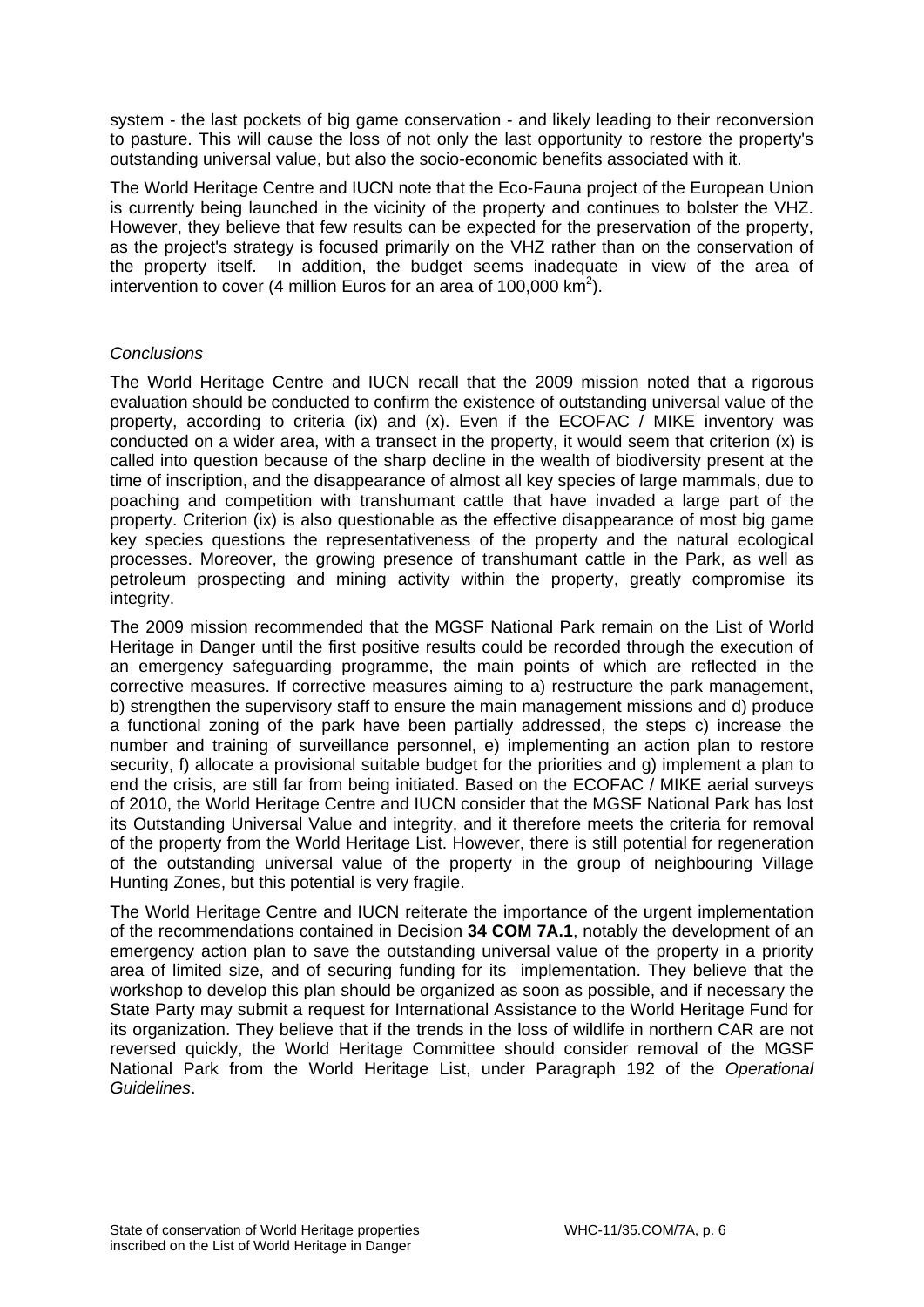# *Draft Decision: 35 COM 7A.1*

*The World Heritage Committee,* 

- *1. Having examined Document WHC-11/35.COM/7A,*
- *2. Recalling Decision 34 COM 7A.1, adopted at its 34th session (Brasilia, 2010),*
- *3. Notes with concern the insufficient progress in implementing the corrective measures adopted by the World Heritage Committee at its 33rd session (Seville, 2009);*
- *4. Notes with alarm that transhumant cattle have invaded a large part of the Park, and that petroleum prospecting and mining are occurring within the property, and considers that these activities strongly threaten the integrity of the property;*
- *5. Expresses its deep concern that the aerial surveys of the 2010 programme for the Conservation and Rational Use of Forest Ecosystems in Central Africa (ECOFAC) / MIKE (Monitoring the Illegal Killing of Elephants) revealed that criteria (ix) and (x) are affected due to the disappearance of almost all key species of large mammals in the property, due to poaching and impacts of transhumant livestock;*
- *6. Also considers therefore that the Outstanding Universal Value of the property is seriously degraded, but that there is still potential for regeneration of wildlife populations from Village Hunting Zones (VHZ) nearby;*
- *7. Urges the State Party to organize a workshop to develop the emergency action plan to regenerate the outstanding universal value of the property, and strongly encourages the State Party to submit to the World Heritage Centre an application for international assistance in this regard;*
- *8. Reiterates its request that the States Parties of the Central African Republic, Chad and Sudan develop a common strategy to contribute to the regeneration of the outstanding universal value of the property in a priority area of limited size;*
- *9. Appeals to the International Community to provide financial and technical assistance for implementing the emergency plan;*
- *10. Further considers that the lack of implementation of the emergency plan will result in a very short time in conditions for removal of the property from the World Heritage List, under paragraph 192 of the* Operational Guidelines*;*
- 11. Requests the State Party to submit to the World Heritage Centre, by 1 February 2012, *a detailed report on the elaboration, financing and implementation of an emergency plan to save the outstanding universal value the property, for examination by the World Heritage Committee at its 36th session in 2012;*
- *12. Decides to continue to apply the reinforced monitoring mechanism to the property;*
- *13. Also decides to maintain the Manovo-Gounda St Floris National Park (Central African Republic) on the List of World Heritage in Danger.*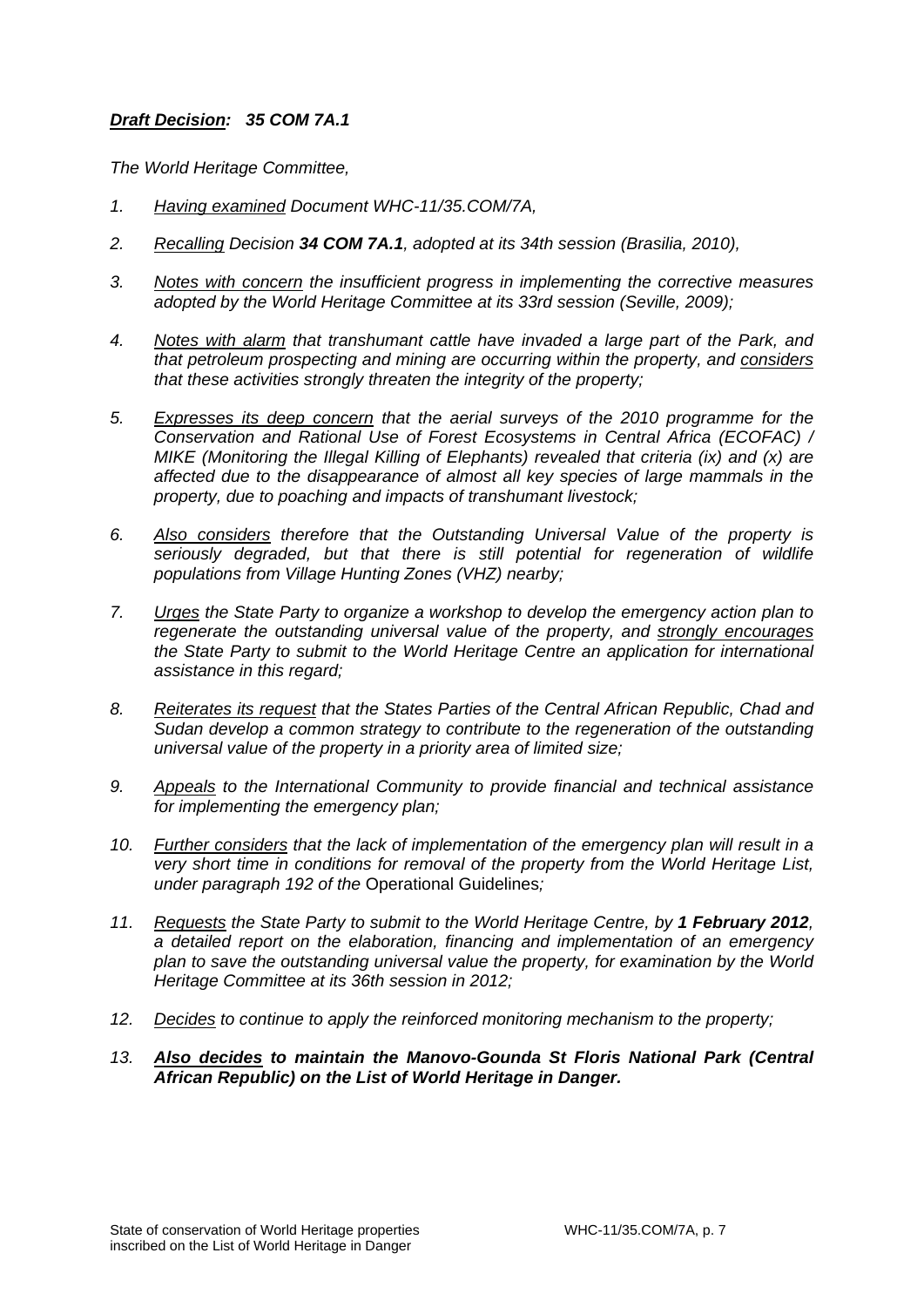# **2. Comoé National Park (Côte d'Ivoire) (N 227)**

*Year of inscription on the World Heritage List*  1983

*Criteria*  (ix) (x)

*Year(s) of inscription on the List of World Heritage in Danger*  2003

*Threats for which the property was inscribed on the List of World Heritage in Danger*

- *a)* Potential impacts of civil unrest;
- *b)* Decrease of large mammal populations due to increased and uncontrolled poaching;
- *c)* Lack of effective management mechanisms.

*Desired state of conservation required for the removal of the property from the List of World Heritage in Danger*  The desired state of conservation has yet to be defined.

#### *Corrective measures identified*

The following corrective measures were identified during the 2006 World Heritage Centre / IUCN monitoring mission and adopted by the World Heritage Committee at its 30th session (Vilnius, 2006):

- *a)* Establish, as a matter of urgency, an effective system of control and patrolling for the whole property, in close collaboration with the armed forces, and giving priority to the development and rehabilitation of necessary infrastructures;
- *b)* Develop and initiate the implementation of a management plan for the property based on the management plan framework developed for the national system of protected areas. The management plan should give special attention to:
	- (i) Establishing a revised zoning system for the property to guide management activities that fully consider the status of the property as a World Heritage property and Biosphere Reserve;
	- (ii) Establishing participatory management arrangements with local communities to reduce pressures and impacts associated to the management of areas in particular on the periphery of the property;
- *c)* Enlarge the activities of the management structure to encompass the entire property.

#### *Timeframe for the implementation of the corrective measures*

- *a)* Five year timeframe for the implementation of the corrective measures:
- *b)* 2007: Preparatory work and developing contacts for technical and financial support, as well as implementation of emergency measures linked in particular to surveillance of the property;
- *c)* 2008-2009: Preparation of a management plan and implementation of priority activities;
- *d)* 2009-2011: Implementation and monitoring of activities under the management plan.

#### *Previous Committee Decisions*  **32 COM 7A.2; 33 COM 7A.2; 34 COM 7A.2**

#### *International Assistance*

Total amount provided to the property: USD 50,000 for Technical Assistance.

#### *UNESCO extra-budgetary funds*

Total amount provided to the property: USD 20,000 in 2006 through the UNESCO Man and Biosphere (MAB) programme for law enforcement and awareness activities. Rapid Response Facility: USD 30,000 for an intervention mission in the park in 2010.

#### *Previous monitoring missions*

June 2006: joint World Heritage Centre / IUCN monitoring mission

#### *Factors affecting the property identified in previous reports*

- *a)* Conflict and political instability;
- *b)* Lack of management control and access;
- *c)* Poaching;
- *d)* Encroachment: human occupation and agricultural pressure;
- *e)* Bush fires.

*Illustrative material* 

http://whc.unesco.org/en/list/227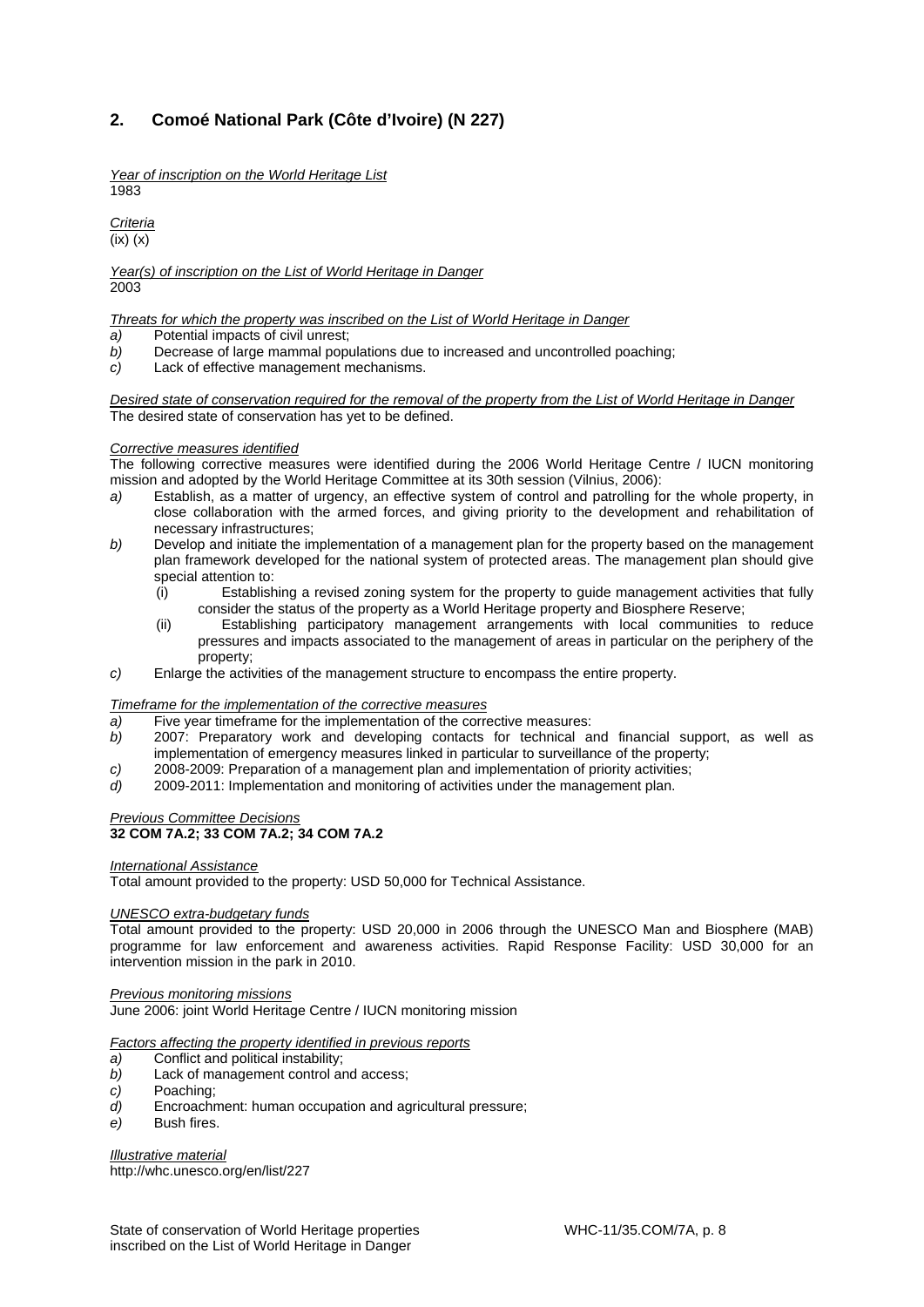# *Current conservation issues*

On 1 February 2011, the State Party submitted a report on the state of conservation of the property. Additional documents were annexed or submitted alongside this report including; i) the terms of reference for the development of a management plan for the property; ii) a copy of Law n° 2002-102 on the creation, management and financing of national parks and nature reserves; iii) the actual and projected budgets for the property (2010-2013); and iv) a report on the results of the March 2010 aerial wildlife survey undertaken by the Wild Chimpanzee Foundation (WCF) and OIPR (Office Ivoirien des Parcs et Réserves), with support from the German Society for International Cooperation (GIZ).

The State Party report notes the progress achieved in implementing the corrective measures adopted by the Committee at its 30th session (Vilnius, 2006). The World Heritage Centre and IUCN recall that the implementation of these measures is supported by the World Bank/ Global Environment Faciltiy (GEF) protected areas project for Côte d'Ivoire called PARC-CI (Projet d'Appui à la Relance de la Conservation des Parcs et Réserves - USD 2.54 million, 2010-2014). The State Party reports that this project was put on hold following the postelection crisis in Côte d'Ivoire, which has considerably slowed down the implementation of the corrective measures, and also pushed back the timeframe for their implementation.

*a) Establish, as a matter of urgency, an effective system of control and patrolling for the whole property, in close collaboration with the armed forces, and giving priority to the development and rehabilitation of necessary infrastructures* 

The State Party reports that 70 rangers are deployed within the property and notes that the level of staffing has increased considerably since 2007. The State Party notes that a new surveillance strategy has been developed, which foresees a progressive expansion of surveillance based on the available resources, stationing patrolling units in a central location from which two sector stations will be manned on a rotational basis. All 5 sectors will be patrolled from the two aforementioned localities. The State Party notes that in parallel to the above surveillance strategy, it is providing 200 million CFA (approximately 431,871 USD) to an emergency action plan to reduce poaching by deploying mixed patrols composed of both OIPR patrol units and members of the *Forces Nouvelles* (armed forces): to date 35 OIPR rangers and 22 members of the *Forces Nouvelles* have been trained and equipped to combat poaching. This initiative was supported by Fauna and Flora International (FFI), IUCN and the World Heritage Centre through the Rapid Response Mechanism. Eight four-wheel drive vehicles and 10 motorbikes have been acquired to support law enforcement activities.

The World Heritage Centre and IUCN welcome the efforts to develop a surveillance strategy and emergency action plan to address poaching, which unfortunately were not submitted with the report, but note that as a result of the political crisis, only a few mixed ranger patrols have been deployed resulting in little effective control and patrolling of the property. The World Heritage Centre and IUCN consider that given the dramatic decline in wildlife populations (see below) the establishment of an effective system of control and patrolling for the whole property is a priority to rehabilitate the Outstanding Universal Value (OUV) of the property.

*b) Develop and initiate the implementation of a management plan for the property based on the management plan framework developed for the national system of protected areas* 

The State Party reports that a draft management plan is under preparation and will be finalized by a consultant. A 3-year priority action plan will be developed on the basis of the management plan. The World Heritage Centre and IUCN welcome progress in the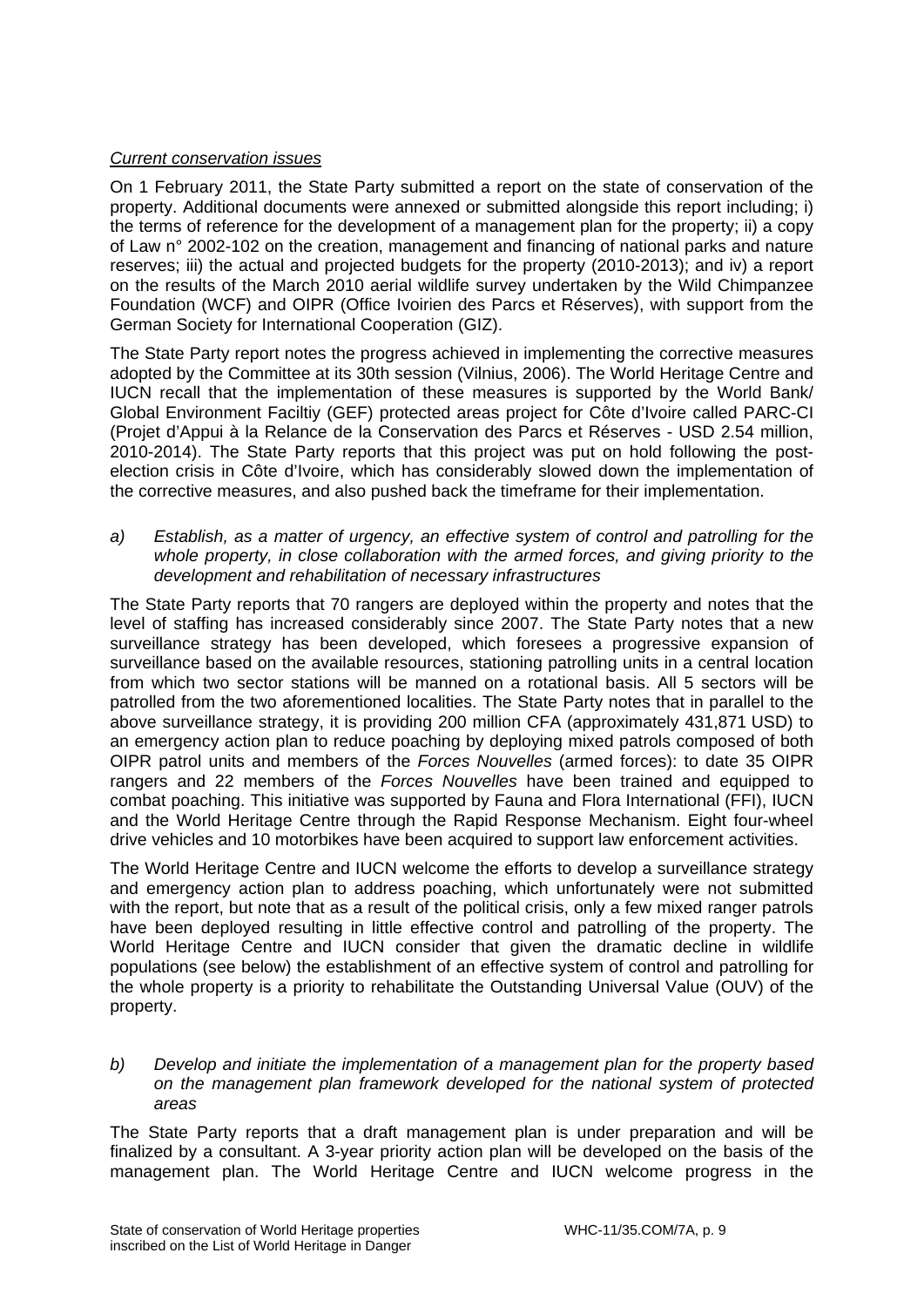development of the management plan Terms of Reference and recall that the Committee requested the State Party to establish a revised zoning system for the property that fully considers the status of the property as a World Heritage property and Biosphere Reserve, and to establish participatory management arrangements with local communities.

# *c) Enlarge the activities of the management structure to encompass the entire property*

As noted above under point a), the State Party reports that it intends to progressively extend patrolling within the entire Park and regain control of the area. However, the World Heritage Centre and IUCN are concerned that the recent deterioration in political and security situation in Côte d'Ivoire has further slowed down the implementation of this corrective measure.

# *d) Results of the March 2010 aerial wildlife survey*

The State Party submitted a report on the results of the March 2010 aerial wildlife survey undertaken by the Wild Chimpanzee Foundation and OIPR, with support from GIZ, and notes that additional aerial and terrestrial surveys may be undertaken in 2011. The March 2010 survey covered Comoé National Park and the surrounding zone and shows that large mammals have decreased by 80% over the last 30 years. The density of large mammals within the property is very low. No elephants or lions were observed, and only two elephant tracks were noted during the survey. The survey estimated that 8,800 hartebeest, 900 buffalo and 950 cobs remain, with 90% of their populations located within the property. IUCN notes that the late 1970's estimates for these species were about 13,000 hartebeest, 5,000 buffalo and 50,000 cobs while its elephant population was estimated at 1,500 in 1978.

With regards to human activities within the park, the survey found that 90% of all the mammals within the property are domestic animals and that high levels of cattle grazing are seriously degrading the property's ecosystem. The survey noted that cattle grazing are concentrated in the north and east of the park, that agricultural encroachment is widespread in the west, and that bushfires are concentrated within a central band running north-south through the property. The World Heritage Centre and IUCN recall that an earlier survey by WCF in June 2009 (which did not make population estimates due to its small sample size) had found that populations of large mammals were still present in the south-west of the property and the adjacent zone, including chimpanzees and elephants, thus confirming their presence within the property. The March 2010 survey report concludes that based on the available data there is a high risk that the elephant and chimpanzee populations of the property are now too small to be viable, and that these are likely to disappear from the park unless urgent action is taken.

The World Heritage Centre and IUCN are gravely concerned by the results of the March 2010 aerial survey which clearly demonstrates that the OUV of the property is severely and increasingly degraded and, if existing threats and pressures continue, may soon be lost. They are particularly concerned by the fact that some species like elephant might be on the verge of extinction in the property. The World Heritage Centre and IUCN concur with the survey's conclusion that there is still some potential for the recovery of wildlife populations within the property if urgent action is taken, and consider that the clear priority is to i) immediately restore the integrity of the property by removing grazing cattle and addressing agricultural encroachment, and ii) rapidly implement an effective surveillance system for the property in order to slow the intensification of cattle grazing, agricultural encroachment, poaching and bushfires. The World Heritage Centre and IUCN recommend that the State Party and its conservation partners adopt all the recommendations made by the March 2010 wildlife aerial survey report and consider that the survey results should be used as a baseline to monitor the recovery of the property's wildlife populations over time.

The World Heritage Centre and IUCN note that at the time of preparation of this report, political instability was still affecting Côte d'Ivoire. It is therefore likely that the status of the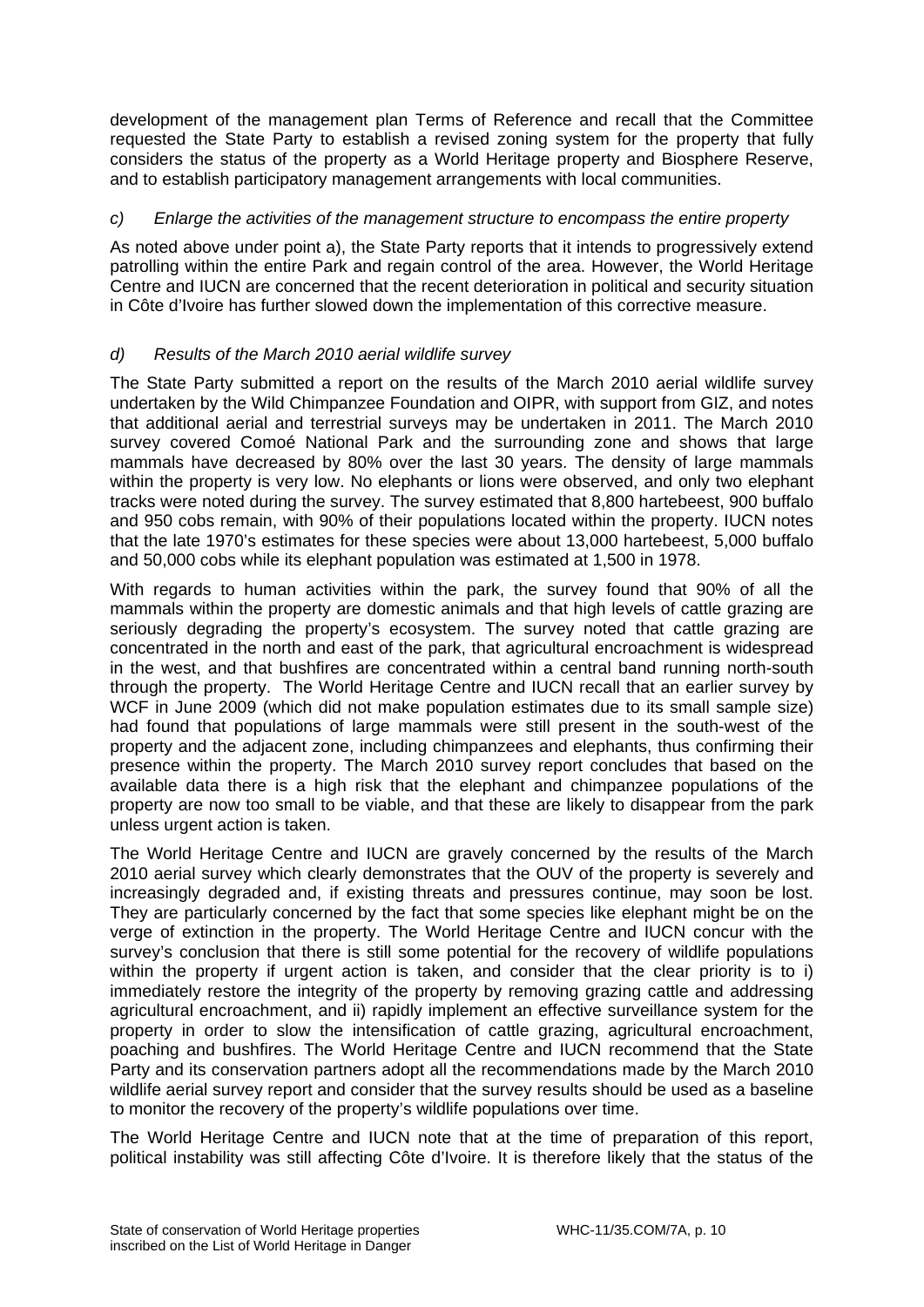property might have further degraded and that the implementation of corrective measures might be impacted.

# *e) Mining*

Concerning previous reports on the granting of mineral exploration licences, the State Party notes that any geological exploration within the property would be aimed at evaluating the property's potential mineral resources, and considers that this does not constitute intent to mine. The World Heritage Centre and IUCN recall that the 2008 State Party report had indicated that three mining exploration licenses had been granted covering part of the property, and that the World Heritage Committee in its Decision **33 COM 7A.2** urged the State Party to withdraw these licenses, in line with the Committee's clear position that mining is incompatible with World Heritage status. It notes that at the 34th session, the representative of Côte d'Ivoire stated that no mining exploration licences existed in the property and that this had been an error in previous reports.

# *Conclusion*

The World Heritage Centre and IUCN recall that since the beginning of the political crisis in the country in 2002, there has been almost no management or surveillance of Comoé National Park, which has lead to the intensification of illegal activities within its boundaries, including poaching and encroachment by cattle and agriculture. The results of the March 2010 aerial survey show that Comoé National Park has lost an estimated 80% of its large mammals in the last three decades and that its ecosystem has been seriously affected by the conversion of large areas to cattle grazing and agriculture. The World Heritage Centre and IUCN conclude that the OUV of the property, both the values that justified its inscription under criteria (xi) and (x) and its integrity, is seriously compromised. However, they consider that there is still potential for the recovery of the property's wildlife and ecosystems if urgent action is taken, and consider the immediate restoration of the property's integrity and the implementation of an effective surveillance system should be prioritized by the State Party, in collaboration with its conservation partners including GEF/World Bank, WCF, GIZ, FFI, IUCN and others. The World Heritage Centre and IUCN also recommend that the Committee amend the corrective measures in line with the above in order to reflect the priority actions that are needed to conserve and restore the property's OUV. They further recommend that the Committee maintain the property on the List of World Heritage in Danger until its integrity is restored, an effective management structure is in place and the recovery of the property's key wildlife populations is demonstrated.

# *Draft Decision: 35 COM 7A.2*

*The World Heritage Committee,* 

- *1. Having examined Document WHC-11/35.COM/7A,*
- *2. Recalling Decision 34 COM 7A.2, adopted at its 34th session (Brasilia, 2010),*
- *3. Notes with concern the continuing political crisis in Côte d'Ivoire, which has lead to the*  further intensification of illegal activities within Comoé National Park since 2002, *including poaching and encroachment by cattle and agriculture;*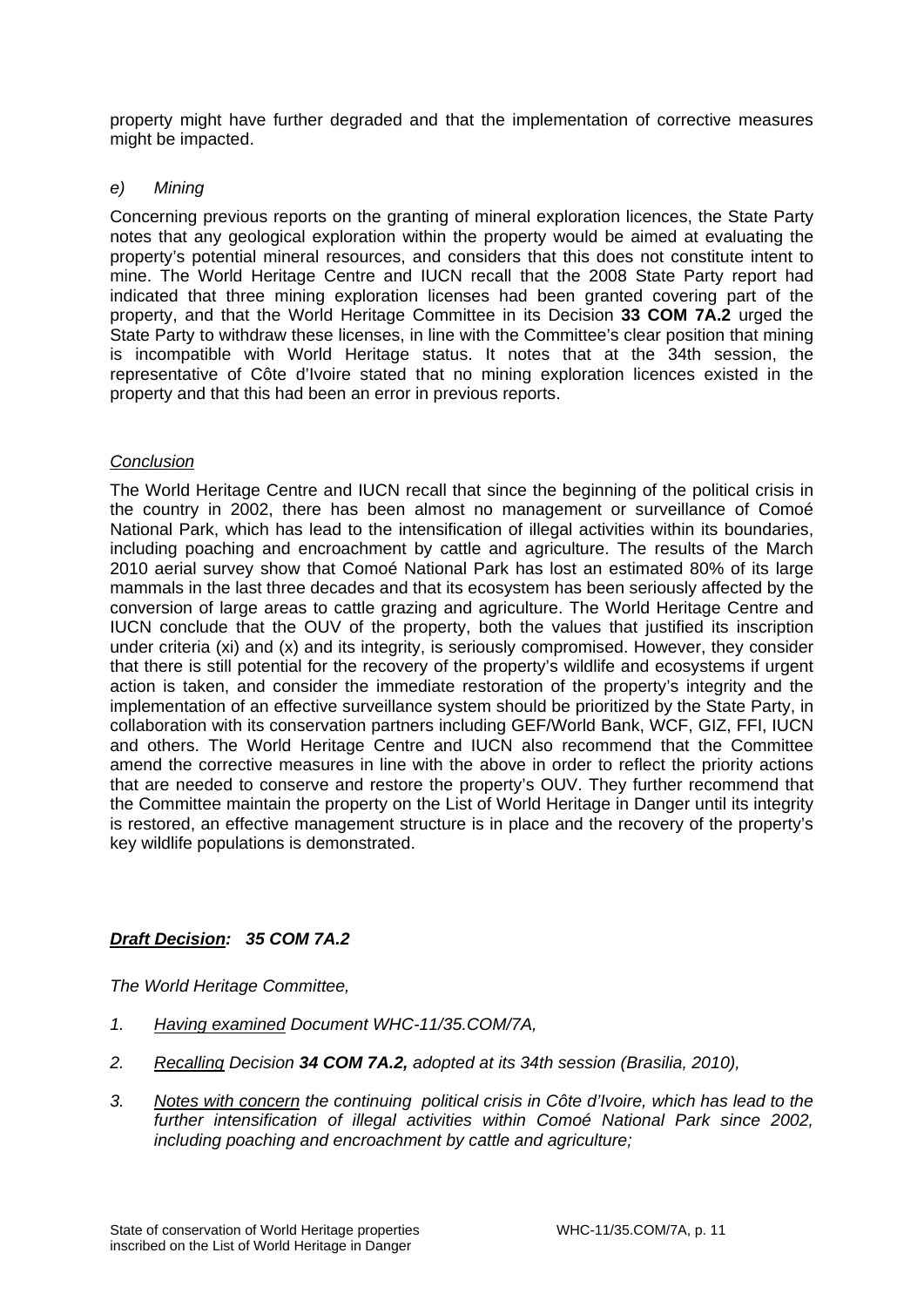- *4. Acknowledges the efforts made by the State Party and its conservation partners to reinforce the surveillance of the property, to develop a management plan, and to undertake a survey of the property's wildlife, but notes that as a result of the political crisis, only a few mixed ranger patrols have been deployed, resulting in little effective control and patrolling of the property;*
- *5. Expresses its utmost concern about the results of the 2010 survey which show that the property has lost an estimated 80% of its large mammals in the last three decades and that its ecosystem has been seriously affected by the conversion of large areas to cattle grazing and agriculture, which demonstrates that the property's Outstanding Universal Value and integrity is seriously compromised, but that there remains potential for the recovery of the property's wildlife and ecosystems if urgent action is taken;*
- *6. Decides to amend the corrective measures in line with the above in order to reflect the priority actions that are needed to conserve and restore the property's Outstanding Universal Value, and therefore adopts the following additional corrective measure:* 
	- *a) Restore, as a matter of urgency, the integrity of the property by removing cattle and addressing agricultural encroachment;*
- *7. Urges the State Party to implement the revised corrective measures adopted by the Committee at its 35th session (UNESCO, 2011);*
- *8. Encourages the State Party's conservation partners, including Global Environment Faciltiy (GEF)/World Bank, Wild Chimpanzee Foundation (WCF), German Society for International Cooperation (GIZ), Fauna and Flora International (FFI), IUCN and others, to continue their support of the property;*
- *9. Requests the State Party to confirm officially that no mining exploration licenses covering the property have been granted;*
- 10. Requests the State Party to submit to the World Heritage Centre, by 1 February 2012, *a detailed report on the state of conservation of the property and on the implementation of the revised corrective measures, for examination by the World Heritage Committee at its 36th session in 2012;*
- *11. Decides to retain Comoé National Park (Côte d'Ivoire) on the List of World Heritage in Danger.*

# **3. Mount Nimba Strict Nature Reserve (Côte d'Ivoire/Guinea) (N 155 bis)**

*Year of inscription on the World Heritage List*  1981, extension in 1982

*Criteria*  (ix) (x)

*Year(s) of inscription on the List of World Heritage in Danger*  1992

*Threats for which the property was inscribed on the List of World Heritage in Danger a)* Iron-ore mining concession inside the property in Guinea;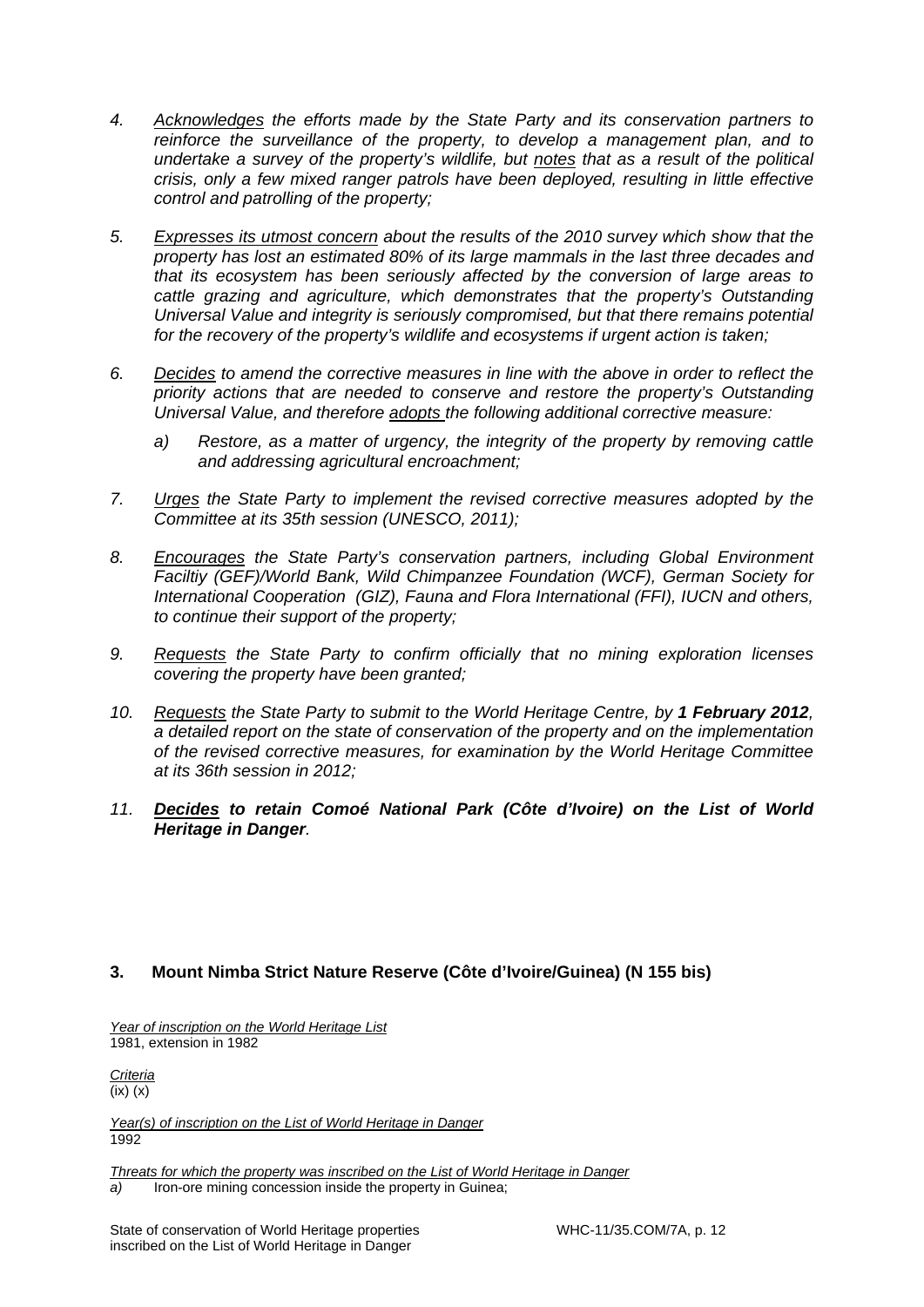- *b)* Arrival of large numbers of refugees from Liberia to areas in and around the Reserve;
- *c)* Insufficient institutional structure.

#### *Desired State of Conservation for the removal of the property from the List of World Heritage in Danger*  The Desired State of Conservation has yet to be defined.

#### *Corrective measures identified*

See decisions **31 COM 7A.3** (Christchurch, 2007) http://whc.unesco.org/en/decisions/1266/*,* and **32 COM 7A.3** (Quebec City, 2008), http://whc.unesco.org/en/decisions/1266/

*Timeframe for the implementation of the corrective measures*  No specific timeframe has yet been set by the World Heritage Committee.

#### *Previous Committee Decisions*  **32 COM 7A.3; 33 COM 7A.3; 34 COM 7A.3**

*International Assistance*  Total amount provided to the property: USD 495,989 for equipment, training, and Conservation and management

# *UNESCO Extra-budgetary Funds*

N/A

#### *Previous monitoring missions*

October/November 1988: World Heritage Centre mission; May 1993: World Heritage Centre / IUCN mission; 1994: IUCN mission; 2000: World Heritage Centre mission; 2007: World Heritage Centre / IUCN mission to Guinea; June 2008: World Heritage Centre / IUCN mission to Côte d'Ivoire.

*Factors affecting the property identified in previous reports* 

- *a)* Mining
- *b)* Influx of refugees
- *c)* Agricultural encroachment
- *d)* Deforestation
- *e)* Poaching
- *f)* Weak management capacity
- *g)* Lack of resources
- *h)* Lack of trans-boundary cooperation

*Illustrative material*  http://whc.unesco.org/en/list/155

#### *Current conservation issues*

On 29 January and 2 February 2011, reports on the state of conservation of the property were submitted by the States Parties of Guinea and the Côte d'Ivoire. These reports indicate progress made in implementing the corrective measures adopted by the World Heritage Committee at its 31<sup>st</sup> and 32<sup>nd</sup> sessions (Christchurch 2007, Quebec 2008).

### For the part of the property situated in Guinea:

The State Party refers to the promulgation of the decree establishing the boundaries of the Biosphere Reserve of Mount Nimba and its zones of influence. The decree focuses on the legal status of the property, the delineation of its boundaries (boundaries of the Reserve, the buffer zone, the mining concession and the Biosphere Reserve), the requirement of environmental and sociological impact studies for any project to be implemented near the property, the regulatory role of the Centre for Environmental Management of the Nimba and Simandou (CEGENS), and the management objectives for the property.

The World Heritage Centre and IUCN note that the new decree updates the protection status of the property as well as that of the other areas of the Biosphere Reserve and the mining concession. They recall that this decree was a key recommendation of the 2007 mission, as requested by the Committee in its Decision **31 COM 7A.3***.* They recommend that the State Party resubmit a new map of the property, with geo-referenced files if possible, to update the documentation on the property. The report unfortunately does not provide information on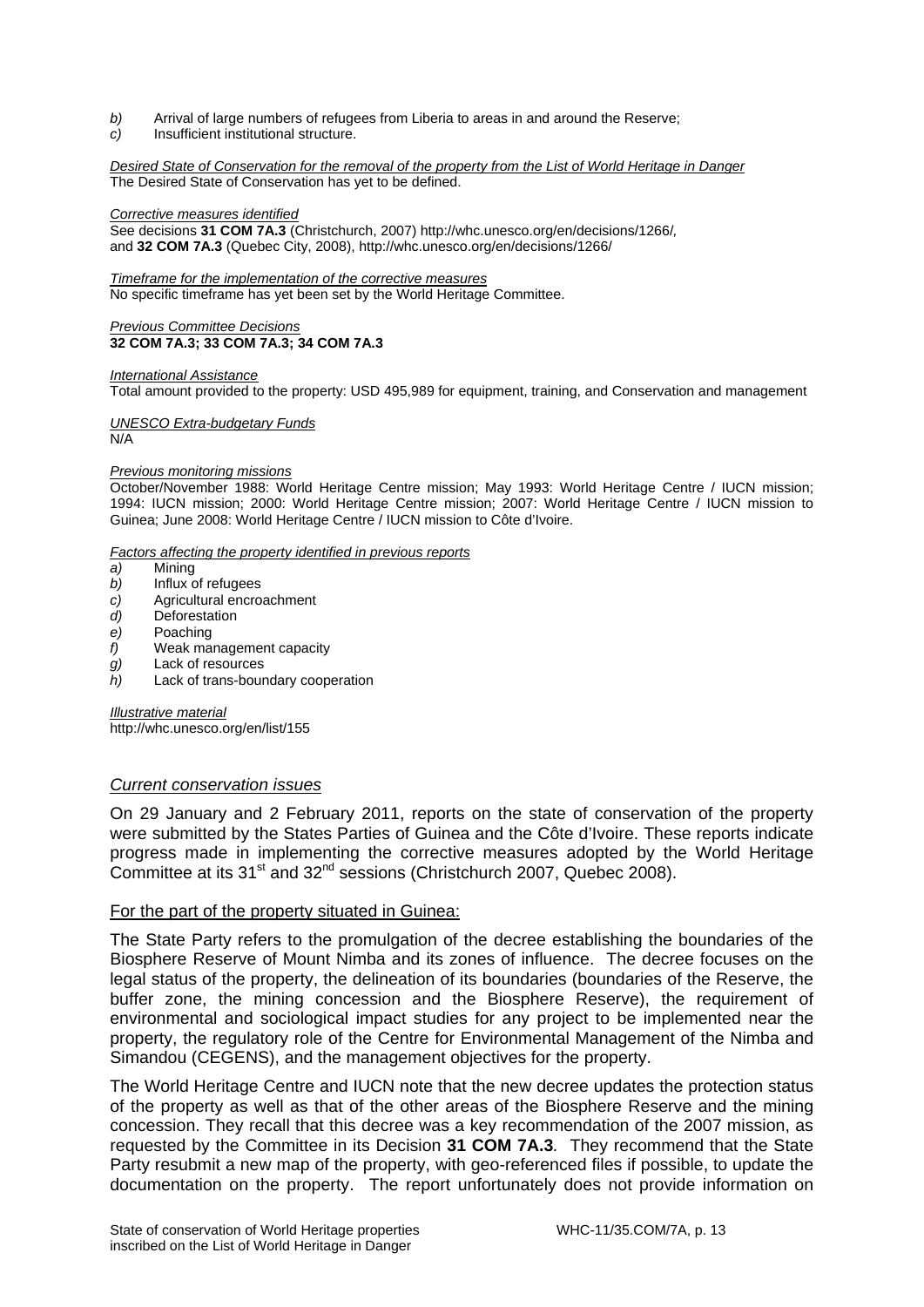progress made on the demarcation of the other parts outside the boundary of the mining concession.

*a) Strengthen the capacities of the management authority (Centre de Gestion de l'Environnement du Nimba et du Simandou – CEGENS) in the field, in particular by providing the necessary financial and technical resources to accomplish its mission* 

The State Party refers to the entry into force of an Order (2010-4642) for the revision of the legal status of the CEGENS. This enables the reinforcement of its management capacity through the establishment of a board of administration, a general directorate, and an accounting agency. Rules of procedure were also developed, and site facilities are being constructed for CEGENS personnel at Gbakoré.

The World Heritage Centre and IUCN welcome this institutional strengthening of the CEGENS, but note that it is important that it becomes an authority with the necessary human and financial resources to fully implement the corrective measures adopted by the Committee.

*b) Strengthen the surveillance of the property in cooperation with the local communities, in particular by recruiting the necessary eco-guards and by strengthening the capacities of the newly created Village Surveillance Committees (VSC)*

The report recalls that an anti-poaching system is now operational, in collaboration with the eco-guards and the VSC, backed up by daily patrols. The report also mentions the effect of this activity on the reappearance of large wildlife in the property. However, no detailed data was provided by the State Party. The process of integrating the 32 eco-guards with a paramilitary status into the public service is underway, but their wages are still provided by the Programme for the Conservation of the Biological Diversity of Mount Nimba (PCBNM).

The World Heritage Centre and IUCN reiterate that the number of eco-guards is still very low in comparison with the size of the area, and the ability of CEGENS to alleviate the many threats to the Nimba Mountains also remains insufficient.

*c) Define a buffer zone for the property, in consultation with the local stakeholders concerned, with an appropriate legal status, and strengthen the conservation of the property through sustainable management of the natural resources within this buffer zone*

The new decree establishes a buffer zone of 35,140 ha, corresponding to the buffer zone of the Biosphere Reserve, with a status of Managed Natural Reserve. The World Heritage Centre and IUCN note that the 2007 mission had proposed a functional and narrower buffer zone for the World Heritage property. Nevertheless, clarifying the legal status of the buffer *zone is an important step forward.* 

*d) Put in place an ecological monitoring system and a geo-referenced database for all scientific data collected on the property* 

The State Party recalls that the NGO Fauna & Flora International (FFI) was engaged to set up an ecological monitoring system. The ecological monitoring programme provides for: (i) the establishment of an ecological monitoring baseline – Landscape component, geospatial and biological data; (ii) the establishment of an ecological monitoring baseline – Flora and fauna components, and (iii) mapping training for CEGENS staff.

IUCN notes that the FFI carried out 30 days of ecological monitoring in the Guinea portion of the property between May and July 2010. In total, 216 cases of evidence of illegal incursions were observed on 52 geo-referenced trails with various indications of hunting activity. The presence of collar traps, 12-calibre cartridge shells, poachers' camp sites, and the detonations of shotguns during the surveys indicate that poaching remains a major problem in the property.

The World Heritage Centre and IUCN note that the system of ecological monitoring described is not yet operational, and encourages the State Party to quickly implement this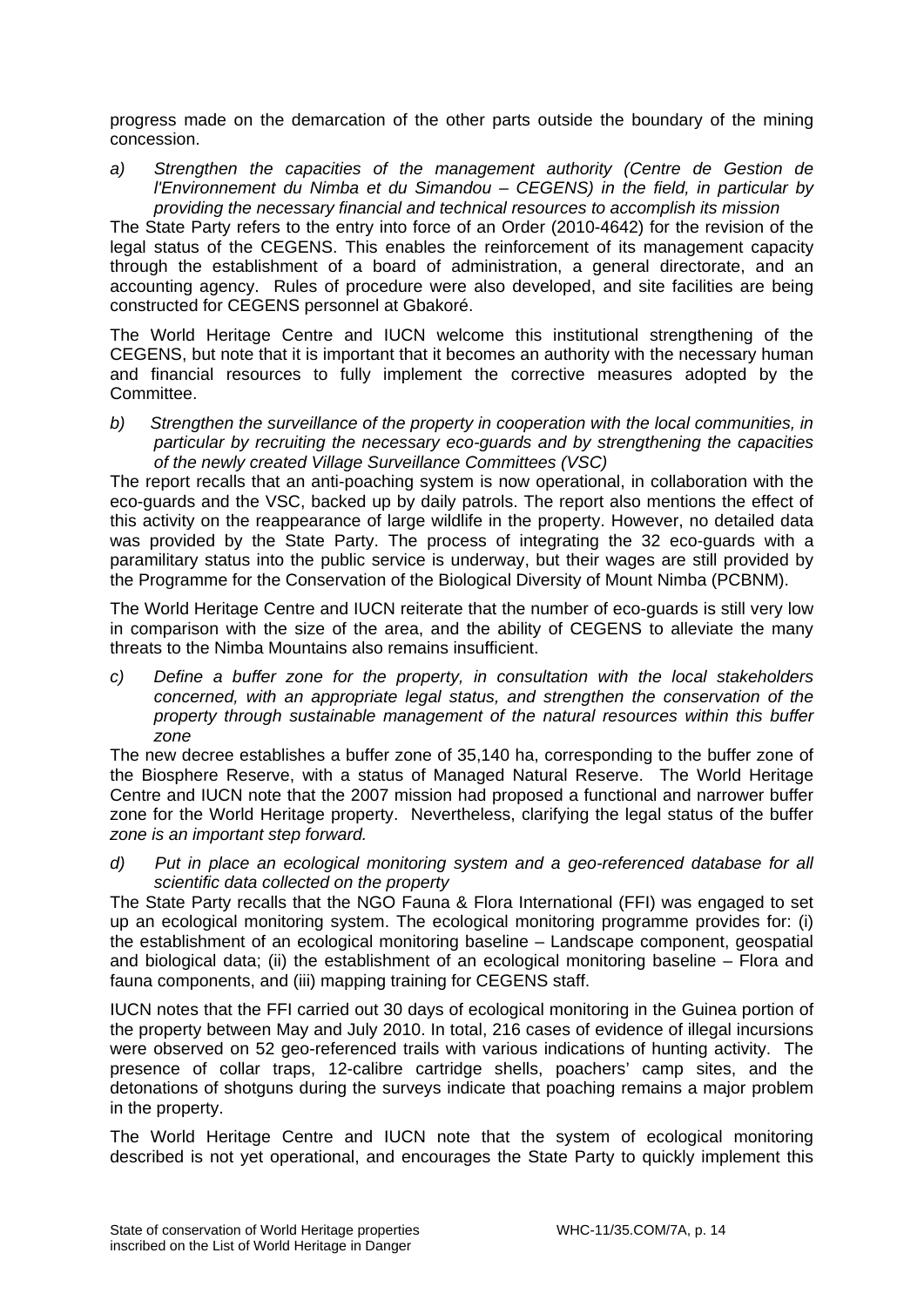monitoring system in collaboration with FFI and UNDP. They note with concern the results of ecological monitoring which show an extremely low density of wildlife.

*e) Conduct a feasibility study to define a sustainable finance mechanism for the property* The report mentions that a request for International Assistance has been prepared by the State Party to obtain support from the World Heritage Fund for the establishment of an International Foundation for Mount Nimba, as a sustainable financing mechanism. However, at the time of writing this report, this application had not yet been received by the World Heritage Centre.

# *f) Develop a strategy for the conservation of the Déré Forest and Bossou Hills*

In March 2010, the State Party undertook the removal of illegal occupants from the Déré Forest, including Ivorian armed groups who claim ancestry to it. Following this decision, a dialogue was initiated with the Ivorian Government to define the border limits between the Côte d'Ivoire and Guinea in this area. Awareness-raising with the local populations of both countries regarding the conservation of the property has been carried out, and a statement entitled "The Abidjan Declaration on Sustainable Management of Trans-boundary Forests of Mount Nimba, Déré and Tiapleu", was signed in July 2010. The Declaration reaffirms the commitment of the States Parties of Guinea and Côte d'Ivoire to: (i) identify funding to restore the Forests of Déré and Tiapleu; (ii) establish a joint system of monitoring and management coordination; (iii) strengthen cooperation with Liberia through exchanges and dialogue, and (iv) seek funding for conservation and sustainable development. On 31 January 2011, the State Party also submitted to the World Heritage Centre a request for International Assistance to reforest the savannah that extends between the property and the second core area of Bossou, in order to restore the migratory flow between the community of Bossou chimpanzees and those of the Nimba Mountains, and thus respond to the recommendation of the 2007 mission. This request shall be processed at the next meeting of the International Assistance review panel.

# *g) Prepare a management plan for the property and the Biosphere Reserve*

No information is given in the report on the status of a management plan. Nevertheless, the World Heritage Centre and IUCN note that the report contains a logical framework for a project to implement conservation measures within the site. This management project for the Nimba Mountains covers the 2011-2015 period and foresees a budget of USD 2,191,000. The status of this project is not clarified in the report, but presumably it is the second phase of the project funded by the World Environment Fund (WEF).

# For the part of the property situated in Côte d'Ivoire

The State Party reports that the slow process of ending the crisis upsets the timetables for the implementation of corrective measures, but once the elections are over the Ivorian Office of Parks and Reserves (OIPR) will be able to implement the Ivorian Government's strategy for the conservation of protected areas, as envisaged by the Framework Programme for Protected Areas Management (PCGAP). The report also notes that the budget allocated for the conservation of the property has been greatly reduced since the outbreak of the political crisis that had caused the withdrawal of development partners.

The World Heritage Centre and IUCN note that at the time of writing this report, the Côte d'Ivoire continues to experience a difficult post-election crisis. It is therefore likely that the information contained in the report of the State Party is no longer up-to-date.

*h) Re-establish the presence of the protected area authority (Office Ivoirien des Parcs et Réserves - OIPR) within the property and resume management activities, establish cooperation mechanisms and strengthen communication with the local communities*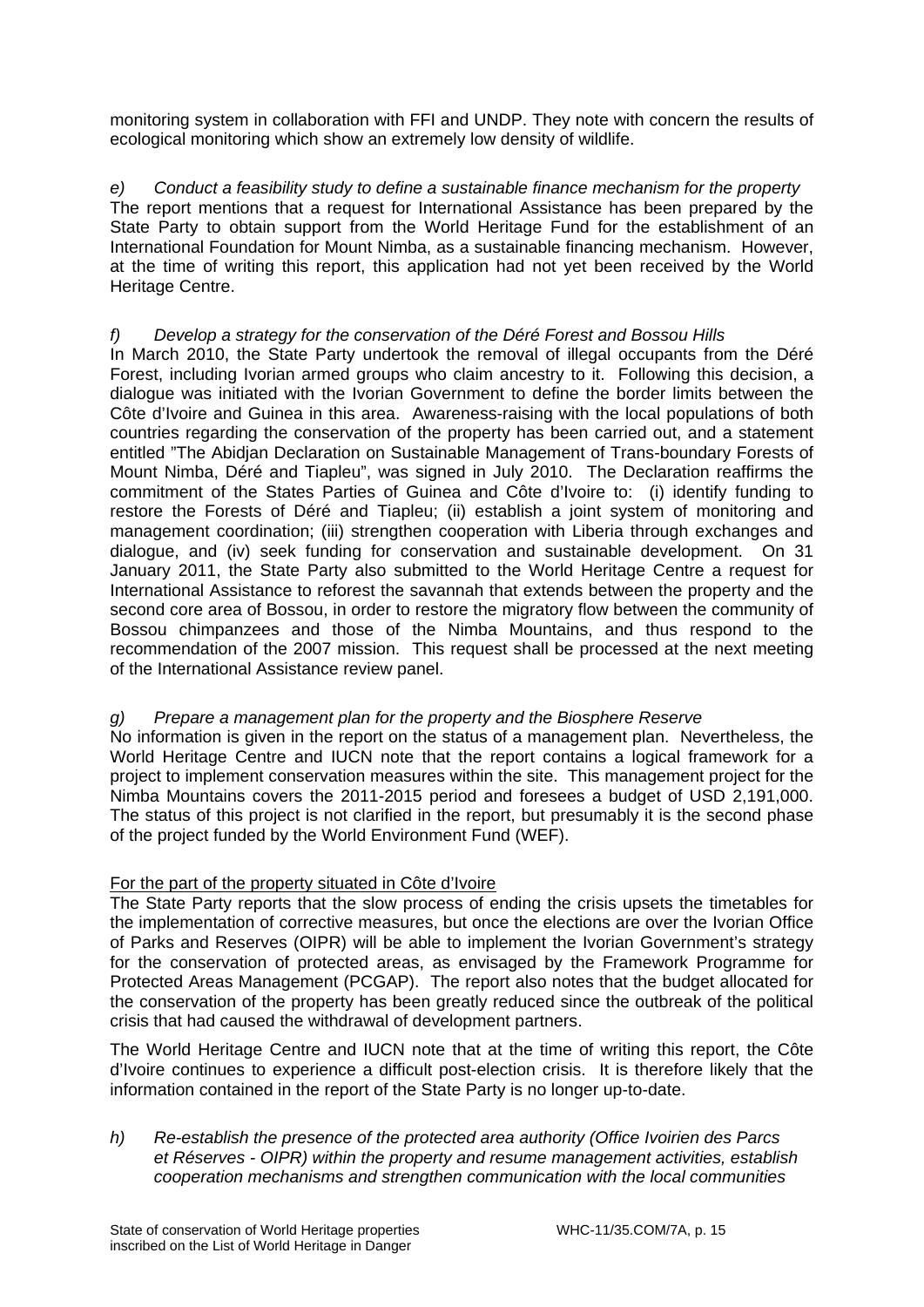The report of the State Party recalls that the staff is currently based in Ruékué, far from the site, and that the access to the Reserve is limited due to insufficient material and logistical resources, and the slow pace of disarmament. The report notes that meetings between the Directorate of the OIPR of the West Zone, the Prefect of the Department of Danané, the local authorities of the new forces and the local residents are held regularly and a Local Management Committee of the Reserve has been set up. According to the latest information received at the time of preparing this report, the Duékué base of the OIPR appears to have been damaged during the events following the elections.

*i) Conduct a wildlife survey of key fauna and flora species to clarify the status of the Outstanding Universal Value of the property, and establish a comprehensive monitoring programme to monitor and control threats in particular from poaching* 

The State Party reports that from 7 to 20 April 2010, the OIPR partners in collaboration with the Directorate of the OIPR West Zone, carried out an inventory of some species of wildlife in the Reserve. The inventory that was requested by the Iron Ore Mining Company of Guinea (SMFG) was conducted by the Wild Chimpanzee Foundation (WCF). The results show that there remain a large number of chimpanzees in the Ivoirian part of the property. Notably, 120 nests have been located, and the inventory estimates an average of 121 chimpanzees for a density of 2.7 individuals per km². However, the inventory report notes that the analyses contain a high degree of uncertainty due to the low number of transects. The inventory identified a limited presence of other primates and ungulates, as well as strong pressure from hunting activities. The World Heritage Centre and IUCN note that the results of the chimpanzee inventory are encouraging, but the limited presence of other species and the strong hunting pressure is comparable to the current situation observed in the Guinean part of the property. The State Party notes that a funding request for an inventory was sent to the World Heritage Centre in late 2009, to conduct inventories on key species of fauna and to establish an ecological monitoring programme in cooperation with Guinea and Liberia, once the socio-political situation improves. However, the World Heritage Centre notes that this request was submitted without signature.

- *j) Define a buffer zone, in consultation with the local stakeholders concerned, with the appropriate legal status to strengthen the conservation of the property through sustainable management of the natural resources within this buffer zone*  No progress was reported on this issue.
- *k) Develop a management plan in close cooperation with all stakeholders, in particular the local community, and harmonise this plan with the plan being developed in Guinea*

A request for International Assistance in organising an international bipartisan workshop on the sustainable management of the massifs of the trans-border areas of the Nimba was submitted in 2009 and approved in 2010 for USD 30,000. However, due to the post-election situation in the country, it has not yet been possible to finalise the contract between UNESCO and the OIPR. The State Party also expressed its willingness to continue, in cooperation with Guinea and Liberia, the validation of the management plan, once the sociopolitical situation improves. The World Heritage Centre and IUCN encourage the State Party to consider using the tool "*Enhancing our Heritage*" in the development and monitoring of the management plan for Mount Nimba.

*l) Define a sustainable finance mechanism for the entire property together with the State Party of Guinea* 

The State Party notes that in the framework of the management reform for the protected areas, the Côte d'Ivoire has established a Foundation for Parks and Reserves of the Côte d'Ivoire, which aims to facilitate long-term financing for the conservation of the national parks and natural reserves.

# *m) Mining prospection*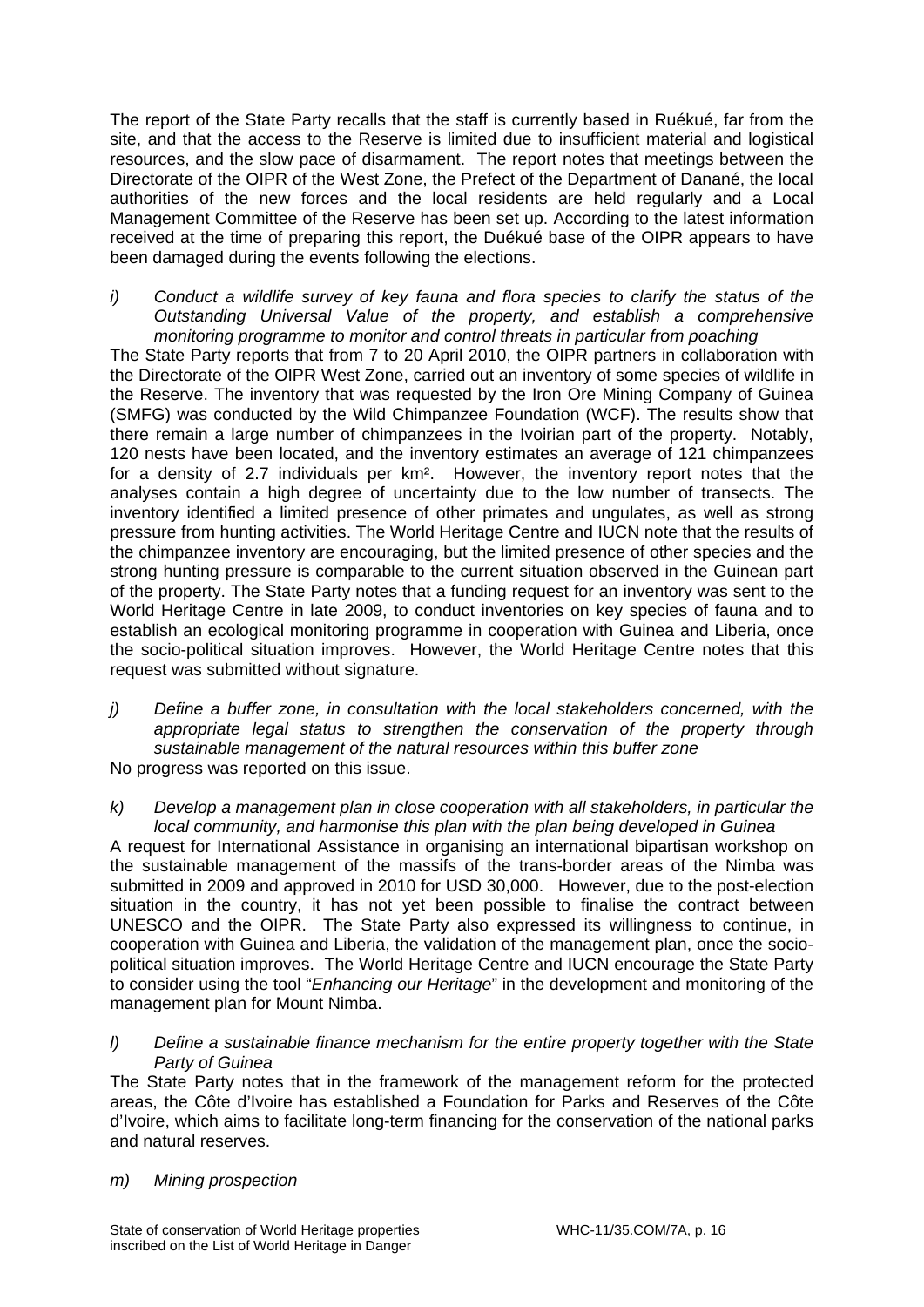The reports of both States Parties evoke mining threats affecting the property on both sides of the border.

*For Guinea*: With regard to the mining project conducted in the concession by the Iron Ore Mining Company of Guinea (SMFG), the implementation of the Environmental and Sociological Impact Assessment (ESIA) has been delayed because of the presidential elections. At the request of SMFG, the World Heritage Centre and IUCN have submitted detailed comments on the draft terms of reference for the ESIA, and indicated that the project could not continue should the ESIA conclude that the negative impacts could not be mitigated. The World Heritage Centre has not yet received the final version of these terms of reference.

*For Côte d'Ivoire:* The State Party recalls the Tata Steel Company's waiver of the mining prospection project in the property, following discussion between IUCN, the World Heritage Centre and the Director of the Global Minerals Group of Tata Steel. This waiver was recently confirmed in an exchange of letters between IUCN and the Directorate of the Tata Steel Company. The report of the State Party notes that no other mining concession has been granted in the Ivorian part of the property.

*For Liberia:* The World Heritage Centre and IUCN indicate that they have received information about a potential mining project of Arcelor Mittal in Liberia, situated 20 km from the property. They request the State Party of Liberia to submit the ESIA for this project to the World Heritage Centre, and consider that pollution from mining on the Liberian side could cause the release of silt into the water courses towards the Côte d'Ivoire, with negative effects to the Outstanding Universal Value of the property.

### *Conclusions*

The World Heritage Centre and IUCN note the significant progress made by the State Party of Guinea in clarifying the legal status of the property. Nevertheless, the threats that caused the property to be inscribed on the List of World Heritage in Danger remain present. They note that after years of political instability in Guinea, elections were held successfully in July 2010, which gives hope that the State Party may strengthen its efforts to implement corrective measures. However, the socio-political crisis of the post-election Côte d'Ivoire could seriously jeopardize the progress made by the State Party in setting up a management body and beginning procedures for the elaboration of a joint management plan. For these reasons, the World Heritage Centre and IUCN consider that the Mount Nimba Strict Nature Reserve should be maintained on the List of World Heritage in Danger.

Finally, the World Heritage Centre and IUCN welcome the signing of the Abidjan Declaration which aims to strengthen tri-national cooperation and establish a joint system of monitoring and management coordination between the Guinean and Ivorian States Parties. They recommend that the Committee reiterate its request to both States Parties to work together to develop and implement a common strategy for management and joint surveillance of Mount Nimba by organising a meeting of the Tri-national Commission.

# *Draft Decision: 35 COM 7A.3*

*The World Heritage Committee,* 

- *1. Having examined Document WHC-11/35.COM/7A,*
- *2. Recalling Decision 34 COM 7A.3, adopted at its 34th session (Brasilia, 2010),*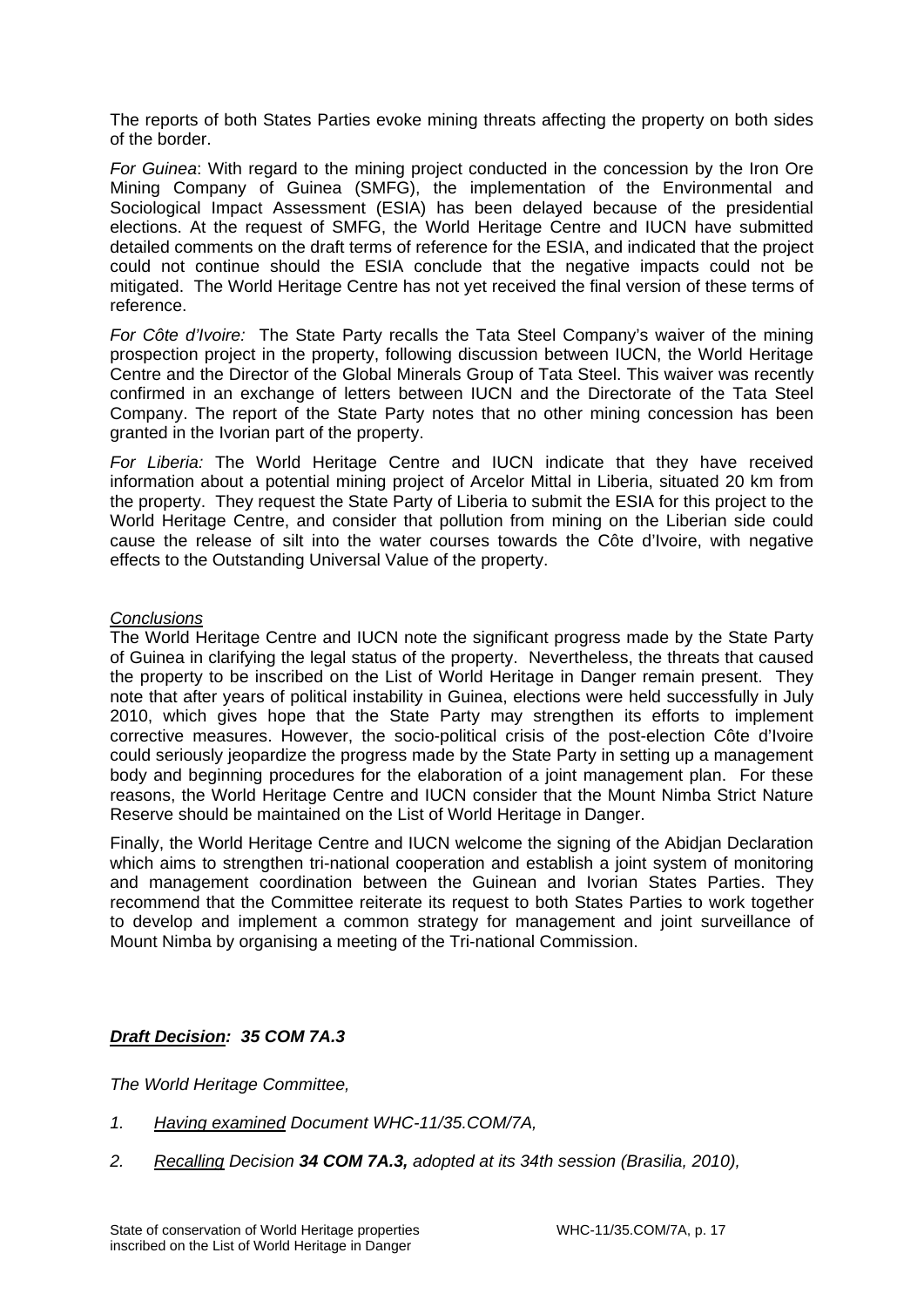- *3. Welcomes the signing of the Abidjan Declaration, July 2010, which aims to establish a joint system of monitoring and management coordination between the Guinean and Ivorian States Parties and strengthen tri-national cooperation, and reiterates its request to the States Parties to consult at the earliest to develop and implement a common strategy for the management and joint surveillance of Mount Nimba, by organising a meeting of the Tri-national Commission;*
- *4. Notes with satisfaction the clarification of the legal status of the part of the property situated in Guinea, and confirmation by Côte d'Ivoire that no mining concession has been granted in the Ivorian part of the property;*
- *5. Expresses its deep concern about the possible consequences of the current political crisis in Côte d'Ivoire on the worsening insecurity in the Ivorian part of the property, which would prevent regular access by the management authority and severely compromise the progress made by the State Party in setting up a management body and beginning procedures for the elaboration of a joint management plan;*
- *6. Notes with concern the insufficient progress in implementing the corrective measures adopted by the World Heritage Committee at its 31st (Christchurch, 2007) and 32nd (Quebec City, 2008) sessions, and urges both States Parties to intensify their efforts to pursue the implementation of corrective measures and other recommendations of the World Heritage Committee;*
- *7. Requests the State Party of Guinea to encourage periodical monitoring of the effectiveness of the management of the property, using the tool "Enhancing Our Heritage", to better implement the current priorities for the management of the property;*
- *8. Further requests both States Parties to submit to the World Heritage Centre, by 1 February 2012, a detailed report on the state of conservation and the progress made in implementing corrective measures and other recommendations of the 2007 and 2008 missions, and in eliminating threats linked to mining prospecting, for consideration by the World Heritage Committee at its 36th session in 2012;*
- *9. Decides to retain the Mount Nimba Strict Nature Reserve (Côte d'Ivoire and Guinea) on the List of World Heritage in Danger.*
- **Note : the following reports on the World Heritage properties of the Democratic Republic of the Congo (DRC) are to be read in conjunction with Item 32 of the present document.**

# **4. Virunga National Park (Democratic Republic of the Congo) (N 63)**

See Document *WHC-11/35.COM/7A.Add* (Late receipt of the state of conservation report from the State Party)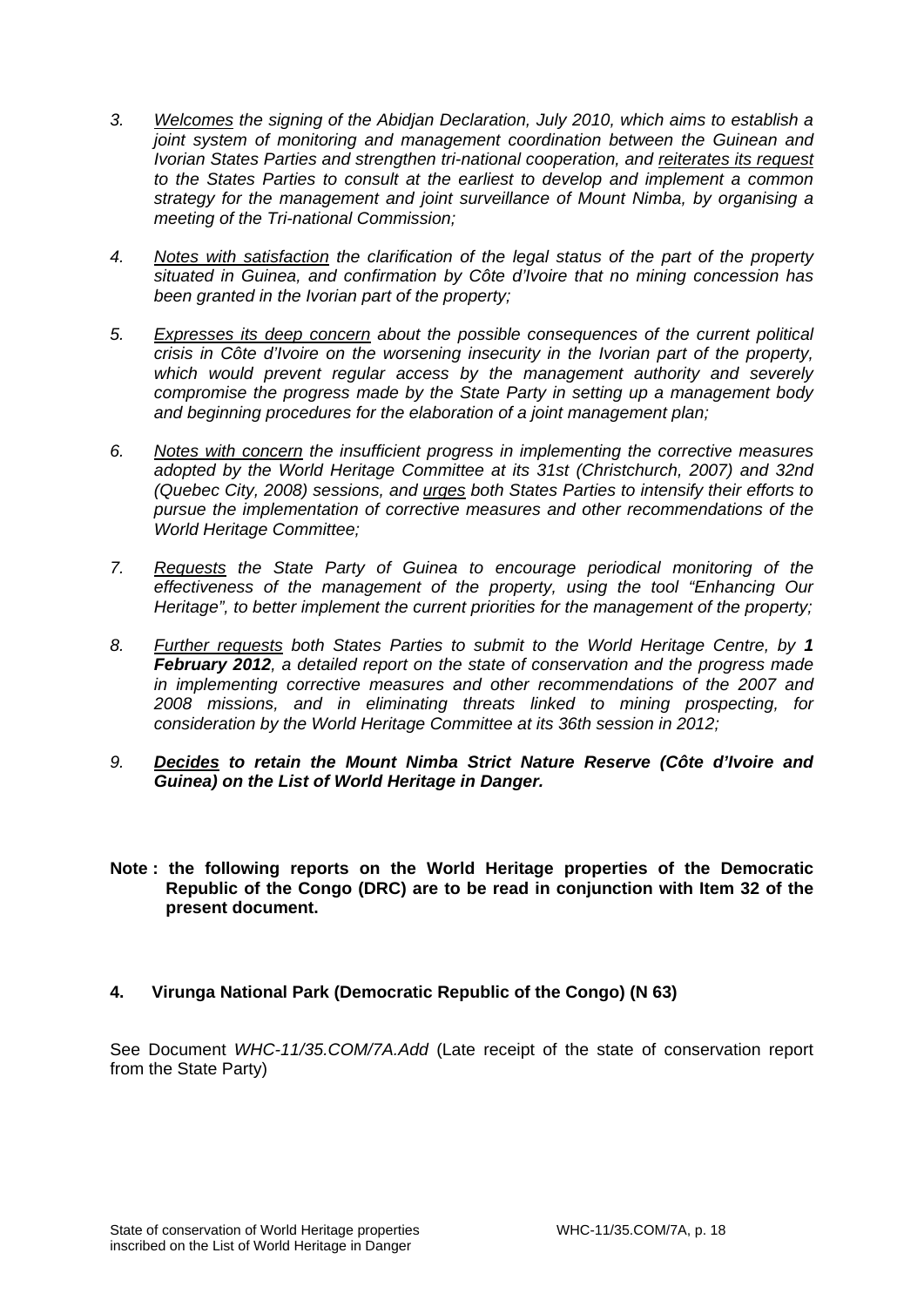# **5. Kahuzi-Biega National Park (Democratic Republic of the Congo) (N 137)**

See Document *WHC-11/35.COM/7A.Add* (Late receipt of the state of conservation report from the State Party)

# **6. Garamba National Park (Democratic Republic of the Congo) (N 136)**

See Document *WHC-11/35.COM/7A.Add* (Late receipt of the state of conservation report from the State Party)

# **7. Salonga National Park (Democratic Republic of the Congo) (N 280)**

See Document *WHC-11/35.COM/7A.Add* (Late receipt of the state of conservation report from the State Party)

# **8. Okapi Wildlife Reserve (Democratic Republic of the Congo) (N 718)**

See Document *WHC-11/35.COM/7A.Add* (Late receipt of the state of conservation report from the State Party)

# **9. Simien National Park (Ethiopia) (N 9)**

See Document *WHC-11/35.COM/7A.Add* (State of conservation report by the State Party not received)

# **10. Rainforests of the Atsinanana (Madagascar) (N 1257)**

See Document *WHC-11/35.COM/7A.Add* (Late mission)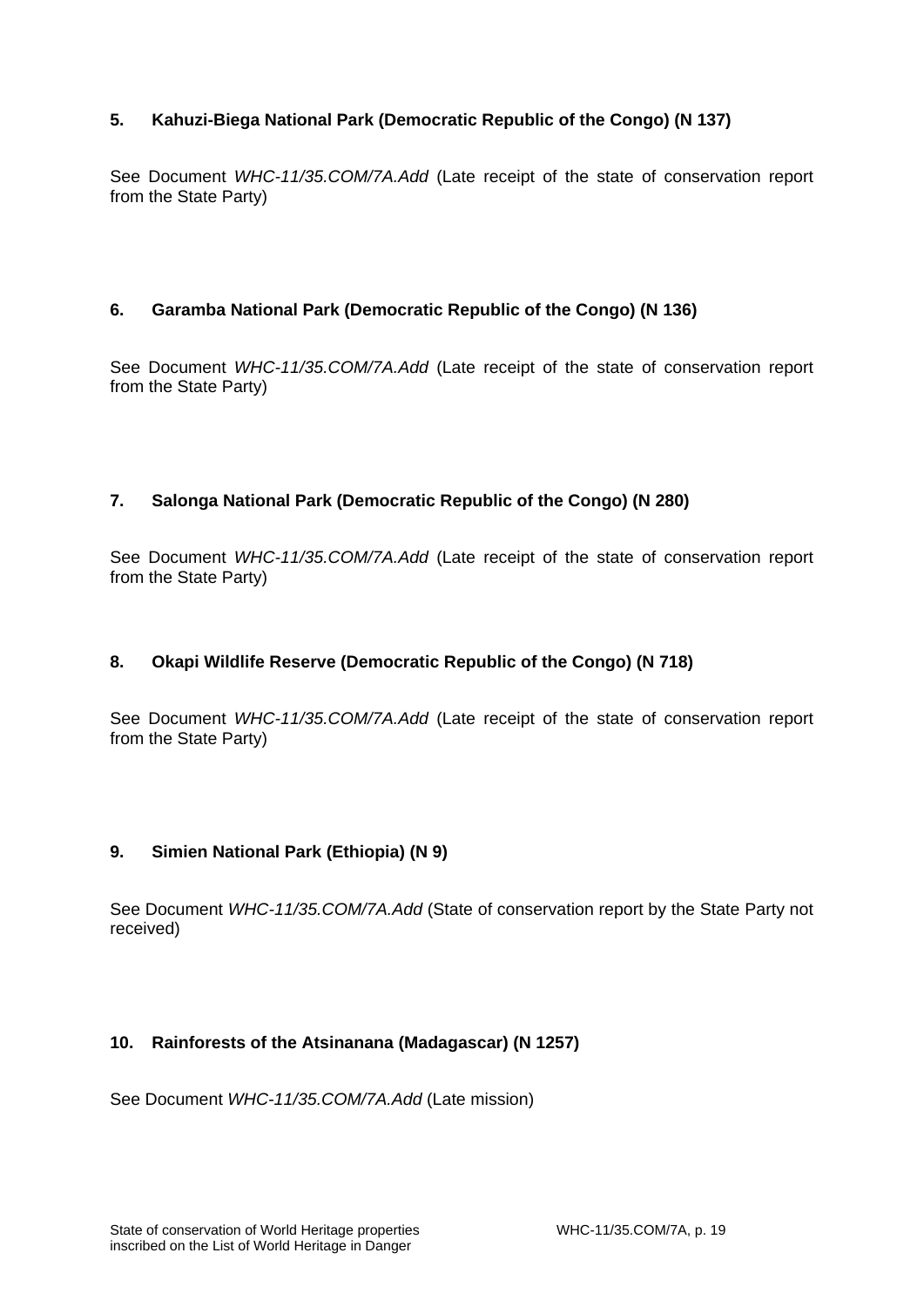# **11. Aïr and Ténéré Natural Reserves (Niger) (N 573)**

*Year of inscription on the World Heritage List*  1991

*Criteria*  (vii) (ix) (x)

*Year(s) of inscription on the List of World Heritage in Danger*  1992

*Threats for which the property was inscribed on the List of World Heritage in Danger*  Political instability and civil strife.

*Desired state of conservation required for the removal of the property from the List of World Heritage in Danger*  The desired state of conservation has yet to be defined.

*Corrective measures identified* 

See Decision **29 COM 7A.6 (**http://whc.unesco.org/en/sessions/29COM)

*Timeframe for the implementation of the corrective measures*  No specific timeframe has been set yet by the World Heritage Committee or State Party.

#### *Previous Committee Decisions*  **32 COM 7A.10; 33 COM 7A.10; 34COM 7A.10**

#### *International Assistance*

Total amount provided to the property: USD 143,250, in particular USD 108,250 for projects for the urgent rehabilitation programme and support for inscription of the property as a mixed property.

*UNESCO extra-budgetary funds*  N/A

*Previous monitoring missions*  September – October 1998: World Heritage Centre mission; May 2005: IUCN reactive monitoring mission

*Factors afftecing the property identified in previous reports* 

- *a)* Political instability and civil strife;
- *b)* Poverty;
- *c)* Management constraints;
- *d)* Ostrich poaching;
- *e)* Soil erosion;
- 
- *f)* Demographic pressure;<br>*g)* Livestock pressure; Livestock pressure;
- *h)* Pressure on forestry resources.

*Illustrative material*  http://whc.unesco.org/en/list/573

#### *Current conservation issues*

On 1 February 2011, the State Party submitted a report on the state of conservation of the property. The report highlights recent progress made towards the implementation of the five corrective measures adopted by the Committee at its 29th session (Durban, 2005), but adds little new information compared to that received in 2010. The report notes that the implementation of corrective measures has been hampered by the prevailing insecurity in the area between 2006 and 2009. Currently, this insecurity continues to restrict the movement of conservation agents. In this regard, the World Heritage Centre and IUCN received reports that armed groups which continue to plague the perimeter of the property, have left a large number of mines on the ground. Information has been received suggesting that apart from some major roads used by local communities and linking the main villages in and around the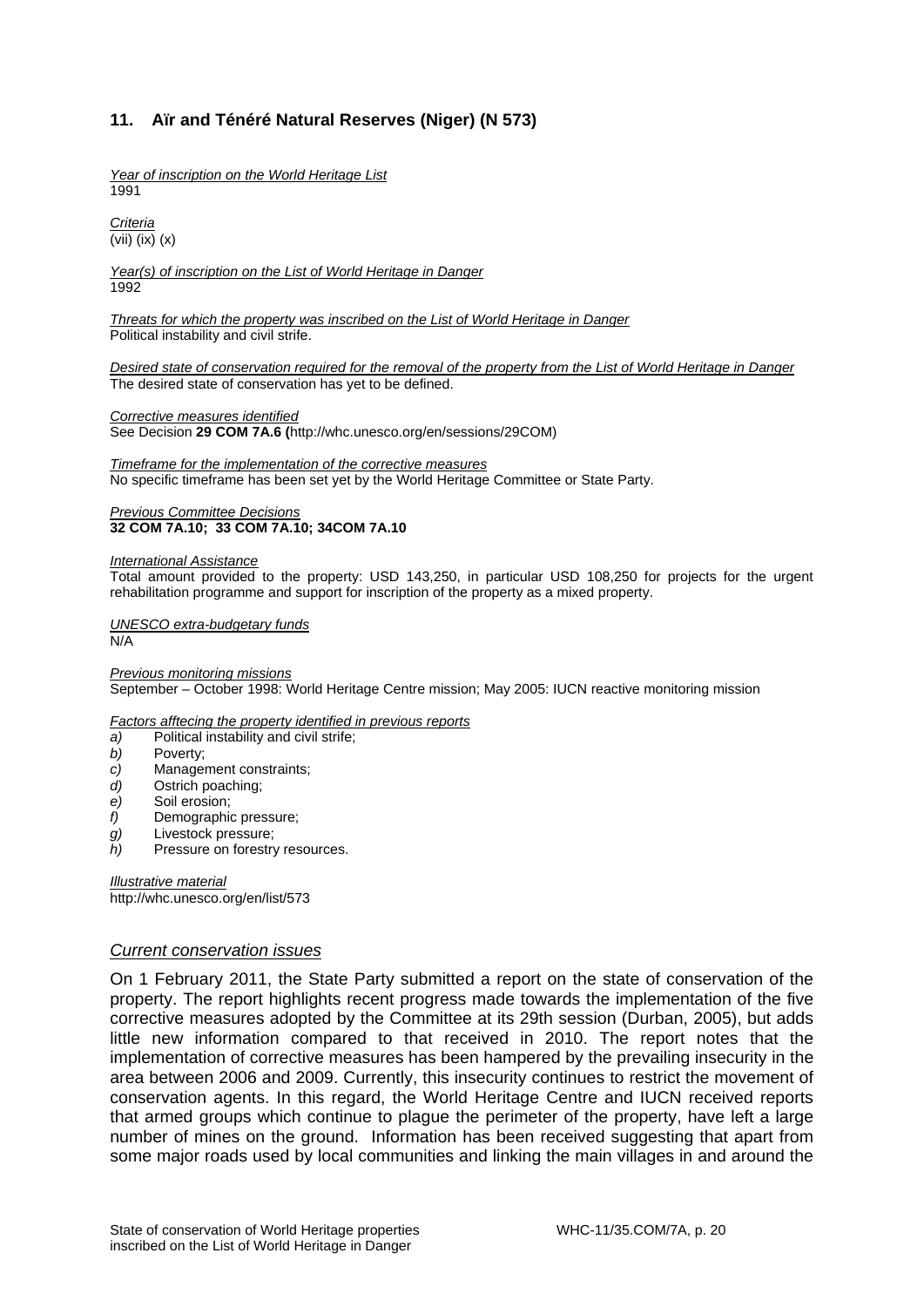reserves, the rest of Aïr and Ténéré Natural Reserves (ATNR) remain at considerable risk due to the presence of mines.

*a) Re-establish physical presence of the management authority in Iférouane and provide adequate resources to allow better control of natural resource use within the property* 

As mentioned in previous reports, the team responsible for the conservation of the property partially reintegrated its base at Iferouane in 2008. The Co-management of Resources in the Air and Ténéré Nature Reserve project (COGERAT), in collaboration with the conservation team, enabled the creation of community surveillance units at Timia and Tabelot. The State Party notes that this activity increased in 2010, and that 6 new community surveillance brigades comprising 30 rangers have been created and trained. Nevertheless, the World Heritage Centre and IUCN received information indicating that the presence of the management authority is very limited on the property, mainly due to security concerns. Therefore, it is uncertain whether the establishment of ranger stations in the villages of Timia and Tabelot has had an impact on the management of the site.

*b) Establish Land Commissions in the four Municipalities and clarify the respective landuse and resource access rights for local residents* 

The State Party recalls that three regional Land Commissions have been established, as well as two municipal Land Commissions, to sustain prevention and management of conflicts related to access and use of natural resources. In 2010, workshops for the official establishment of commissions for Timia and Iférouane and training for the members of these commissions were organized.

c) *Significantly improve monitoring and surveillance of the property in order to address poaching and illegal natural resource extraction*

The State Party recalls that the COGERAT project supported the establishment of a structure for inter-community management of natural resources of the Reserve called Intercommunal Association of Natural Resources Management (AIGRN). In September 2010, a State / Municipalities *co-management* agreement was signed in Niamey between the Minister of Water, Environment and Fight Against Desert Encroachment, and the Managing Directors of the four Municipalities (Gougaram, Iferouane, Tabelot and Timia) to elaborate a development and management plan for the property, as well as plans for communal management of natural resources, actions for sustainable land management, and their sustainable financing mechanism. However, the State Party's report provides no information on the ability of surveillance and co-management units to address the problems of poaching and extraction of natural resources, and the impact of insecurity on their operability.

# *d) Immediately halt all commercial collection of timber and thatch from the property*

The State Party notes that during 2010, meetings were held in collaboration with the Nigerien Coking Coal Society to promote the installation of equipment and the use of carbonised mineral coal. These meetings were used to conduct several activities in order to create interest among the population in the use of mineral coal. As was the case in 2010, the State Party's report provides no information on current levels of timber and thatch collection in the property, or on the impact of these activities on the ecosystem.

*e) Initiate soil and vegetation stabilization actions to control soil erosion, and measures to reduce destabilization of soils by motorized traffic* 

The report states that the COGERAT project continued actions to restore land and to stabilize the vegetation to control soil erosion and promote groundwater recharge and bank protection. These have been completed: 1716 filter strips in an area of 286 ha; the planting of 390 ha of local wood species; the planting of 11,000 forest plantations and the protection of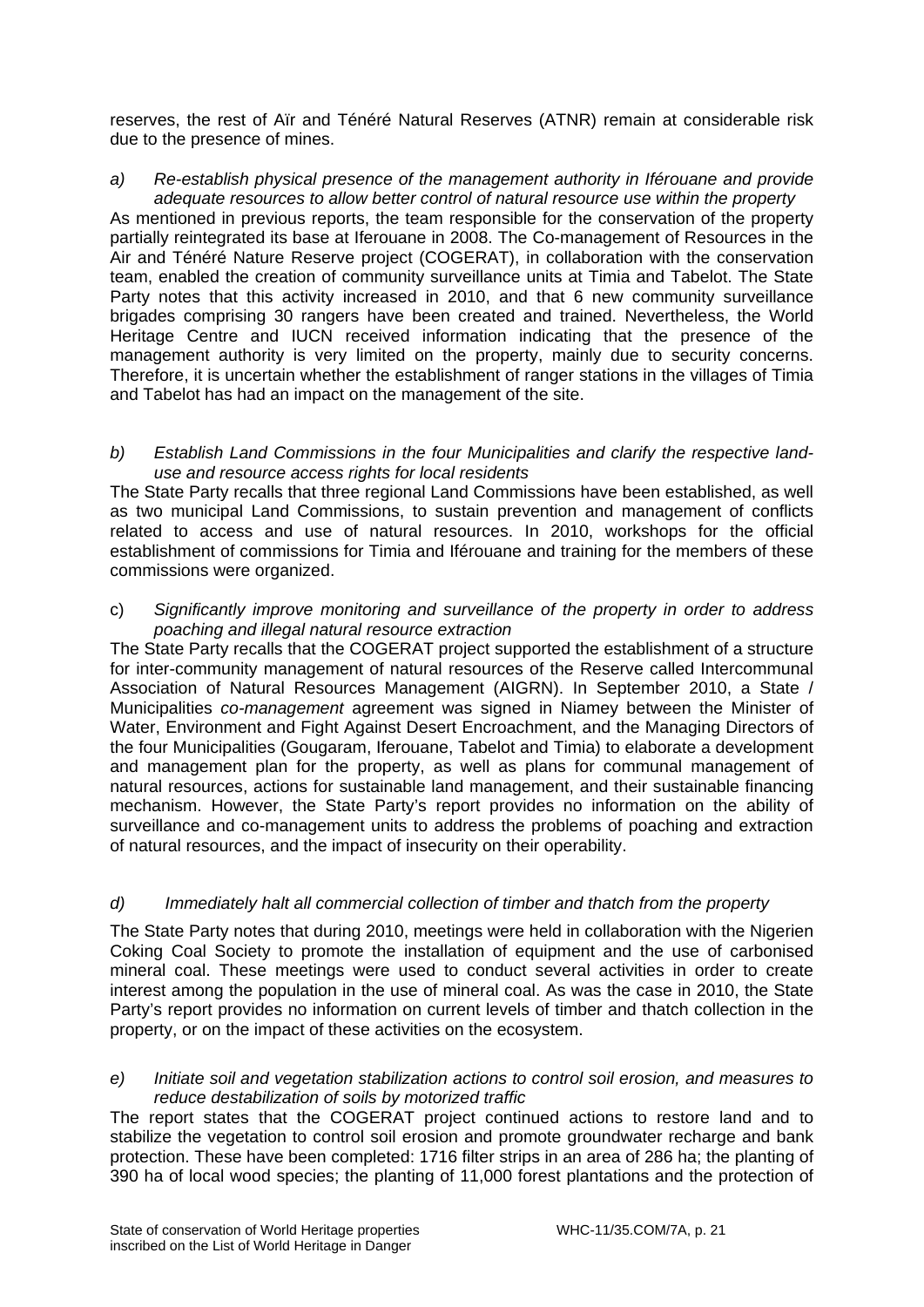5000 seedlings for natural regeneration; 200 km of fire protection strips; and the installation of 2,000 ml of stone bunds. Although the increase in the land restored is significant, the World Heritage Centre and IUCN recall that much remains to be done to achieve the COGERAT project objective, namely restoring 55,000 ha of degraded habitat in the perimeter of the property. The World Heritage Centre and IUCN note that action plans for sustainable management of the property and the restoration of degraded soils have not yet been submitted, as requested by the Committee in its Decision **33 COM 7A.10**.

# *f) Petroleum and Mining Operations*

IUCN has received information concerning uranium mining and petroleum prospecting in and around the property. According to this information a petroleum prospecting block covering much of the Ténéré is currently licensed with the Chinese National Petroleum Corporation (CNPC). The World Heritage Centre and IUCN are requesting the State Party to provide information in order to clarify the status of this concession, and any other mining or petroleum prospecting activity that may affect the property. They recall that several years ago the Committee adopted a clear position on issues of mining and petroleum prospecting and exploration in the inscribed properties, deeming them incompatible with World Heritage status. The World Heritage Centre and IUCN consider that no petroleum or mining prospecting or exploitation should be permitted within the property.

# *g) Wildlife population and assessment mission for the property*

The World Heritage Centre and IUCN received information that pressure from poaching by the local population and defense and security forces in and around the Reserve remains significant. The poaching concerns essentially Dorcas gazelles and Nubian bustards, but also Dama gazelles that are captured to be sold in urban centres or in neighboring countries. IUCN has also received information that the oryx and red-necked ostriches have totally disappeared from the ATNR, although a breeding programme for the ostrich has been initiated by the State Party. It was also informed that the addax has temporarily disappeared (however there remains a population of addax not far from ATNR, in the desert of Erg Tin Toumma and the Erg of Bilma, which could one day return to the property), and that the Dama gazelle and cheetah are either extinct or near extinction in the ATNR because of extensive poaching. The numbers of Dorcas gazelles and Nubian bustards are so drastically reduced that poachers are obliged to operate in more southern areas, in the zones of Gadafawa and Taguedoufat.

The State Party confirms that massive damage suffered by the property during the 2006- 2009 period of insecurity definitely had an impact. It proposes to conduct an assessment mission to the property, if security allows, to identify and assess the damage to habitats and species, and which also responds to the Committee's request in its Decisions **33 COM 7A.10** and **34 COM 7A.10**. In February 2011, the State Party resubmitted a request for international assistance from the World Heritage Fund to support this project. This application is being reviewed by IUCN with the support of the IUCN Species Survival Commission. IUCN's comments will be forwarded to the State Party in order to facilitate this request.

# *Conclusions*

The World Heritage Centre and IUCN note the State Party's efforts to implement corrective measures identified by the IUCN monitoring mission in 2005, through the COGERAT project. Yet they continue to receive alarming reports on poaching activity and degradation of the biodiversity which were a major justification for the inscription of the property on the World Heritage List. Loss of biodiversity will also cause the loss of outstanding universal value (OUV) of the property. The World Heritage Centre and IUCN acknowledge that given the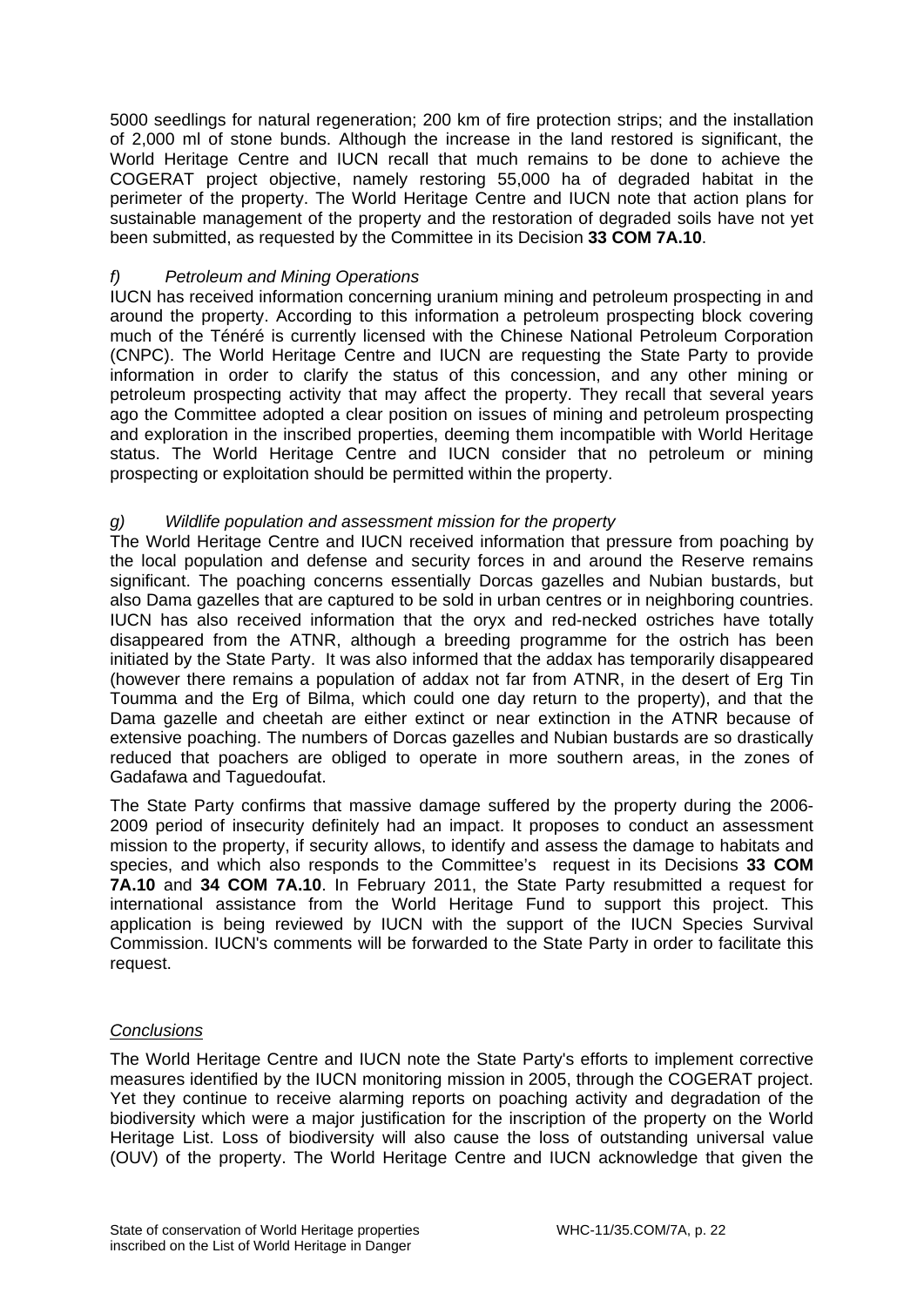substantial size of the property of 7.7 million ha, it will take some time before the positive impact of these remedial measures will revive the property's outstanding universal value.

In the absence of data on the current state of the OUV of the property, and taking into account reports on the critical state of wildlife and poaching in the property, the World Heritage Centre and IUCN consider that the property must be maintained on the List of World Heritage in Danger.

The World Heritage Centre and IUCN recall that amongst the corrective measures, addressing the threats of poaching and the illegal use of other resources remains the priority, by deploying guard patrols composed of rangers and community surveillance units, and allocating these surveillance activities an adequate yearly budget. Nevertheless, the World Heritage Centre and IUCN are aware that the implementation of these urgent actions continues to be hampered by the prevailing insecurity in the ATNR and its surroundings.

Finally, the World Heritage Centre and IUCN consider that an inventory of the property is essential to determine the current state of its OUV, and to define the desired state of conservation in view of the removal of the property from the List of World Heritage in Danger, as well as the timetable required to achieve this. They welcome the proposal of a mission, if the security situation allows, but reiterate that an inventory should be carried out before the mission.

# *Draft Decision: 35 COM 7A.11*

*The World Heritage Committee,* 

- *1. Having examined Document WHC-11/35.COM/7A,*
- *2. Recalling Decision 34 COM 7A.10, adopted at its 34th session (Brasilia, 2010),*
- *3. Expresses its grave concern over the incessant degradation of the Outstanding Universal Value of the property on the basis of reports received indicating that several species of antelope and other large wildlife have disappeared from the property, or are about to disappear, due to extensive poaching within and around the property;*
- *4. Notes with concern the lack of progress in implementing corrective measures, mainly because of continuing insecurity;*
- *5. Urges the State Party to pursue and intensity its efforts to fully implement all corrective measures, and in particular the fight against poaching, and other recommendations proposed by the 2005 monitoring mission, and invites the international community to increase its support to the property;*
- *6. Expresses its concern about reports regarding the existence of a petroleum concession in the Ténéré, and requests the State Party to clarify the status and location of this concession, and any other mining or petroleum prospecting activities that may affect the property, and to submit studies on their potential environmental impacts;*
- *7. Recalls that several years ago the Committee adopted a clear position on issues of mining and petroleum prospecting and exploitation in the inscribed properties, deeming them incompatible with World Heritage status;*
- *8. Reiterates its request to the State Party to conduct by the 37th session of the World Heritage Committee in June-July 2013, and in cooperation with the IUCN Species*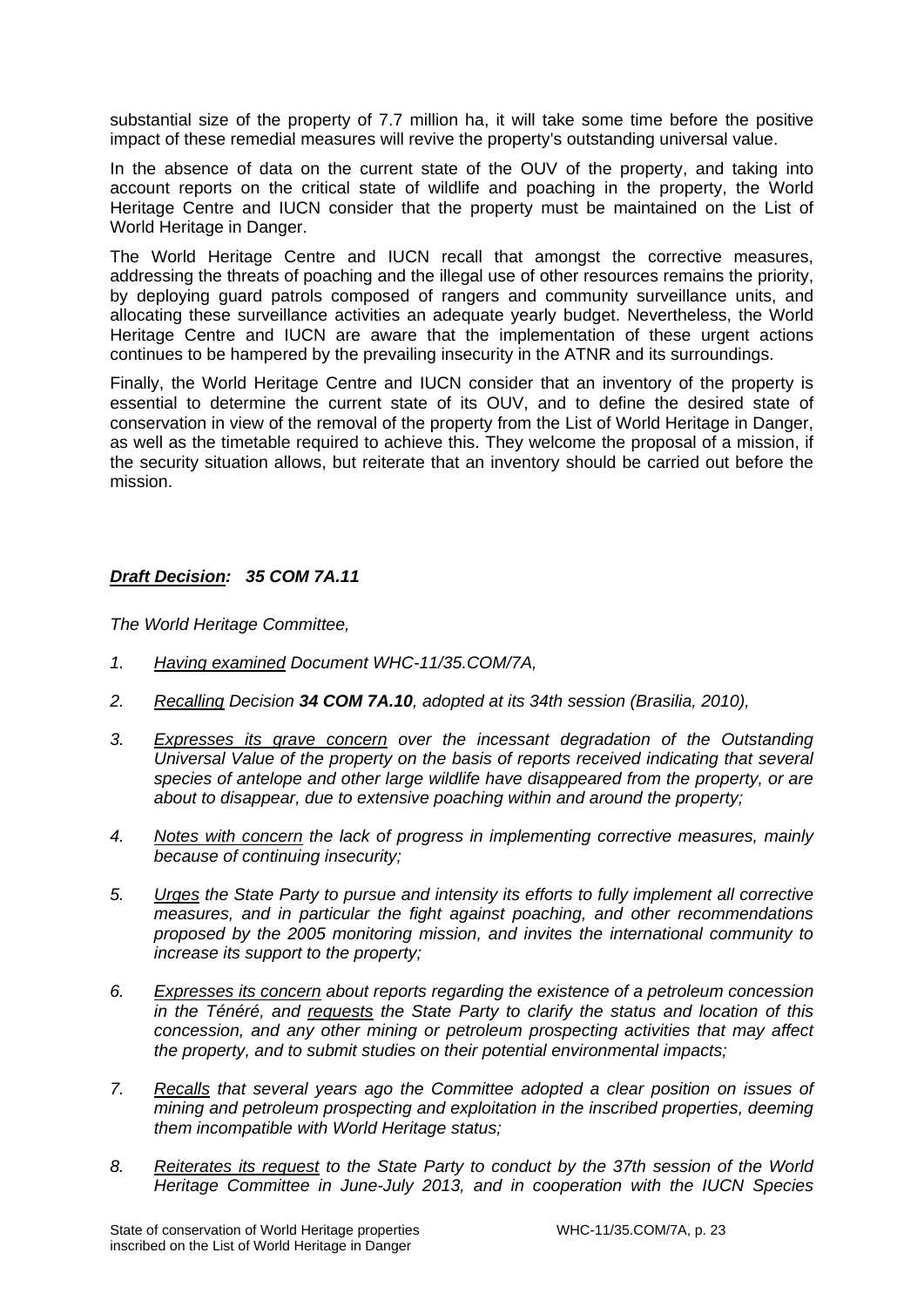*Survival Commission, an inventory of the remaining large wildlife, in order to assess the status of the outstanding universal value of the property and develop rehabilitation and re-establishment programmes of the wildlife populations. The State Party should invite a joint World Heritage Centre / IUCN mission to the property as soon as the inventory is available;* 

- 9. Also requests the State Party to submit to the World Heritage Centre, by 1 February *2012, a detailed report on the state of conservation of the property, particularly on the implementation of corrective measures and other recommendations of the World Heritage Committee, especially the inventory of the fauna within the property, for examination by the World Heritage Committee at its 36th session in 2012;*
- *10. Decides to retain the Aïr and Ténéré Natural Reserves (Niger) on the List of World Heritage in Danger*

# **12. Niokolo-Koba National Park (Senegal) (N 153)**

*Year of inscription on the World Heritage List*  1981

*Criteria*   $(x)$ 

*Year(s) of inscription on the List of World Heritage in Danger*  2007

*Threats for which the property was inscribed on the List of World Heritage in Danger* 

- a) Poaching;
- *b)* Livestock grazing.

*Desired state of conservation for the removal of the property from the List of World Heritage in Danger* 

- a) 90% reduction in visible evidence of human activity within the Park;
- b) Extension of the area in which evidence of large ungulates are found, from the present 34% to 85% of the total area of the Park;
- c) Increase in counts of all species of larger ungulate for three consecutive years;
- d) Reduction in animal flight distances along selected road sections within the Park.

#### *Corrective measures identified*

The corrective measures were adopted by the Committee at its  $34<sup>th</sup>$  session (Brasilia, 2010). See Decision **34 COM 7A.11**, http://whc.unesco.org/archive/2010/whc10-34com-20e.pdf

*Timeframe for the implementation of the corrective measures*  See Decision **34 COM 7A.11** (Brasilia, 2010), http://whc.unesco.org/archive/2010/whc10-34com-20e.pdf

#### *Previous Committee Decisions*  **32 COM 7A.11; 33 COM 7A.11; 34 COM 7A.11**

#### *International Assistance*

Total amount provided to the property: USD 39,580 for Technical Cooperation and the preparation of a transboundary extension to the property. Early 2008, an additional USD 25,000 was made available from the World Heritage Fund.

*UNESCO extra-budgetary funds*  N/A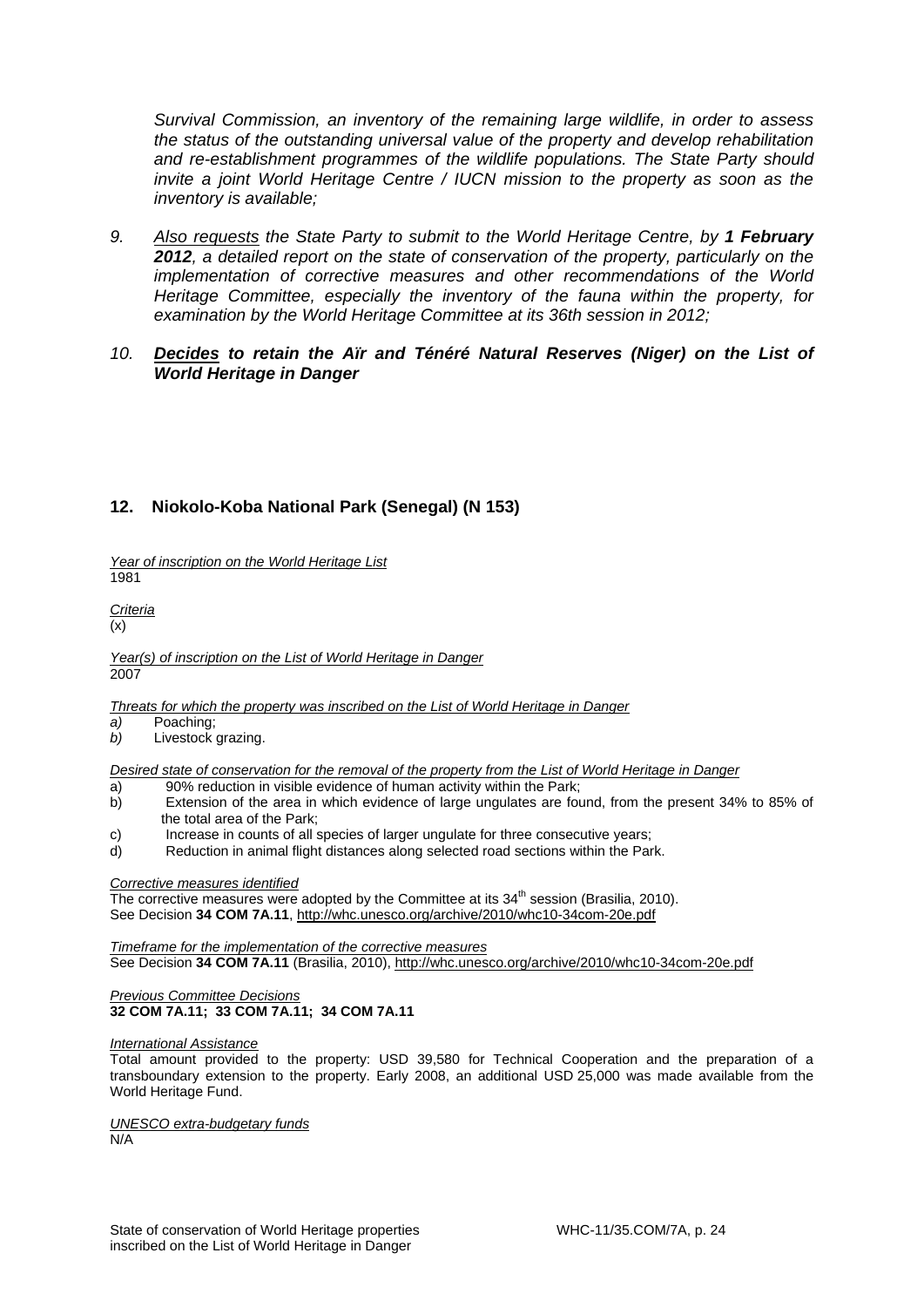#### *Previous monitoring missions*

2001: World Heritage Centre / IUCN monitoring mission; January 2007: World Heritage Centre / IUCN monitoring mission; May 2010: World Heritage Centre / IUCN monitoring mission

#### *Main threats identified in previous reports*

- *a)* Poaching, capture and relocation of wildlife;
- *b)* Drying up of ponds, and invasive species;
- *c)* Illegal logging;
- *d)* Livestock grazing;
- *e)* Road construction project;
- *f)* Potential dam construction;
- *g)* Potential mining exploration and exploitation.

*Illustrative material*  http://whc.unesco.org/en/list/153

### *Current conservation issues*

On January 31, 2011, the State Party submitted a brief report on the state of conservation of Niokolo-Koba National Park (NKNP). The report highlights some recent progress made in implementing the revised corrective measures adopted by the Committee at its 34th session (Brasilia, 2010), and conveyed the decision of the State Party of Senegal to embark upon the Emergency Plan for the Rehabilitation of the NKNP (2011-2012) with funding of 3 billion CFA francs (4,573,470 Euros), to address urgent threats to the Outstanding Universal Value (OUV) and integrity of the NKNP. The World Heritage Centre and IUCN recall that three of the seven corrective measures adopted by the Committee are to be implemented before July 2011, two others must be addressed before July 2012 and the remaining two are to be completed before July 2013. Regarding the three corrective measures that were to be accomplished before the 35th session of the Committee, the report provides the following information:

a*) Strengthen and implement the anti-poaching mechanism, based on combined aerial and land means* 

The State Party notes that the surveillance squads have been strengthened and that the antipoaching strategy has been modified. Three mobile teams of eight officers are now deployed in high-pressure areas, each operating for ten days a month. Thus, a system for control of land-based poaching is currently operational. The State Party notes that this system, which began in December 2010, is made possible through IUCN support for a period of six months.

The World Heritage Centre and IUCN note the progress made by the State Party to strengthen the anti-poaching mechanism of the NKNP. They believe that poaching remains one of the biggest threats to the property and it is crucial that the temporary mobile squads are maintained in the long-term and combined with aerial anti-poaching means.

*b) Increase NKNP personnel and provide, as soon as possible, training for them focused on the protection of the NKNP, its integrated management, security regulations, and provide them with equipment essential to their mission* 

The report of the State Party notes that as regards increasing the staff, 35 new agents to heighten surveillance at the NKNP were recruited in December 2010. A training plan was developed to improve the ability of these agents, especially in the field of anti-poaching, wildlife management and participatory approach methods at the periphery of the park. This training is scheduled for March 2011. In addition, the State Party notes that the Emergency Rehabilitation Plan for the NKNP (2011-2012) will spend one billion CFA francs (1,524,490 Euros) to improve surveillance and development of the Park. The emergency plan foresees the development of the network of trails, and the rehabilitation, construction and equipping of guard posts, strengthening the surveillance means of the Park, and the improvement of working conditions for the agents. An IUCN mission that should lead to the development of a new management plan for the NKNP is being prepared for March 2011. This mission will also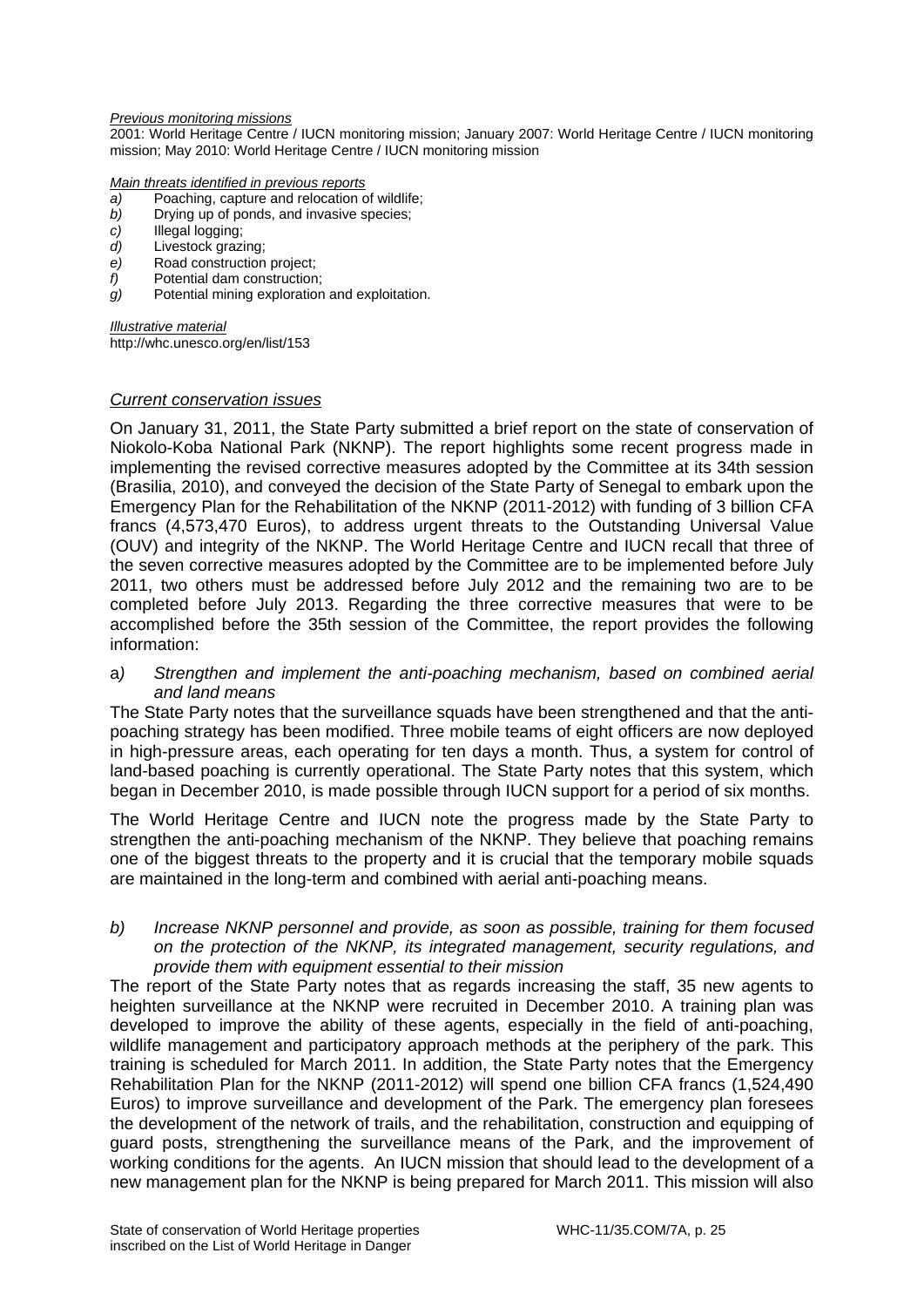aim to provide information and training of personnel to manage the park for the establishment of a management plan tailored to the current situation.

The World Heritage Centre and IUCN note the progress made by the State Party to increase the NKNP staff, and welcome its decision to make available to the Directorate of National Parks 3 billion CFA francs (4,573,470 Euros) for the implementation of an Emergency Rehabilitation Plan for the NKNP, to address urgent threats to the property.

# *c) Propose and implement real alternatives to the drilling of boreholes outside the Park to reduce the straying of livestock, in the overall context of seasonal migration in Senegal*

The report of the State Party notes that the support of IUCN enabled the NKNP to hold regional forums in January 2011, in the three administrative regions of Kedougou, Kolda and Tambacounda. These forums provided the opportunity to meet local elected officials, administrative authorities, village chiefs, representatives of farmers and ranchers, and to discuss with NKNP managers issues relating to poaching, agricultural encroachment into NKNP, but also the crucial question of the straying livestock and seasonal migration. In addition, the African Union, through the IUCN, funded a project entitled "Livestock farming *as a means of subsistence": Strengthening the strategies for adaptation to climate change through improved management of the livestock-wildlife-environment interface"* of which the NKNP is one of the beneficiaries, together with the Badiar National Park in Guinea, for a three-year pilot phase that will begin this year. The State Party notes that the implementation of the project will involve all stakeholders, in particular the Directorates of the National Parks of Niokolo-Koba (Senegal) and Badiar (Guinea), as well as the veterinary services of Tambacounda and Badiar (Koundara).

The World Heritage Centre and IUCN note the progress in the implementation of this corrective measure, although they also note that there is still no real alternative to the drilling of wells in the periphery of the property - wells that could concentrate the livestock around the Park and would lead to strong pressure on the pastures and Park.

# *d) Status of wildlife populations*

In March 2011, the World Heritage Centre and IUCN received a report prepared by the Chief of the site, presenting an account of an aerial surveillance mission which occurred from 4 to 8 March 2011, to make a rapid estimate of the overall condition of the Park, the magnitude of the main pressures and the condition of the wildlife. For a total of 10 flying hours, 1300 km of transects were covered. The report finds that most of the known pressures on the ecosystem, such as the cutting of palmyra palms, straying livestock, circulation of trucks and bikes inside the Park, or the camping of poachers, seem to be in strong regression. This is considered to be the result of the strengthening of patrol operations, but nevertheless also because of the rapid decline of the natural resources which are exploited. Although the aerial survey was not a formal inventory, the methodology used was similar to that used for previous counts, and this survey has thus helped to make comparisons with previous results from 2001, 2002, 2003 and 2006. These comparisons show an alarming decline in the density of wildlife.

Some species appear to be in acute danger of extinction, if not already extinct, in particular, reedbuck, hartebeest, buffalo, Defassa waterbuck, and Buffon's cob. The report estimates that even if these species are present in certain parts of the property, the range of their distribution has decreased dramatically and only a few dozens or so of individuals remain, compared to hundreds or thousands a decade ago. The report notes that this situation is confirmed by the data of pedestrian ecological monitoring carried out since December. The report concludes that the Park has gradually been emptied of its big game, precipitating an imbalance of the ecosystem which cannot be corrected on its own.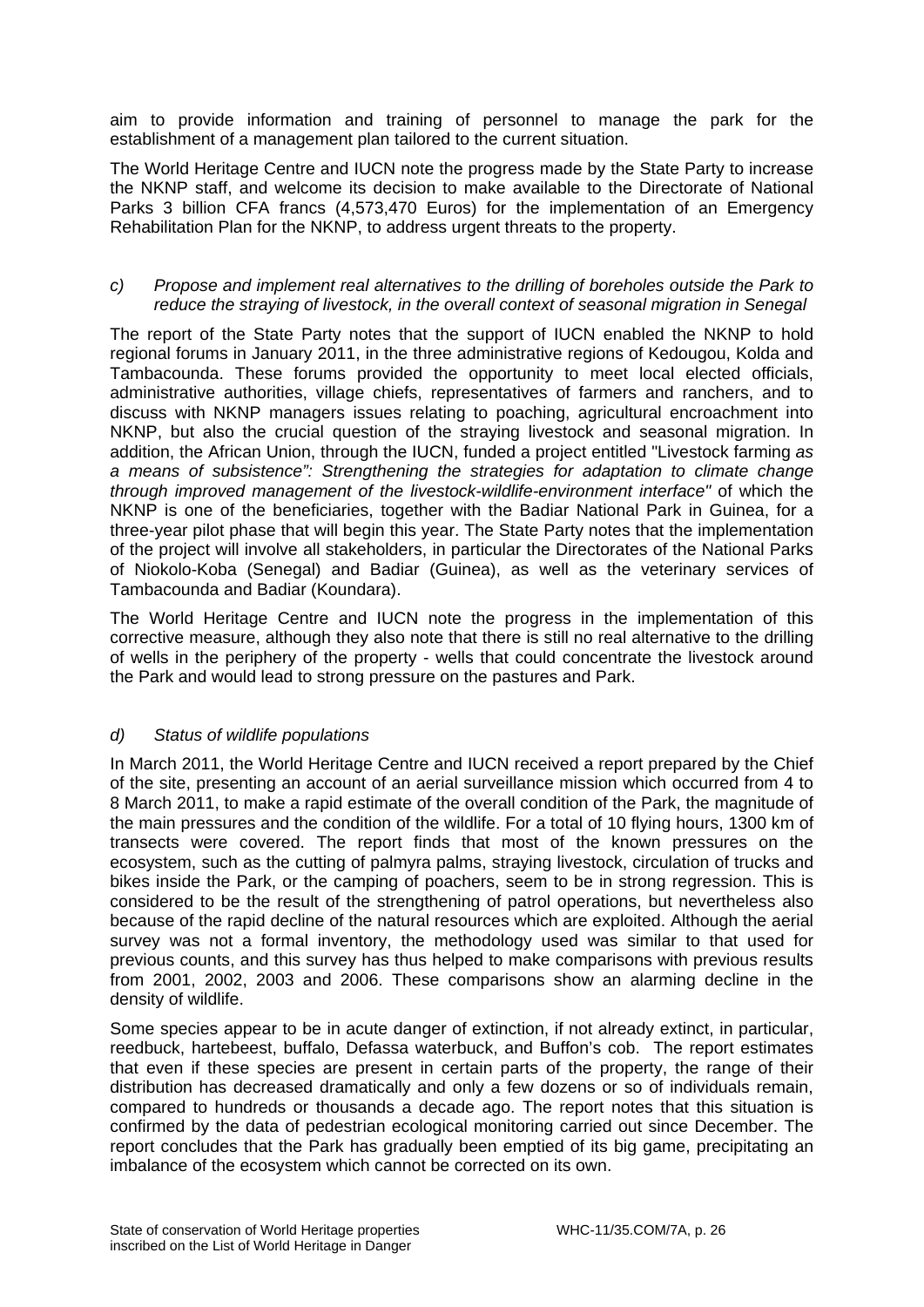The World Heritage Centre and IUCN are extremely concerned about these findings and reiterate the Committee's request to urgently undertake a complete inventory of wildlife in order to ascertain the status of OUV of the property. They recall that the Committee had requested the State Party to invite a monitoring mission as soon as the census of key species of fauna of the property is available. They note that the State Party had submitted a first proposal for a wildlife inventory of the property in 2009, but that it had raised issues of methodology to enable comparisons with previous inventories.

# *e) Other conservation problems - basalt quarry and dam at Sambanglou*

The report of the survey indicates the presence of a basalt quarry inside the NKNP. The quarry comprises two major mining sites, with the presence of different machines and a wide access road. The World Heritage Centre and IUCN note that this operation is not compatible with the World Heritage status of the property and consider that it should be closed as soon as possible, and that the site should be rehabilitated.

The report of the State Party does not give information about the dam project at Sambanglou and its impact on the property, as requested by the Committee at its 34th session. The World Heritage Centre and IUCN are still very concerned about this project, and recall the Committee's request to present a specific study of the impacts of this dam on the OUV of the property, notably on the possible reduction of the areas of gallery-forests and palmyra palm forests, the river-crossings of the big wildlife and on the water supply to flood basins and ponds in the property before making a decision on its construction, in accordance with paragraph 172 of the *Operational Guidelines* (Decision **34 COM 7A.11**). They note that any study should consider other alternatives to this dam.

# *Conclusions*

The World Heritage Centre and IUCN recommend that the Committee expresses its deep concern about the aerial survey report showing a significant decline in biodiversity and thus suggesting that the OUV of the property is being seriously degraded. They note that the deteriorating state of conservation can only be reversed by the urgent implementation of a Plan of Action, with support from neighbouring communities and the international community.

They welcome the decision of the State Party to initiate a three-year Emergency Plan with funding of 3 billion CFA Francs (4,573,470 Euros), to address urgent threats. They note the progress made by the State Party in implementing corrective measures, and in particular the strengthening of the anti-poaching mechanism and NKNP staff, stressing that it will be necessary to continue, and reinforce, these efforts in order to control poaching, illegal grazing, illegal forest exploitation and agricultural encroachment on the entire property, and to reverse the current trends of degradation. Based on this, and taking into account the ongoing deterioration of the state of conservation, the World Heritage Centre and IUCN recommend that the NKNP is retained on the List of World Heritage in Danger.

# *Draft Decision: 35 COM 7A.12*

*The World Heritage Committee,* 

- *1. Having examined Document WHC-11/35.COM/7A,*
- *2. Recalling Decision 34 COM 7A.11, adopted at its 34th session (Brasilia, 2010),*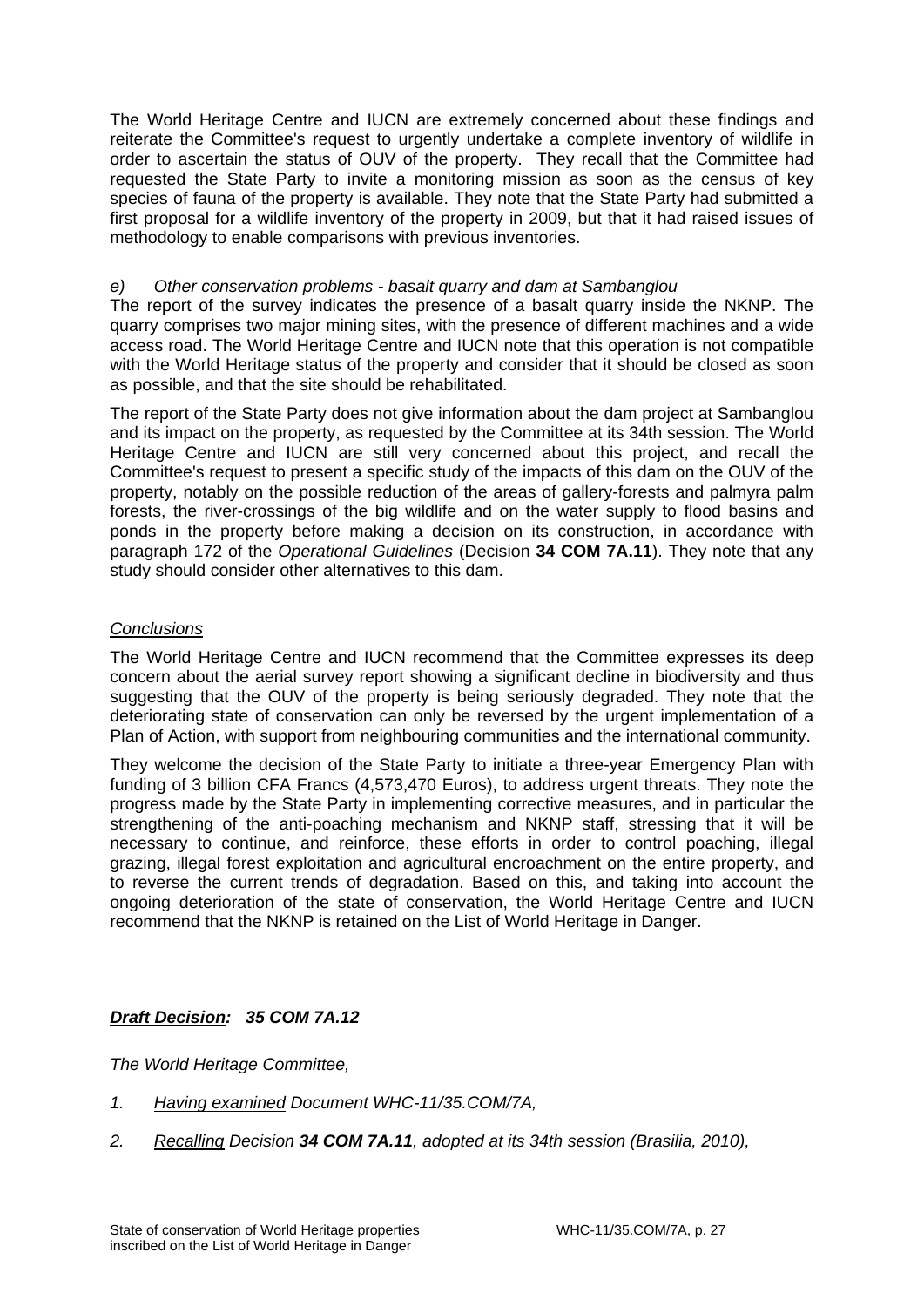- *3. Expresses its deep concern over the results of the aerial surveillance mission in March 2011, which showed a significant decline in biodiversity and a significant degradation of the Outstanding Universal Value of the property;*
- *4. Reiterates its request to the State Party to undertake, as soon as possible, a census of key species of fauna of the property with the technical support of the IUCN Species Survival Commission to assess the state of the Outstanding Universal Value of the property; this census could provide the basis for a recovery plan of the animal populations and the establishment of an ecological monitoring mechanism, and invites the State Party to submit a request for International Assistance for financial support;*
- *5. Urges the State Party to intensify its efforts to urgently implement the revised corrective measures adopted by the World Heritage Committee at its 34th session, as well as the other recommendations of the 2007 and 2010 World Heritage Centre / IUCN joint missions to halt the decline in biodiversity and prevent loss of Outstanding Universal Value of the property;*
- *6. Notes with satisfaction the efforts undertaken with the support of IUCN, to strengthen the anti-poaching mechanism and increase the number of personnel at the property, as well as the State Party's decision to initiate a three-year Emergency Plan with funding of 3 billion CFA francs (4,573,470 Euros), to implement the corrective measures;*
- *7. Also reiterates its call upon the international community to provide support for the urgent implementation of the corrective measures;*
- *8. Notes with concern that the aerial survey report reveals the presence of a large basalt quarry inside the property and also urges the State Party to take the necessary steps to close the quarry and rehabilitate the site;*
- *9. Reiterates its concern over the proposed dam at Sambangalou and its request to present a specific study of the impacts of this dam on the Outstanding Universal Value of the property, including the possible reduction in gallery-forest areas and palmyra palm forests, on the large wildlife river-crossings and on the water supply to flood*  basins and ponds in the property, in accordance with Paragraph 172 of the Operational Guidelines*;*
- 10. Requests the State Party to submit to the World Heritage Centre, by 1 February 2012. *a detailed report on the state of conservation and the progress made in implementing the corrective measures and the Emergency Plan for consideration by the World Heritage Committee at its 36th session in 2012;*
- *11. Decides to retain Niokolo-Koba National Park (Senegal) on the List of World Heritage in Danger.*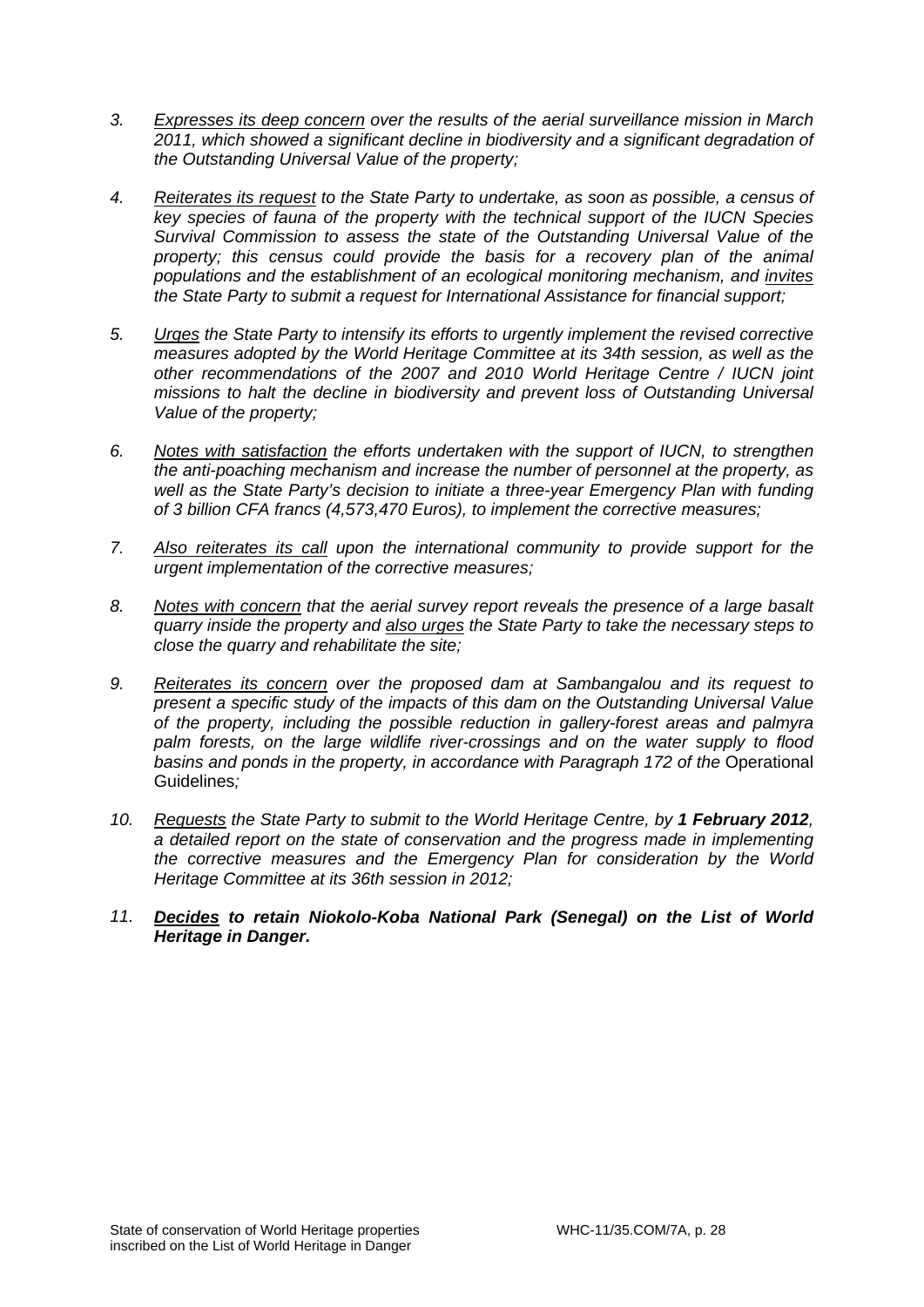# **ASIA-PACIFIC**

# **13. Manas Wildlife Sanctuary (India) (N 338)**

See Document *WHC-11/35.COM/7A.Add* (Late receipt of additional information from the State Party)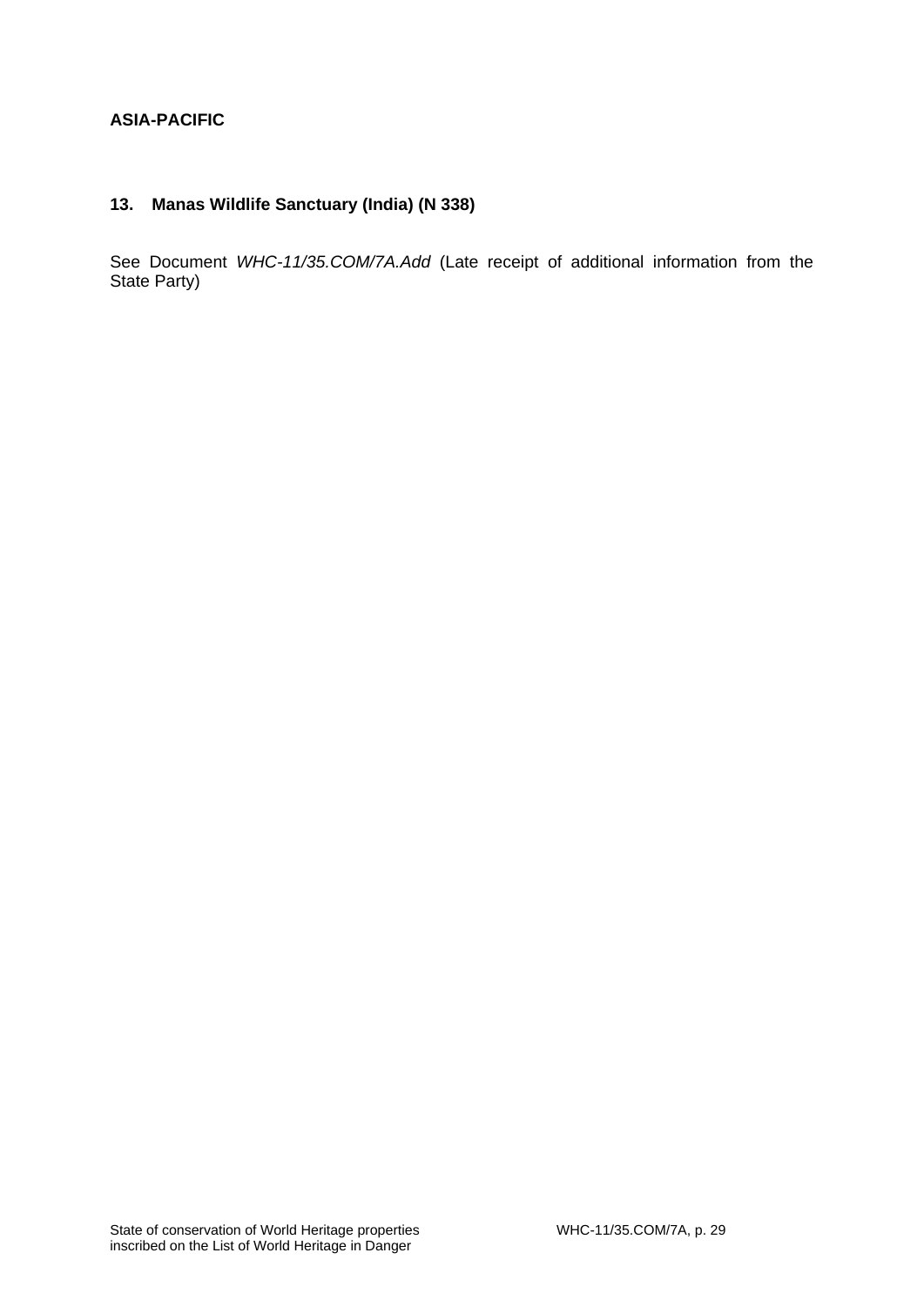# **EUROPE AND NORTH AMERICA**

# **14. Everglades National Park (United States of America) (N 76)**

See Document *WHC-11/35.COM/7A.Add* (Late receipt of the state of conservation report from the State Party)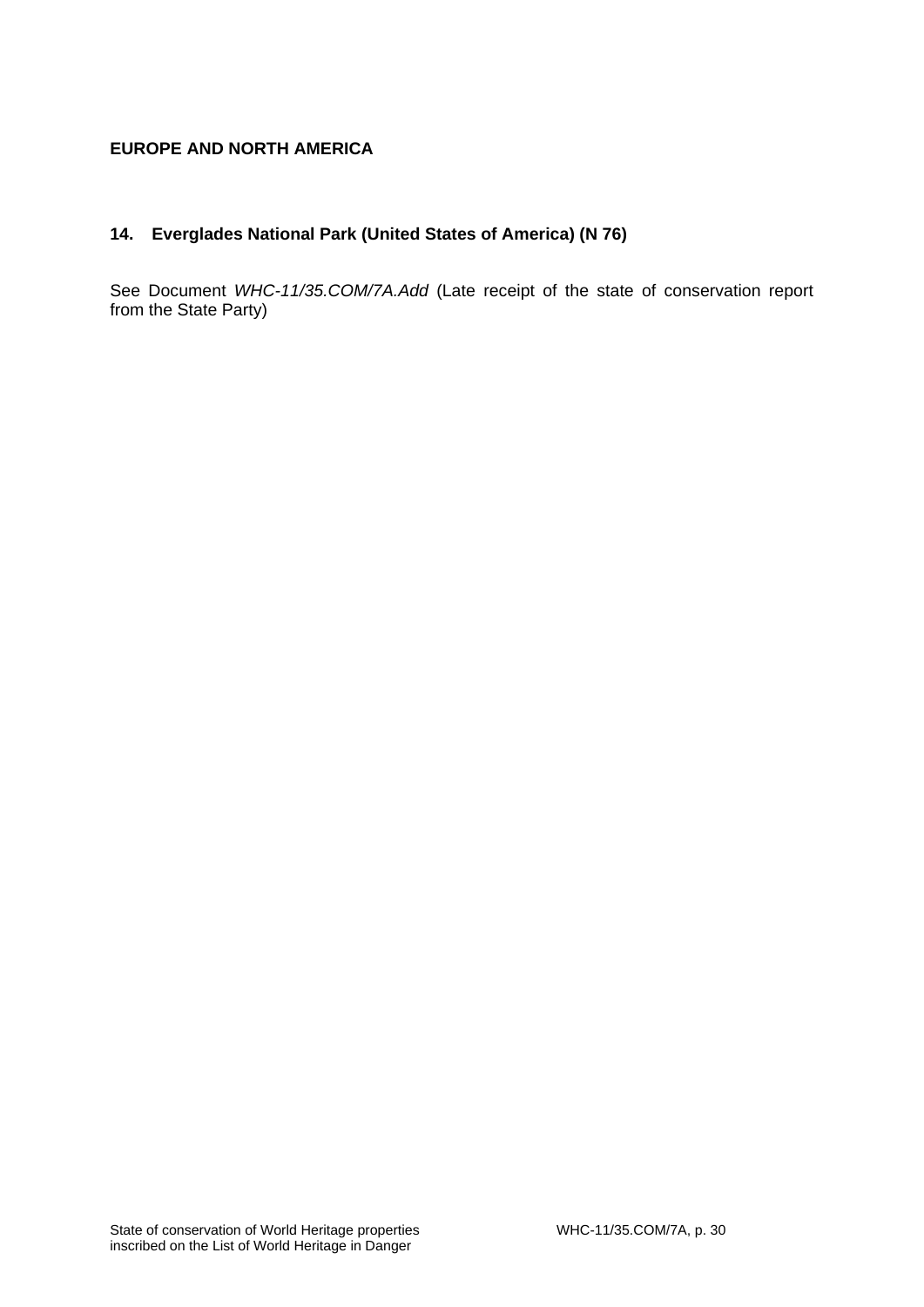### **LATIN AMERICA AND CARIBBEAN**

### **15. Belize Barrier Reef Reserve System (Belize) (N 764)**

*Year of inscription on the World Heritage List*  1996

*Criteria*  (vii) (ix) (x)

*Year(s) of inscription on the List of World Heritage in Danger*  2009 - Present

*Threats for which the property was inscribed on the List of World Heritage in Danger*  Sale and lease of public lands for the purposes of development within the property leading to the destruction of mangrove and marine ecosystems.

*Desired state of conservation for the removal of the property from the List of World Heritage in Danger*  The Desired state of conservation has yet to be set.

#### *Corrective measures identified*

- a) Implement the necessary legal measures to guarantee the permanent cessation of the sale and lease of lands throughout the property, and the cessation of mangrove cutting, coral dredging and other associated real estate development activities;
- b) Ensure that development rights on existing private or leased lands within the property are clearly defined and strictly controlled with a view to conserving the Outstanding Universal Value of the property;
- c) Develop and implement a restoration policy for lands degraded by unauthorized activities;
- d) Establish a clear institutional coordination mechanism ensuring that the conservation of the property receives priority consideration within relevant governmental decision-making processes;
- e) Develop a legal framework for co-management under which the respective responsibilities of the State Party and conservation NGOs can be effectively established, monitored and evaluated in relation to the conservation of the property;
- f) Systematically consider and address the threat of introduced species within the management plans for the property;
- g) Make publicly available the information on land ownership for all lands within the property, including mangrove islands, in easily accessible format, to ensure transparency in land use and allocations;
- h) Develop and implement a medium-term plan to increase the no-take zones within marine reserves, establishing ecologically effective protection and replenishment areas for heavily exploited fin fish, conch and lobster;

*Timeframe for the implementation of the corrective measures*  No specific timeframe has yet been set by the World Heritage Committee

#### *Previous Committee Decisions*  **32 COM 7B.33; 33 COM 7B.33; 34COM 7A.13**

*International Assistance*  N/A

#### *UNESCO Extra-budgetary Funds*

Total amount provided to the property: USD 140,000. i) USD 30,000 from the Rapid Response Facility for monitoring of unauthorized activities in the Bladen Nature Reserves, impacting the property; ii) USD 30,000 for emergency conservation actions in favour of the critically endangered wide sawfish (2010); iii) USD 80,000 in support of public use planning and site financing strategy development for the Blue Hole Natural Monument (2008-2009).

#### *Previous monitoring missions*

March 2009: joint World Heritage Centre / IUCN reactive monitoring mission

*Factors affecting the property identified in previous reports*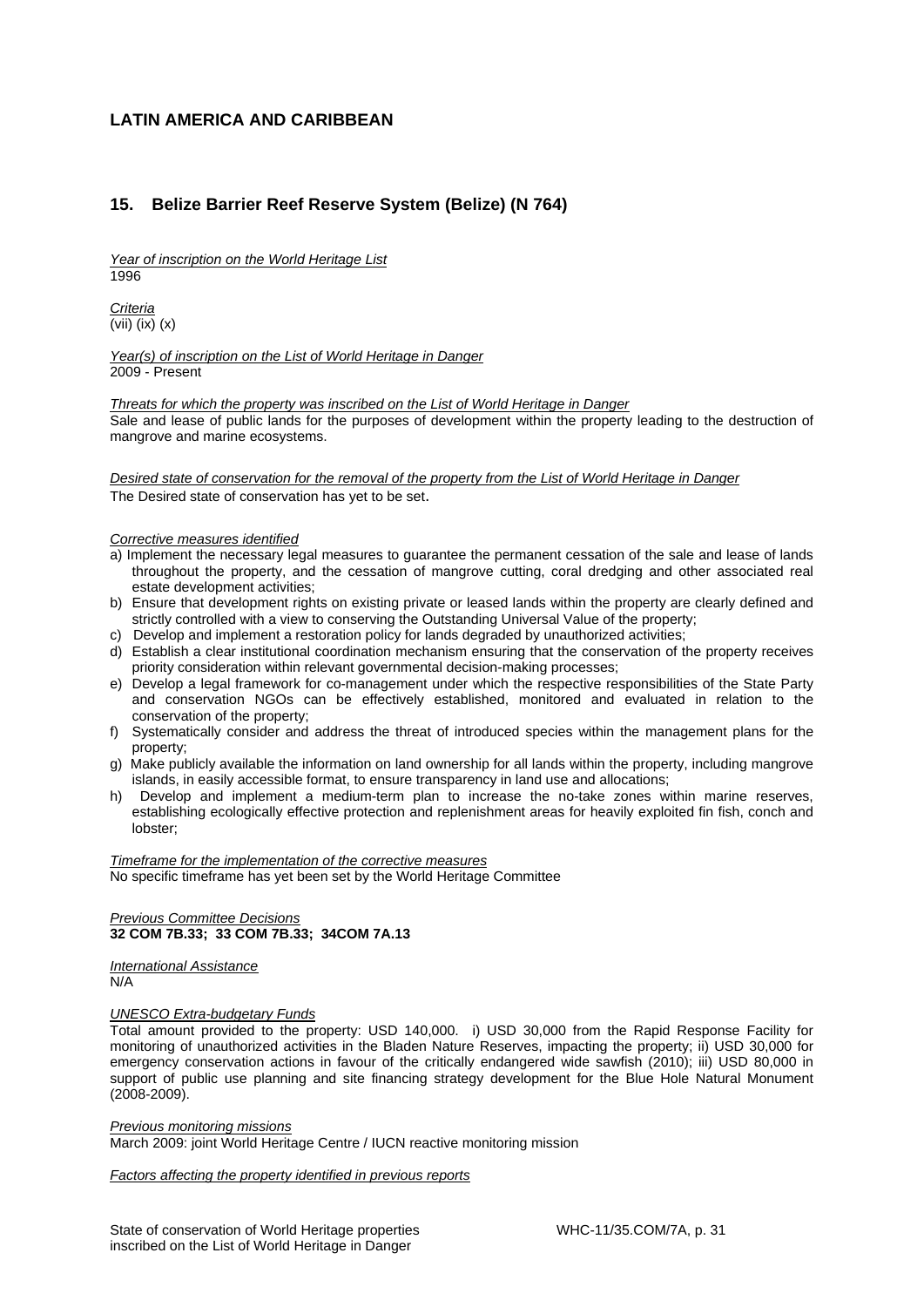- *a)* Sale and lease of public lands within the property;
- *b)* Destruction of fragile ecosystems due to resort / housing development;
- *c)* Oil concessions within the marine area;
- *d)* Introduced species.

*Illustrative material*  http://whc.unesco.org/en/list/764

### *Current conservation issues*

On 1 February 2011, a report on the state of conservation of the property was submitted by the State Party. The report provides information on the progress made in the implementation of the corrective measures adopted by the Committee at its 33rd session (Seville, 2009).

- *a) Implement the necessary legal measures to guarantee the permanent cessation of the sale and lease of lands throughout the property, and the cessation of mangrove cutting, coral dredging and other associated real estate development activities*
- *b) Ensure that development rights on existing private or leased lands within the property are clearly defined and strictly controlled with a view to conserving the Outstanding Universal Value of the property*

These corrective measure have not yet been fully implemented. The State Party notes the development of a number of legal, regulatory and institutional instruments to deal with development issues in Belize, and that it is in the process of refining the existing development guidelines, which will guard against ecologically harmful activities. These instruments include: i) an Integrated Coastal Zone Management Plan, a first draft of which is to be completed by August 2012; ii) the National Protected Areas Policy and System Plan (NPAPSP), which addresses development and sustainable use of resources within existing protected areas, including the property; iii) a framework "National Land Use Policy" (to be completed later in 2011), which is expected to integrate land use planning into development planning; iv) a policy on the development of shoals, which includes a ban on the issuance of titles or leases for shoals and prohibits development in areas found to be ecologically important; and v) the recent amendment to the Environmental Protection Act, which makes it a strict liability for irreversible damage caused to the property and other significant coral formations due to negligence or irresponsibility.

The World Heritage Centre and IUCN welcome this systematic approach to land use planning in Belize, but consider that insufficient information was provided to demonstrate if these instruments address specifically the conservation of the property's Oustanding Universal Value (OUV) as requested by the World Heritage Committee. Furthermore these instruments can only be helpful if effectively implemented and there is no indication on the financial and human resources that will be dedicated to the implementation and enforcement of these proposed instruments. They further note that no clear statement is made as to their relevance regarding dredging or real estate development in the property.

The State Party reports that the moratorium on mangrove cutting remains in effect within the property, and that the proposed mangrove regulations are in the final stages of legal review. The World Heritage Centre and IUCN have learned that an Environmental Impact Assessment (EIA) for a private resort, Yum Balasi, in the South Water Caye Marine Reserve is currently under review by the Belize Department of the Environment. The World Heritage Centre notes that it recently received reports that this development was not approved in a meeting held on 23 February 2011. IUCN also notes that it has received reports that dredging permits for this resort may have been issued in 2010. The State Party should be requested to clarify the status of the Yum Balisi resort, and to halt any development until its Environmental Impact Assessment has been reviewed and considered by the World Heritage Committee*.*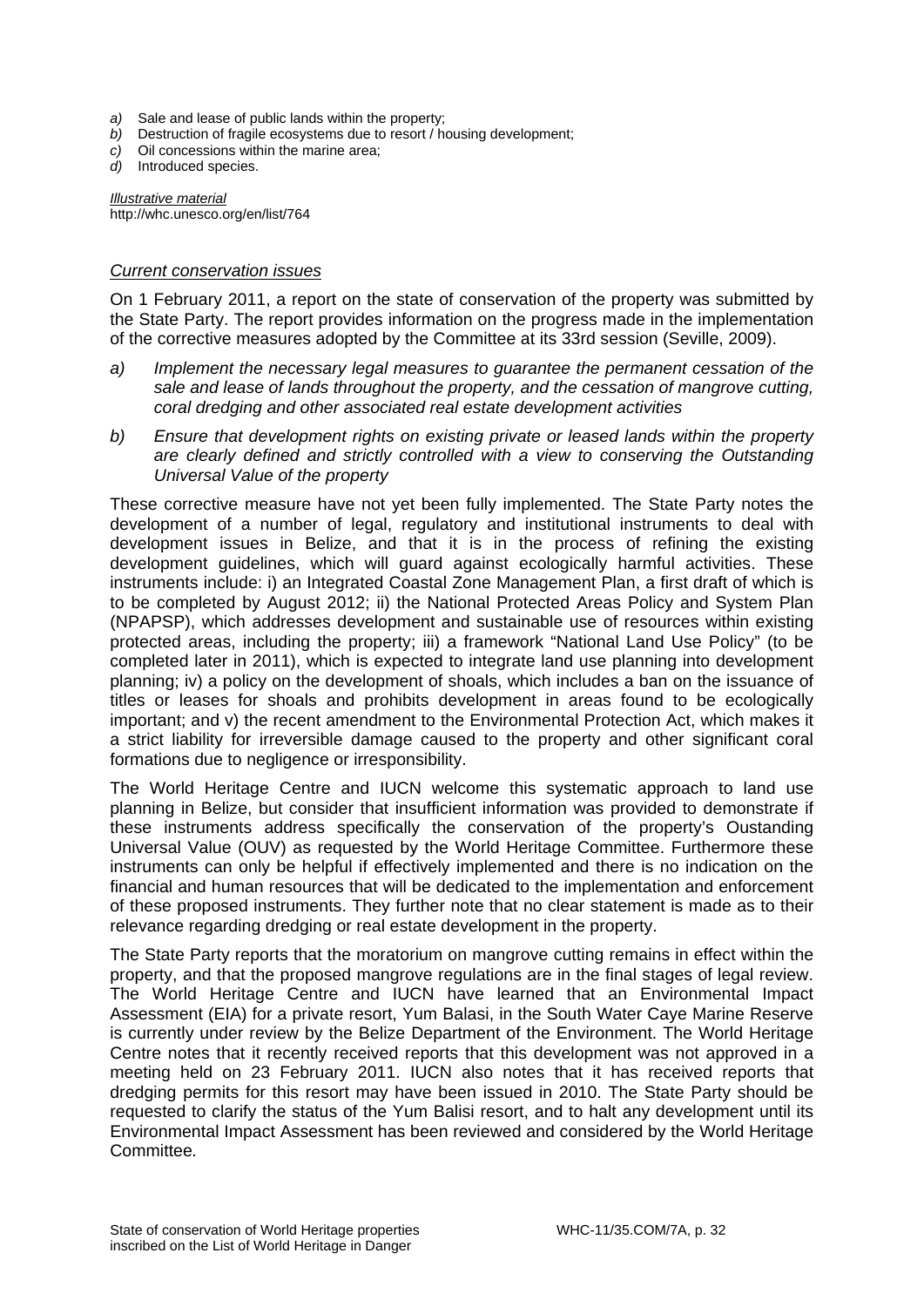### *c) Develop and implement a restoration policy for lands degraded by unauthorized activities*

This corrective measure has not yet been implemented. The State Party reports that the Coastal Zone Planning Process is expected to include a systematic assessment of degraded coastal areas, including the property, which precedes the development of a strategy for the restoration of degraded areas, and further notes that "a restoration programme may be considered based on the strategy".

*d) Establish a clear institutional coordination mechanism ensuring that the conservation of the property receives priority consideration within relevant governmental decisionmaking processes* 

These corrective measures have not yet been fully implemented. The State Party reports that the National Focal Point for Belize's World Heritage Site established a National World Heritage Site Committee (NWHSC) in mid 2010 to act as its advisory body. The State Party notes that the NWHSC has been formally incorporated in the Natural Science Technical Committee (NSTC) of Belize National Commission for UNESCO, to ensure efficient communication and information exchange. Though a positive development, IUCN has received reports that some of the property's co-management NGOs have not yet been invited to join this committee, and that some members of the NSTC have also not been informed of the formal status of the NWHSC. The absence of key partners in the management of the property on the NWHSC is a concern, as is the apparent absence of an official communication to pertinent government bodies on its creation, which puts into question its effectiveness and functioning.

*e) Develop a legal framework for co-management under which the respective responsibilities of the State Party and conservation NGOs can be effectively established, monitored and evaluated in relation to the conservation of the property* 

This corrective measure has not yet been fully implemented. The State Party reports that comanagement agreements are expected to be legally recognized by 2013, upon completion of the NPAPSP. The State Party notes that, in the meantime, it will sign formal co-management agreements with its non-state partners.

*f) Systematically consider and address the threat of introduced species within the management plans for the property* 

This corrective measure is being implemented. The State Party reports that the management plans for the sites that make up the property recognize the threat of introduced and invasive species and that some actions have been identified and implemented, although the efficient implementation of these actions is impeeded by a lack of funding. The State Party also reports that a National Coral Reef Monitoring Nerwork (NCRMN) has been established.

*g) Make publicly available the information on land ownership for all lands within the property, including mangrove islands, in easily accessible format, to ensure transparency in land use and allocations* 

This corrective measure is being implemented. The State Party reports that the Protected Area Land Tenure assessment has been concluded for the entire protected area system, including the land areas that comprise the property. The State Party provided a subset of the land tenure information, and has previously indicated that the complete information was readily available to any interested person, though the report does not clearly describe exactly how this is done.

*h) Develop and implement a medium-term plan to increase the no-take zones within marine reserves, establishing ecologically effective protection and replenishment areas for heavily exploited fin fish, conch and lobster* 

This corrective measure is currently being implemented. The State Party reports that since 2009 it has doubled its no-take zone coverage from 1% to 2% of its territorial waters. The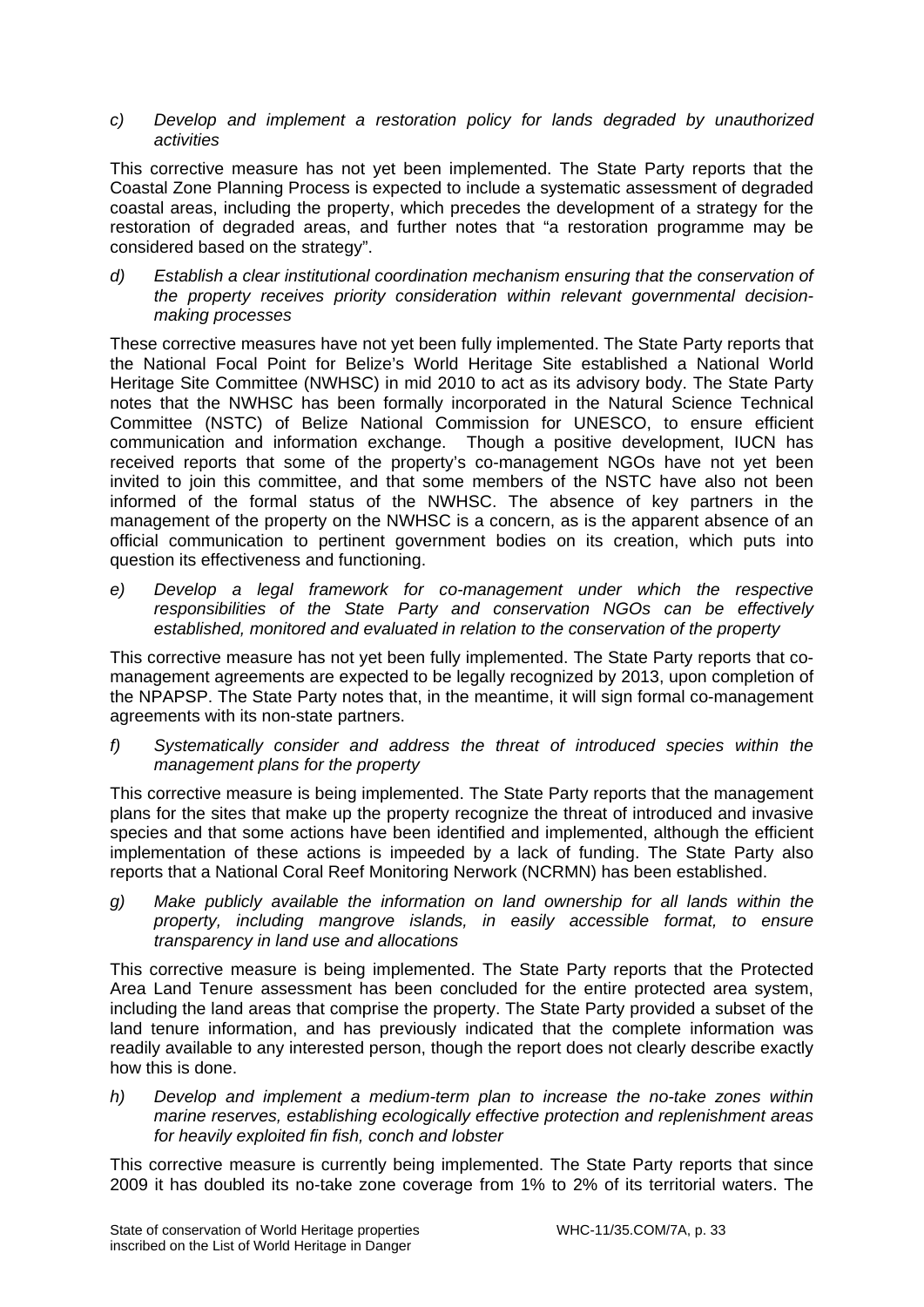largest no-take zone covers 8,935 ha of South Water Caye Marine Reserve. The State Party also considers that the current status of marine resources, especially conch and lobster populations (which the State Party reports to have been stable over the past 15 years), does not indicate the need for a significant increase in the no-take zones. Though the State Party also notes efforts to establish coral nurseries, and the imposition of a ban on shrimp trawling, the World Heritage Centre and IUCN are concerned over an apparent focus on conch and lobster, with little evidence that fin fish, which are an important attribute of the property's Outstanding Universal Value, are systematically addressed in the identification and design of no-take zones.

### *i) Other conservation issues – oil concessions*

The State Party reports that the Overseas Petroleum Investment Corporation (OPIC) has relinquished the area it held under concession, which corresponds to 25% of Belize's offshore area. The State Party notes that it has made the decision not to re-issue any of the concession for this area at this time, and that it is considering the issue of oil exploration on a national scale, in light of national development needs and sustainable development commitments. The World Heritage Centre and IUCN note that this area represents only a small part of the property, and that a definite exclusion policy for the property has not yet been implemented.

*j)* Statement of Outstanding Universal Value, and proposal for the Desired state of *conservation for removal of the property from the List of World Heritage in Danger*

The State Party submitted an incomplete draft of a statement of Outstanding Universal Value in August 2010. The World Heritage Centre has informed it of the need to provide a complete version though no response has yet been received. No progress is reported in the development of a proposal for the Desired state of conservation for removal of the property from the List of World Heritage in Danger. It could be re-issued in the future. They recommend that the World Heritage Committee request the State Party to undertake a Strategic Environmental Assessment (SEA) for offshore oil exploration and extraction, recalling the World Heritage Committee's clear position that oil and gas exploration and extraction are incompatible with World Heritage status, and that any such activities in the vicinity of World Heritage properties should not have negative impacts on the property's Outstanding Universal Value.

# *Conclusions*

The World Heritage Centre and IUCN note that the State Party has embarked on several processes to address the corrective measures and that their full impact on the conservation of the property will only be confirmed once these processes are finalized and fully implemented. The main on-going concern is how development will be controlled within the property, including both considerations for real estate and hydrocarbon development – issues that have been clearly identified by the World Heritage Committee in previous Decisions. In this regard, the various planning processes underway should clearly reflect this concern. Furthermore, the multi-stakeholder management nature of the property calls for full co-manager participation in overall property decision-making processes. The World Heritage Centre and IUCN consider that as many of the corrective measures have yet to be implemented and/or finalized; it is premature at this time to consider removing the property from the List of World Heritage in Danger.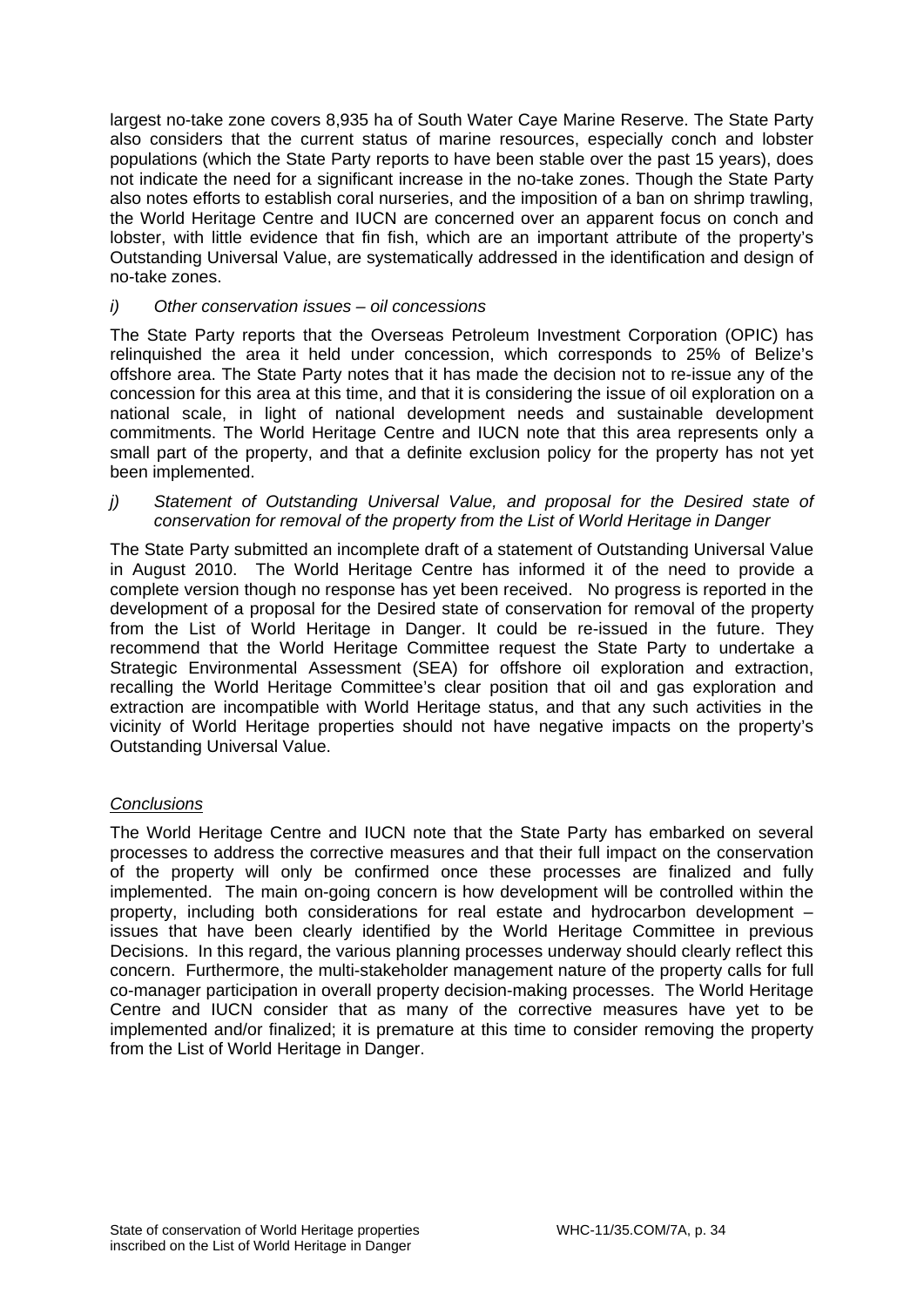# *Draft Decision: 35 COM 7A.15*

*The World Heritage Committee,* 

- *1. Having examined Document WHC-11/35.COM/7A,*
- *2. Recalling Decision 34 COM 7A.13, adopted at its 34th session (Brasilia, 2010),*
- *3. Welcomes the State Party's efforts at establishing a systematic set of instruments designed to provide an integrated legal, regulatory and planning framework over which to address conservation concerns, and urges it to complete this process as soon as possible;*
- *4. Acknowledges the State Party's decision not to immediately re-issue any of the oil concession area relinquished by the Overseas Petroleum Investment Corporation (OPIC), reiterates its position that oil exploration and extraction are incompatible with World Heritage status, and also urges the State Party to make a clear and unequivocal commitment to eliminate the oil concessions granted within the boundaries of the property, which could seriously and irreversibly affect its Outstanding Universal Value and integrity if activated;*
- *5. Takes note of the State Party's efforts to increase its national marine no-take zone coverage, and further urges the State Party to assess the suitability of the property's no-take zone coverage to provide effective protection and replenishment areas for fin fish species;*
- *6. Requests the State Party to clarify the status of the Yum Balisi resort, and to halt any development until its Environmental Impact Assessment has been reviewed and considered by the World Heritage Committee;*
- *7. Reiterates its request to the State Party to finalize, in consultation with the World Heritage Centre and IUCN, the draft Statement of Outstanding Universal Value for the property and the proposal for the Desired state of conservation for the removal of the property from the List of World Heritage in Danger, for examination by the World Heritage Committee at its 36th session in 2012;*
- *8. Also requests the State Party to submit to the World Heritage Centre, by 1 February 2012, a report on the state of conservation of the property, including on progress made in implementing the corrective measures and on eliminating oil concessions within the property, for examination by the World Heritage Committee at its 36th session in 2012;*
- *9. Decides to retain the Belize Barrier Reef Reserve System (Belize) on the List of World Heritage in Danger.*

# **16. Los Katios National Park (Colombia) (N 711)**

See Document *WHC-11/35.COM/7A.Add* (Late receipt of the state of conservation report from the State Party ; Late mission)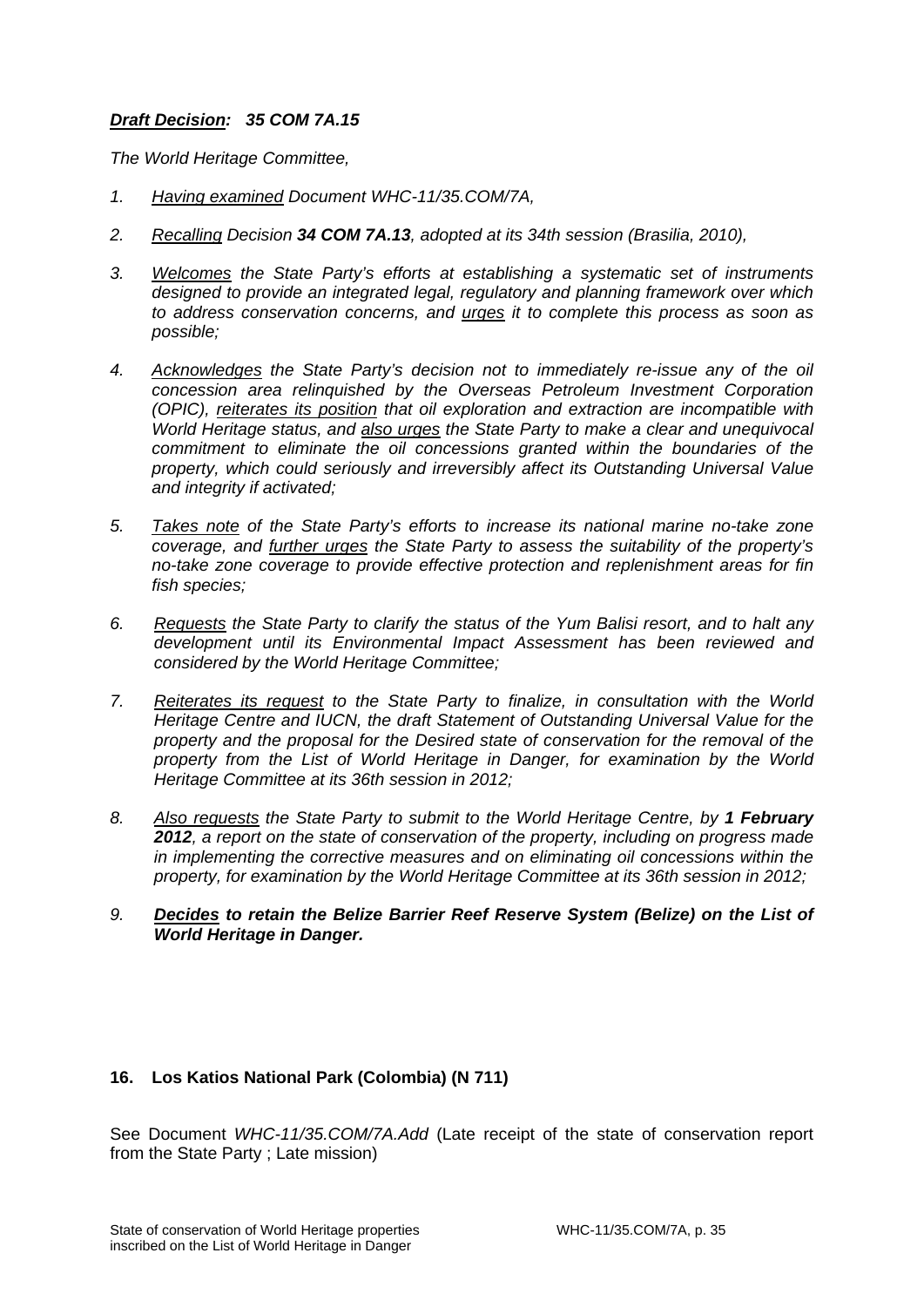# **CULTURAL PROPERTIES**

# **AFRICA**

# **17. Tombs of Buganda Kings at Kasubi (Uganda) (C 1022)**

See Document *WHC-11/35.COM/7A.Add* (Late receipt of the state of conservation report from the State Party)

### **18. Ruins of Kilwa Kisiwani and Ruins of Songo Mnara (United Republic of Tanzania) (C 144)**

*Year of inscription on the World Heritage List* 

1981

*Criteria*  (iii)

*Year(s) of inscription on the List of World Heritage in Danger*  2004

*Threats for which the property was inscribed on the List of World Heritage in Danger*  Deterioration and decay leading to the collapse of the historical and archaeological structures for which the property was inscribed

*Desired state of conservation for the removal of the property from the List of World Heritage in Danger*  The desired state of conservation was adopted by the World Heritage Committee at its 32nd session (Quebec City, 2008). See Decision **32 COM 7A.14**, http://whc.unesco.org/en/decisions/1586/

#### *Corrective measures identified*

The following corrective measures were adopted by the World Heritage Committee at its 32nd session (Quebec City, 2008):

- *a)* Implement urgent measures to halt sea-wave action;
- *b)* Survey and demarcate the boundaries of the property including extension;
- *c)* Improve and implement the management and conservation plans;
- *d)* Provide for on-site management staff;
- *e)* Halt the vegetation growth within and around monuments;
- *f)* Halt of illegal removal of monuments' stone for private constructions.

*Timeframe for the implementation of corrective measures*  See Decision **32 COM 7A.14**, http://whc.unesco.org/en/decisions/1586/

#### *Previous Committee Decisions*  **32 COM 7A.14; 33 COM 7A.14; 34 COM 7A.16**

#### *International Assistance*

Total amount provided to the property: Technical co-operation USD 24,320 in 2001 for the preparation of a management plan and extension of the property; USD 4,970 in 2009 for the emergency restoration of the walls at Songo Mnara.

#### *UNESCO extra-budgetary funds*

Total amount provided to the property: The Norwegian Funds-in-Trust provided support for UNESCO rehabilitation project (USD 201,390).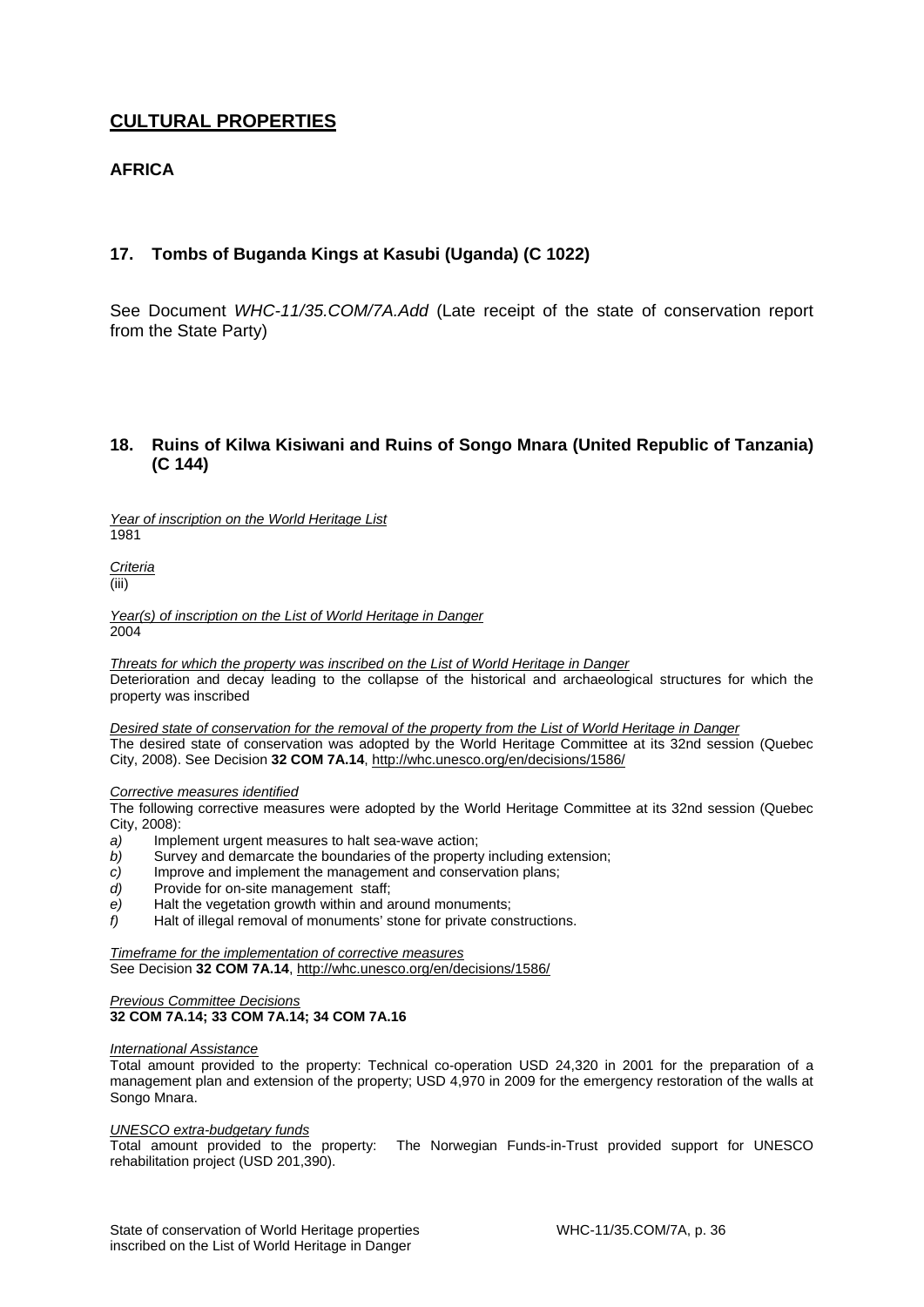#### *Previous monitoring missions*

February 2004: ICOMOS mission; June 2008 and March 2009: Joint World Heritage Centre/ICOMOS reactive monitoring missions.

*Factors affecting the property identified in previous reports* 

- *a)* Lack of approved boundaries for core and buffer zones linked to the land-use plans and appropriate protection;
- *b)* Deterioration of the architectural heritage fabric;
- *c)* Sea wave erosion;
- *d)* Theft of stone from ruins for use as building material;
- *e)* Lack of functioning local consultative committee;
- *f)* Lack of implementation of the conservation and management plans.

*Illustrative material* 

http://whc.unesco.org/en/list/144

### *Current conservation issues*

On 2 February 2011, the State Party submitted a state of conservation report, providing responses to the decisions of the World Heritage Committee at its 34th session (Brasilia, 2010).

### *a) Measures to halt sea-wave action*

The State Party reports that a sea wall, built of coral blocks embedded in traditional mortar, at a depth of 1.5 meters and a length of 150 meters has been constructed in front of the Malindi sea front which is considered to be effective. There are plans to construct a second wall at the southwest corner of Makutani Palace in the near future.

### *b) Survey and demarcation of the boundaries of the property including extension*

The State Party reports that consultations are underway with the Survey and Mapping Unit of the Ministry of Natural Resources and Tourism for demarcating the boundaries and buffer zone and mapping them. The work will be carried out in April 2011. The defined boundaries will be submitted to the World Heritage Centre in 2011 and the proposed buffer zone will be submitted to the World Heritage Committee in time for its 36th session in 2012. There is no mention, however, about the possibility of an extension of the property as requested by the World Heritage Committee at its 32nd session.

### *c) Management and conservation plans*

The report indicates that a three year strategic plan has been developed based on the corrective measures suggested by ICOMOS experts. The State Party also reports that they have prepared, in collaboration with a number of partners, a proposal for an overall conservation project for the property and for a comprehensive management plan for Songo Mnara. The State Party further reports that a workshop was held in Nairobi, Kenya from 27 – 28 January 2011, entitled "Planning Meeting to Develop a Comprehensive Management Plan for Songo Mnara, Tanzania; Conservation, Archaeology, tourism and Community Involvement". The State Party will submit the results of this meeting to the World Heritage Centre.

### *d) On-site management staff*

The State Party reports that they are continuing to try to improve on-site management and recruit more staff. In particular, they report that two Japanese volunteers with backgrounds in architecture and museums will be assigned to the property as of August 2011.

### *e) Vegetation growth within and around monuments*

The State Party reports that vegetation has been removed at Malindi, Gereza, and the Makutani Palace. Work will continue on the Makutani area, the Sultan's tombs, and the Forty Sheikhs monuments, with work foreseen for completion by July of 2011. However, the report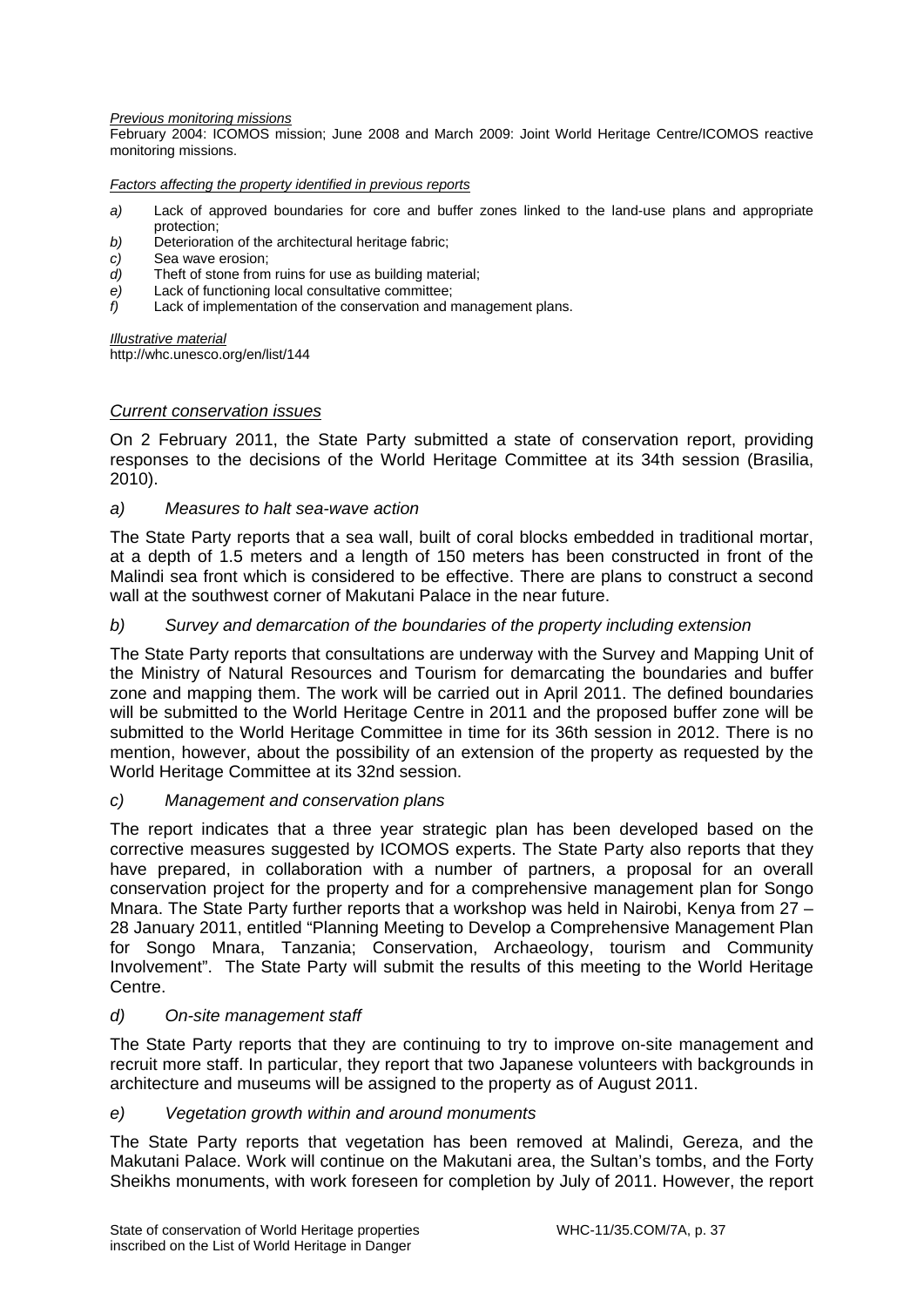acknowledges that there is a need to carry out more careful conservation studies of some monuments before removing vegetation that is embedded within their walls, in order to avoid damage to the structures. The State Party further reports that a group of village youths is being engaged in part of the vegetation control process. They also report plans to carry out an inventory of trees at the property.

# *f) Conservation of architectural structures*

The State Party reports conservation work being carried out on a number of monuments within the property. These include the Malindi Mosque and Cemetery, and the Gereza Fort. Emergency conservation works were also carried out at the Makutani Palace. Works include cleaning of the site and removal of rubble and vegetation, repair or replacement of decaying mangrove and of lime mortar where necessary, and repair of cracks. Additional work still needs to be carried out including the replacement of some doors, and the placement of stones at the base of the monuments to help protect them from sea erosion. Work has been carried out with assistance from the World Monuments Fund and the United Nations Joint Programme.

# *g) Cattle grazing*

The State Party reports that efforts have been made to limit or stop cattle grazing at both Songo Mnara and Kilwa Kisiwani. In regard to the former, the site manager has worked with the village administration and the Ruins Committee to ensure that grazing has stopped. In regard to the latter, the site manager has worked with the Kilwa Masoko township authority to declare all grazing illegal in unauthorized areas. Meetings have also been held with cattle owners.

# *h) Timeframe for carrying out corrective measures*

The State Party reports progress on many of the corrective measures, but states that the success of the corrective measures will depend on the availability of funding. For this reason, the State Party states that it proposes to request funding from UNESCO and other sources. As a result, the State Party would like to request a reconsideration of the timetable for carrying out the corrective measures to ensure that it takes into account the availability of funding.

# *Conclusions*

The World Heritage Centre and Advisory Bodies note the progress made by the State Party on a number of the corrective measures. In particular, the construction of the sea wall, the removal of vegetation, the efforts to control grazing, and the conservation work carried out at some of the important monuments. They note, however, that a great deal of work still needs to be carried out both in the area of limiting sea erosion and on the conservation of structures at the property. In addition, they emphasize the need for a monitoring regime to be put in place both to monitor the ongoing effects of sea erosion, the state of conservation of the monuments, and vegetation growth, which should lead to a maintenance strategy to deal with these problems in the long term.

Further, there is a need for the boundaries and buffer zones to be defined. The work on the boundaries and buffer zone was already scheduled to be completed according to the corrective measures, but as the State Party points out, some of these measures are being carried out at a slower pace than anticipated. In regard to planning mechanisms, the World Heritage Centre and the Advisory Bodies note the progress made by the State Party but would request more information on the proposed conservation plan and the comprehensive management plan for Songo Mnara and how this will be linked to the plan for the main island. They further note the desire of the State Party to re-examine the timeframe for the implementation of the corrective measures and would be happy to support a proposal to work with the State Party as necessary to redefine this timeframe. Further, they would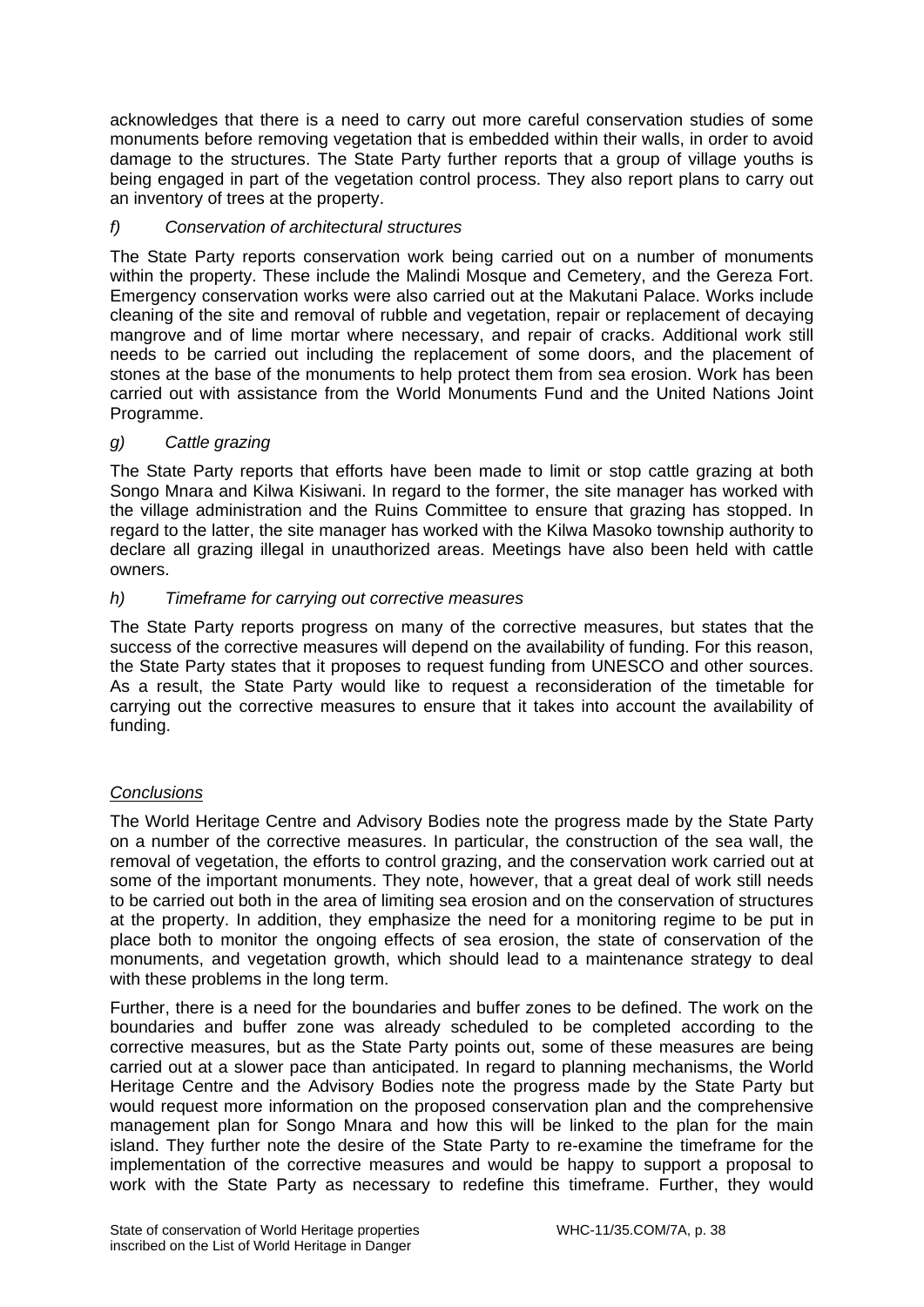suggest that the State Party makes a request for International Assistance, if necessary, for the implementation of some of the corrective measures as mentioned by the State Party.

# *Draft Decision: 35 COM 7A.18*

*The World Heritage Committee,* 

- *1. Having examined Document WHC-11/35.COM/7A,*
- *2. Recalling Decision 34 COM 7A.16, adopted at its 34th session (Brasilia, 2010),*
- *3. Notes the progress made by the State Party in the areas of limiting sea erosion, the removal of vegetation, the control of grazing, and the conservation work carried out at some of the important monuments;*
- *4. Requests the State Party to complete the work on the definition of the boundaries of the property and its buffer zone, as per the corrective measures adopted for the property;*
- *5. Also requests further information on the proposals for an overall conservation project for the property and the comprehensive management plan for Songo Mnara and how this plan will be linked to the one for the main island;*
- *6. Further requests the State Party to review and revise the timeframe for the implementation of corrective measures in collaboration with the World Heritage Centre and the Advisory Bodies;*
- *7. Invites the State Party to consider requesting International Assistance for the implementation of some of the corrective measures;*
- *8. Requests furthermore the State Party to submit to the World Heritage Centre, by 1 February 2012, an updated report on the state of conservation of the property and the implementation of the above, for examination by the World Heritage Committee at its 36th session in 2012;*
- *9. Decides to retain the Ruins of Kilwa Kisiwani and Ruins of Songo Mnara (United Republic of Tanzania) on the List of World Heritage in Danger.*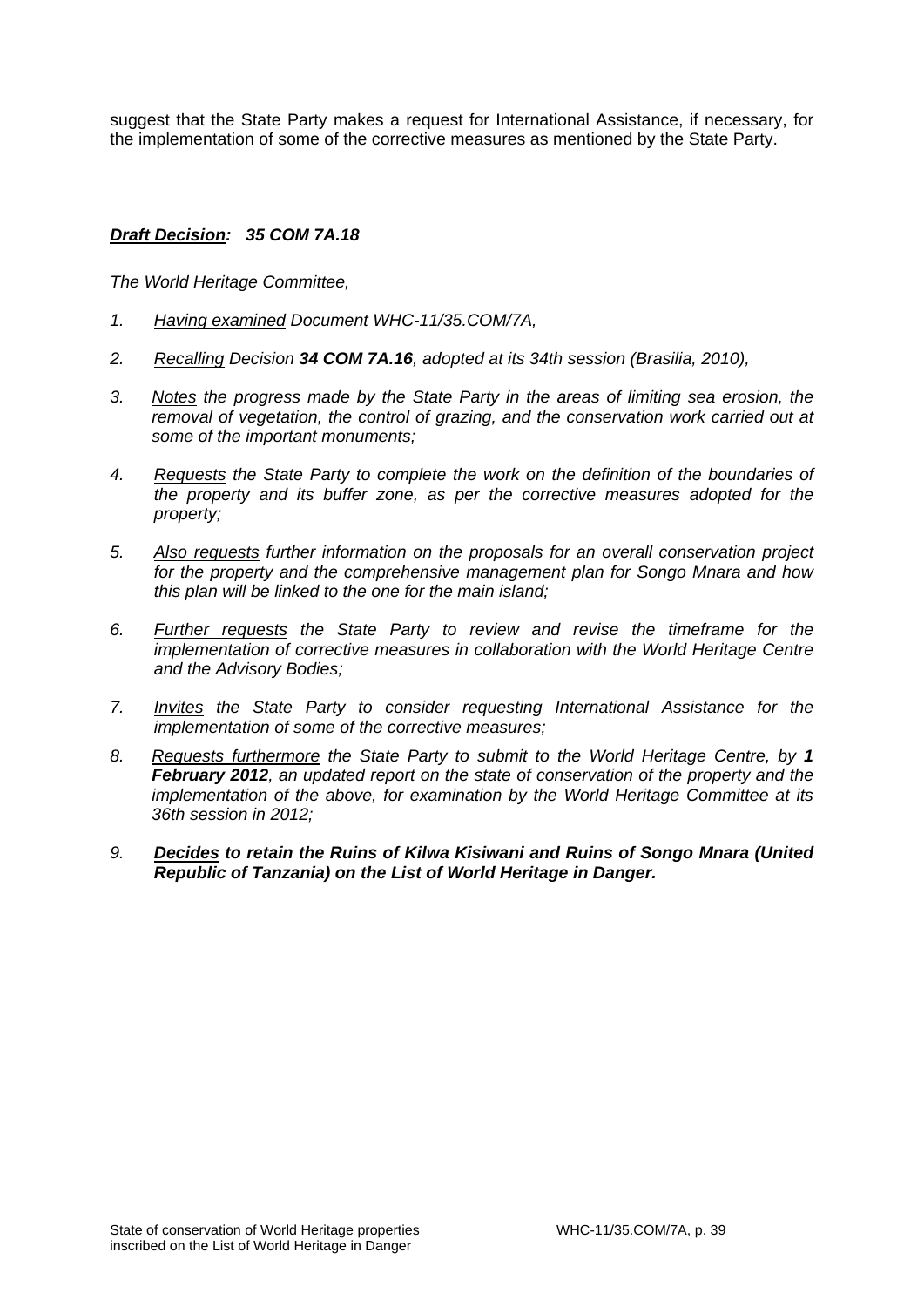# **ARAB STATES**

# **19. Abu Mena (Egypt) (C 90)**

See Document *WHC-11/35.COM/7A.Add* (State of conservation report by the State Party not received)

# **20. Ashur (Qal'at Sherqat) (Iraq) (C 1130)**

See Document *WHC-11/35.COM/7A.Add* (Late mission – it has not yet taken place)

# **21. Samarra Archaeological City (Iraq) (C 276 rev)**

See Document *WHC-11/35.COM/7A.Add* (Late mission – It has not yet taken place)

# **22. Old City of Jerusalem and its Walls (site proposed by Jordan) (C 148 rev)**

See Document *WHC-11/35.COM/7A.Add* (Late mission – it has not yet taken place; Application of the Reinforced monitoring mechanism)

# **23. Historic Town of Zabid (Yemen) (C 611)**

*Year of inscription on the World Heritage List*  1993

*Criteria*  (ii) (iv) (vi)

*Year(s) of inscription on the List of World Heritage in Danger*  2000 to present

*Threats for which the property was inscribed on the List of World Heritage in Danger* 

a) Serious deterioration of the built heritage (a high percentage of the residential houses being replaced by concrete and multi-storey buildings);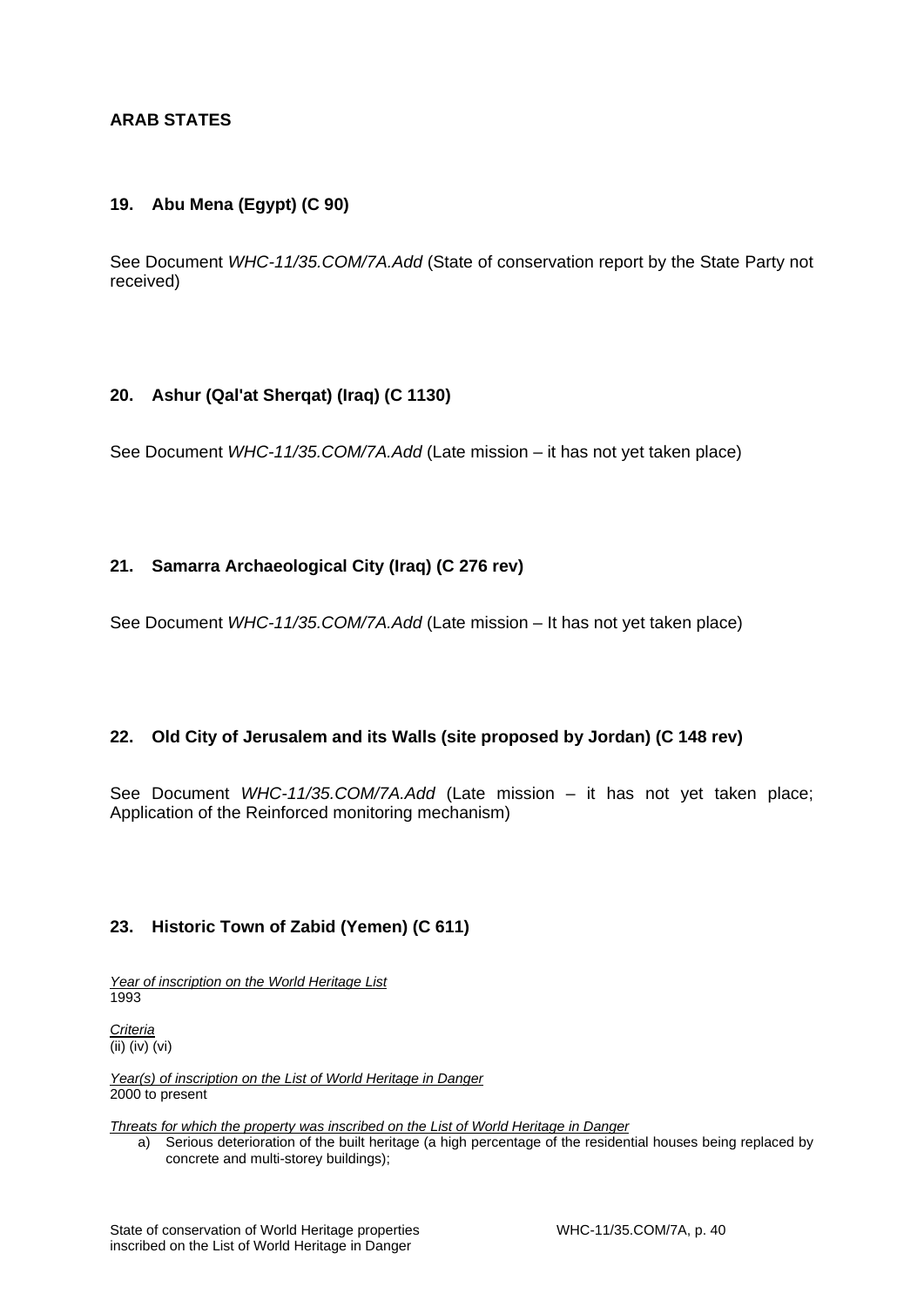- b) The remaining houses in the city are rapidly deteriorating, due to the prevailing low income of the inhabitants;
- c) Since the souq activities have been transferred outside the city, the ancient souq is almost empty and free from any type of activity and the shops are falling apart;
- d) The traditional economic role of the city has vanished;
- e) The city in general, is lacking any conservation and rehabilitation strategies.

*Desired state of conservation for the removal of the property from the List of World Heritage in Danger*  The Desired state of conservation is proposed in the draft decision below.

#### *Corrective measures identified*

In its Decision **31 COM 7A.19** (Christchurch, 2007), the World Heritage Committee defined the measures to be taken urgently to reverse the decline (http://whc.unesco.org/en/decisions/1282).

#### *Timeframe for the implementation of the corrective measures*

As set out in Decision **31 COM 7A.19**: "adequate legal and institutional framework set up in one year (2008); the physical degradation stopped immediately and reversed within two years (2009)". A revised timeframe is proposed in the draft decision below.

#### *Previous Committee Decisions*  **32 COM 7A.19 ; 33 COM 7A.19 ; 34 COM 7A.21**

#### *International Assistance*

Total amount provided to the property: USD 127,918 for 2001-2007 (Emergency and Technical Assistance)

#### *UNESCO Extra-budgetary funds*

Total amount provided to the property: USD 10,000 from the Italian Funds-in-Trust; USD 4,000 from the France-UNESCO Co-operation Agreement.

#### *Previous monitoring missions*

2002 and 2003: international expertise; December 2004: World Heritage Centre mission; January 2007: Joint World Heritage Centre/ICOMOS reactive monitoring mission; January 2009: World Heritage Centre mission; January 2011: Joint World Heritage Centre/ICOMOS reactive monitoring mission

#### *Factors affecting the property identified in previous reports*

- a) Serious degradation of the city's heritage (many houses and the ancient souq are in an alarming deterioration state);
- b) Large percentage of the city's houses replaced by inappropriate concrete buildings;
- c) Large sections of the city's open spaces have been privatized, either illegally or informally and more than 30% of these built-up;
- d) Lack of conservation measures and supportive developments.

#### *Illustrative material*

http://whc.unesco.org/en/list/611

# *Current conservation issues*

The State Party submitted a progress report on 20 February 2011. A joint World Heritage Centre/ICOMOS mission visited the property from 18-24 January 2011. Its report is available online at the following web address: http://whc.unesco.org/en/sessions/35COM. The mission verified that the situation in Zabid has progressed positively in the following areas, which the State Party report also mentions:

#### *a) Institutional and Legal Framework*

#### i) Political support and commitment

Overall the State Party maintains that progress continues to be made, thanks to the efforts of the SFD/GIZ (Social Fund for Development/German International Cooperation) project, improved stakeholder coordination, public sector efforts lead by GOPHCY (General Organisation for the Preservation of Historic Cities) in Zabid, and the SFD's continuous investment in civic projects. A high profile Inter-Ministerial Commission has now been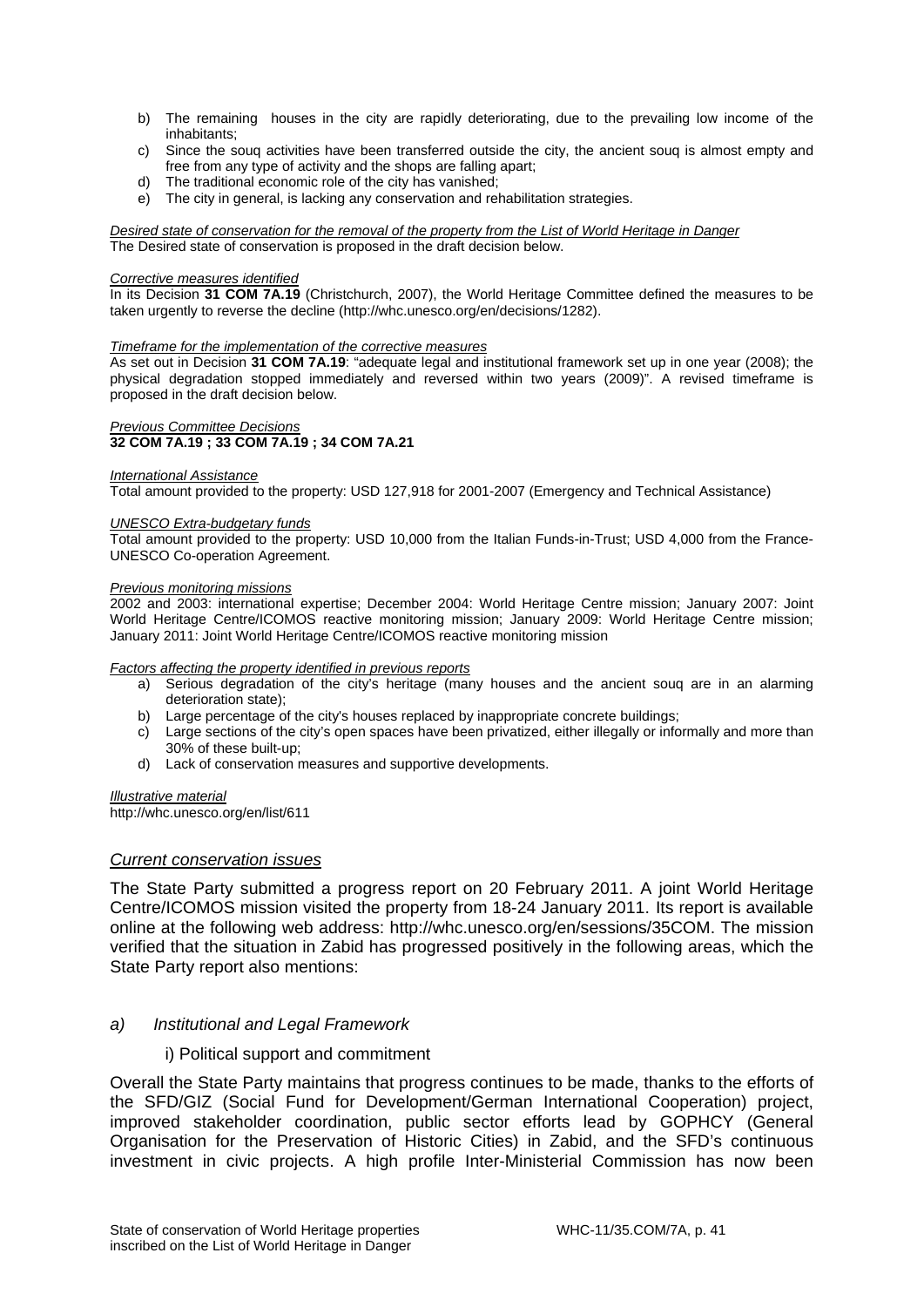established, while another Commission is also proposed, with its members to be appointed from citizen interest groups (arising from the Conservation Plan hearing process).

# ii) Finalizing and implementing the Conservation Plan

The Zabid Conservation Plan for the property (part of the overall Zabid Development Plan), was formally adopted in December 2010. A number of seminars have been organised with selected groups from the city in order to get their support and raise awareness of the importance of the plan for the future development of the city.

The new Conservation Law, which is to provide the needed framework for the overall restoration and building control programmes, is scheduled to be presented to Parliament after the April 2011 elections. This should help to stop violations which the Mission noted were still happening – such as building on public open spaces.

# *b) Drafting and approving a Management Plan*

The Mission reports that the GOPHCY Zabid branch has established a "first rate" management system with well-trained staff, regular monitoring protocols and a process for issuing building permits. The enforcement of building control has been an on-going problem, but improvements have been made in the past year, and the new Conservation Law is expected to further ameliorate the situation. The Management Plan is currently under preparation, and is expected to be completed by September 2011.

# *c) Conservation projects*

Field work has progressed, and some 250 houses (160 according to the Mission) have been variously repaired and/or restored, as well as several mosques and public buildings. There is a noticeable stopping of concrete based constructions. The GOPHCY 'impoverished' home restoration projects has been launched, with six historical buildings restored and six planned for implementation this year. Training and capacity building have been integrated in the conservation projects, resulting in an increased qualification and employment of local personnel.

A street-paving project has been launched and four new paving segments are scheduled by 2012 (covering an area of 42,600 square meters). This includes renewing the infrastructures, repairing the adjacent walls and stabilising infringement into open public spaces. The Mission noted the need to consider alternative street paving materials that are locally procured which would support local industry and avoid the current costly import of stone. It also noted that as a part of the paving project, it is still necessary to research the potential effects of traffic vibrations, street cleaning and rain impact on the historic wall surfaces, as well as the potential to recycle water from roadways.

The souq rehabilitation and revitalisation project has included 50 shops, and the proposed rehabilitation of another 10 shops and two mosques under the Ministry of "Awqaf". A contract has been let for the replacement of 110 cement concrete walls with traditional brick material in the historic town. Capacity has been strengthened in restoration techniques and traditional crafts, including a national level training programme sponsored by the World Heritage Centre thanks to the Netherlands Funds-in-Trust and organized by CATS/GOPHCY (Centre for Architectural Training and Studies) in Sana'a in July 2010.

At the same time both the State Party and the Mission acknowledge issues that remain to be addressed if the overall decline is to be completely reversed. These include matters such as the defining of clear regulations for what is permitted and what constitutes a violation, providing adequate resources to allow the Heritage Protection Bill to be finalized, as well as defining a clearly budgeted strategy, and setting out rules for house owners and inhabitants. The Mission also identified the following needs:

- Develop a viable Business Plan with the business community.
- Launch Management Plan initiatives, including a Risk Plan;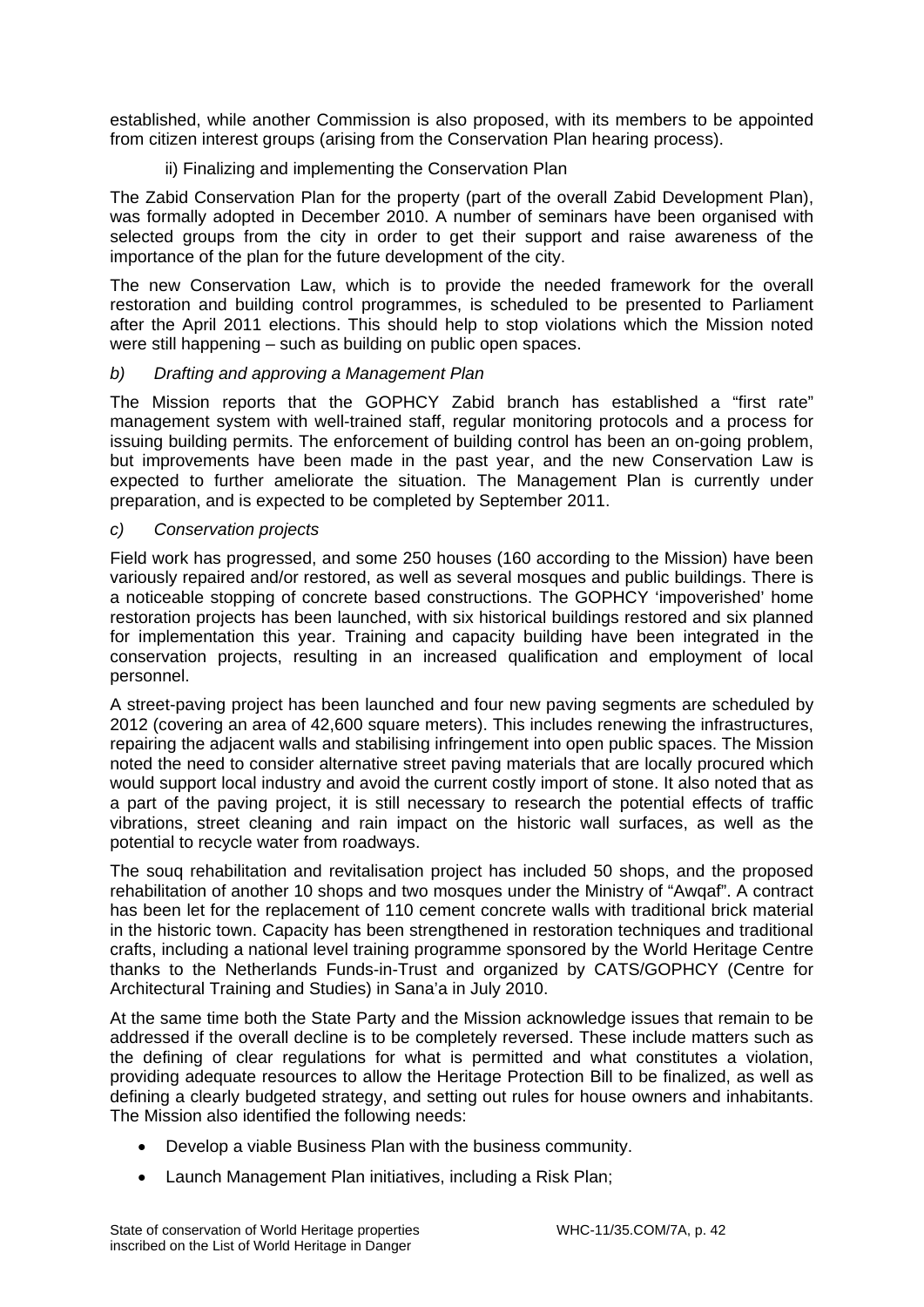- Further develop guidelines, codes of practice and sample of design and construction standards for architectural treatments and energy efficient living conditions;
- Undertake a 'local views study' to influence new development.

The Mission further recommends technical assistance for research into building materials, conservation methods and modern engineering needs. This research would include assessment of the feasibility and logistics of using traditional brick (not cement products) in construction. GIZ has commenced experimentation with the introduction of kilns to promote the use of brick as a preferred alternative to the now popular use of concrete block construction.

Finally, the Mission re-considered the time frame for the implementation of the corrective measures in association with the State Party and defined a Desired state of conservation for removal of the property from the World Heritage List in Danger.

# *Conclusions*

The World Heritage Centre and the Advisory Bodies note that the mission was able to report positive outcomes in implementing some of the corrective measures to halt what seemed like irreversible decline at the time the property was placed on the Danger List. The majority of recommended actions proposed following the 2007 mission are being implemented, at varying rates, relating to their priority and in response to local circumstances. Only one identified action of 'High Priority' has not started – the production of guidance texts and drawings for new buildings within the core of the historic city, while some proposed activities of 'Moderate Priority' are yet to commence.

The World Heritage Centre and the Advisory Bodies consider that the degree of political commitment is now impressive and this allied to support from GIZ is leading to the emergence of dynamic programmes that are progressively becoming sustainable.

Two of the urgent and sensitive issues still to be addressed are finding credible solutions to the problems of recent violations, and creating a fund for financial compensation to correct past irregularities, such as removing unauthorised structures built in the past. These solutions will need to be supported by all the key stakeholders.

# *Draft Decision: 35 COM 7A.23*

*The World Heritage Committee,* 

- *1. Having examined Document WHC-11/35.COM/7A,*
- *2. Recalling Decision 34 COM 7A.21, adopted at its 34th session (Brasilia, 2010),*
- *3. Recognizes the continued progress that has been made in generating support for the conservation of the property in particular from the German International Cooperation (GIZ), and the Social Fund for Development (SFD) and encourages the State Party to continue to give the optimum support to the regeneration and conservation of Zabid;*
- *4. Notes the progress with finalizing and implementing the Conservation Plan and the development of a Management Plan as well as the progress with conservation work and street paving;*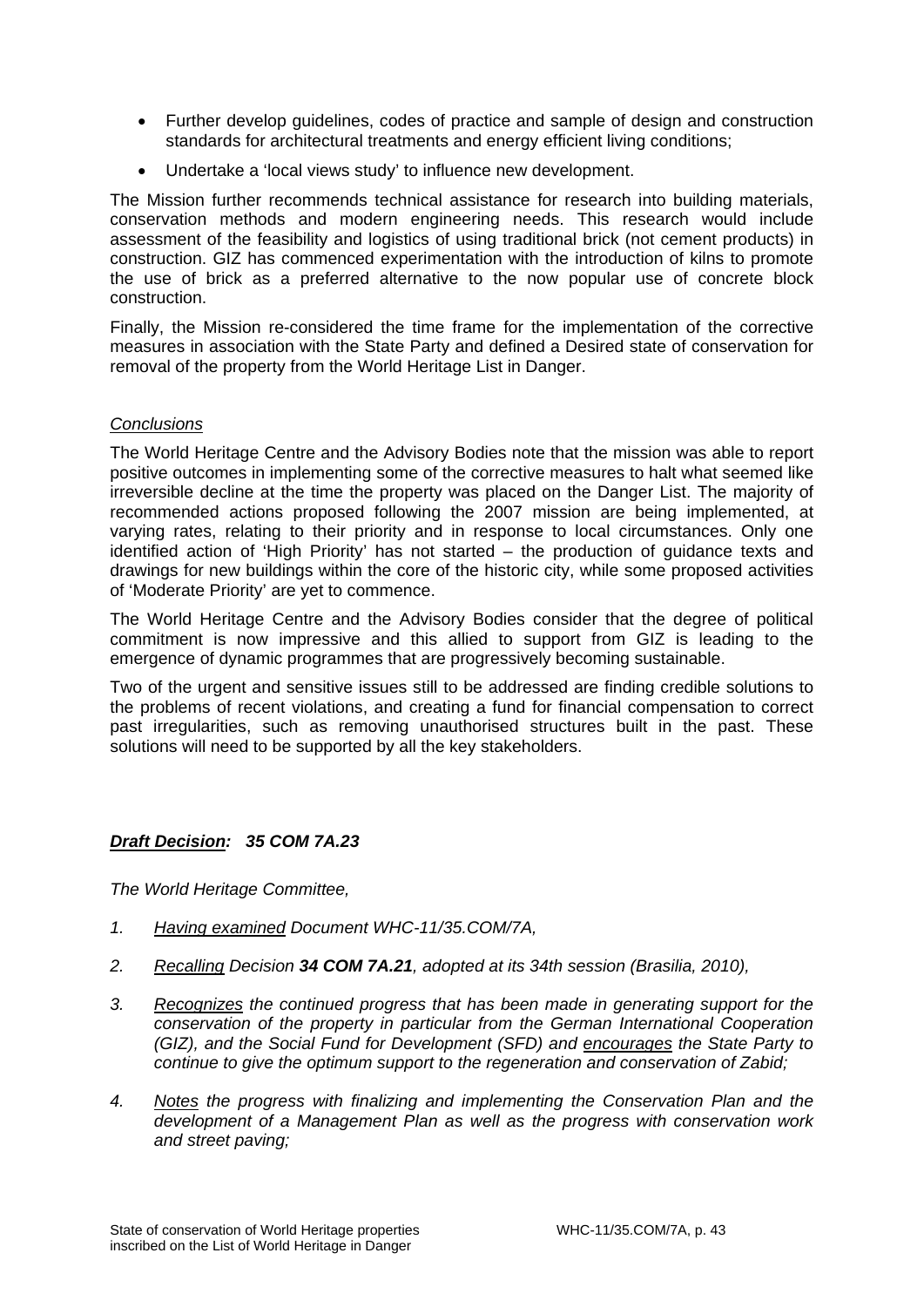- *5. Requests the State Party to implement fully the recommendations of the 2011 World Heritage Centre/ICOMOS mission;*
- *6. Adopts the following Desired state of conservation for the removal of the property from the World Heritage List in Danger:* 
	- *a) Finalisation of the Management Plan and 2 years effective implementation,*
	- *b) 2 years effective implementation of the Conservation Plan, encompassing the legal rules and technical regulations for the preservation of the cultural heritage and landscape of the property and its setting,*
	- *c) Adoption of the new Conservation Law,*
	- *d) Adoption of regulations for new construction and infrastructure within the property and its buffer zone,*
	- *e) Improvement in brick manufacturing technology through a programme of consultation, research and experimentation,*
	- *f) The state of conservation of traditional buildings and their architectural features is stabilised and necessary maintenance is being implemented,*
	- *g) Effective regulations, accepted by the community, are put in place to halt violations,*
	- *h) Protection and enhancement of public spaces and of green private and public areas,*
	- *i) Professional staff and contractors have adequate capacities to carry out their work,*
	- *j) Risk management strategy in place;*
- *7. Approves the extension timeframe for the implementation of the corrective measures as set out in the mission report until July 2014;*
- *8. Also requests the State Party to submit to the World Heritage Centre by 1 February 2012, a progress report on the above for examination by the World Heritage Committee at its 36th session in 2012;*
- *9. Decides to retain the Historic Town of Zabid (Yemen) on the List of World Heritage in Danger.*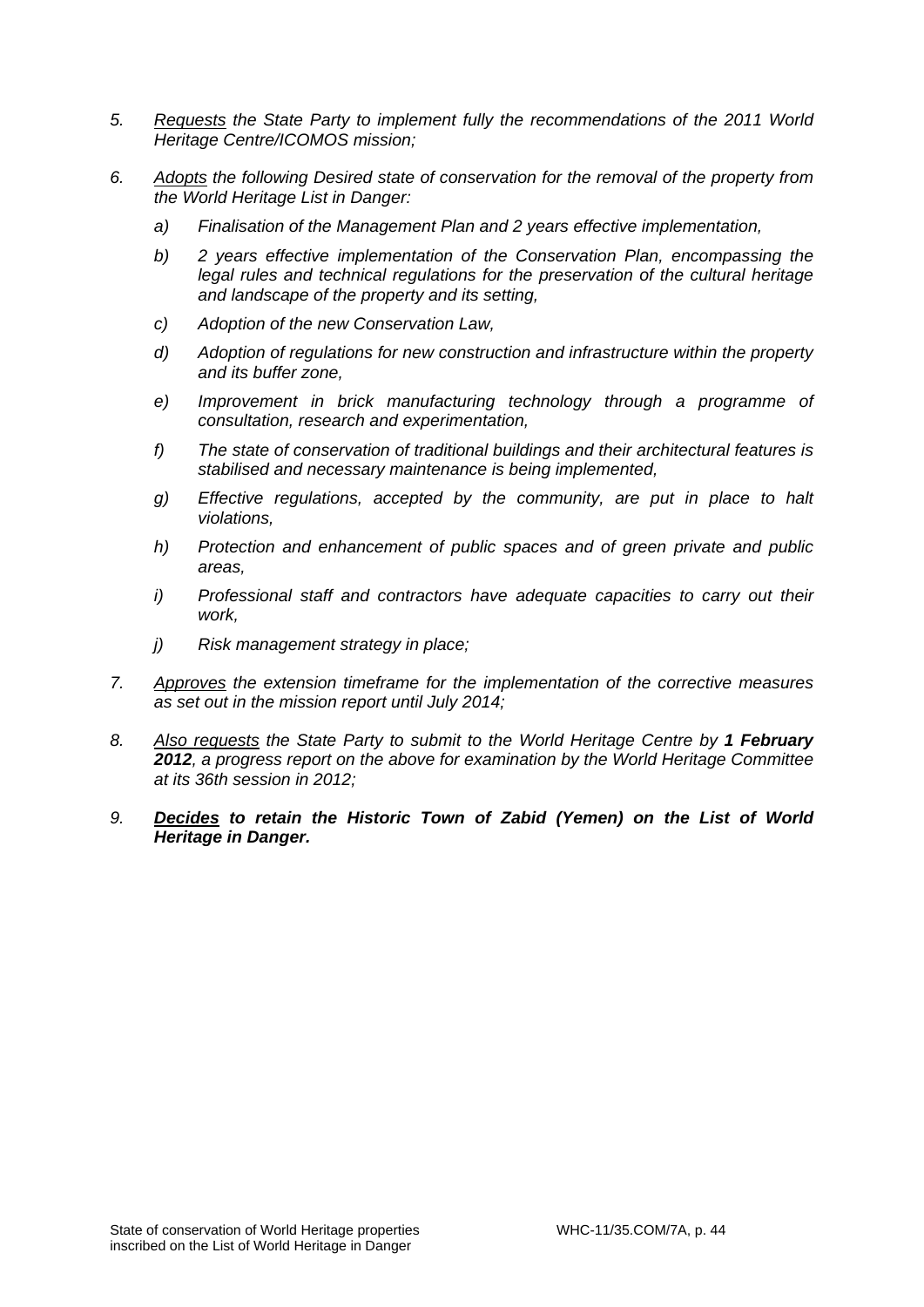# **ASIA AND PACIFIC**

# **24. Minaret and Archaeological Remains of Jam (Afghanistan) (C 211 rev)**

See Document *WHC-11/35.COM/7A.Add* (State of conservation report from the State Party not received)

# **25. Cultural Landscape and Archaeological Remains of the Bamiyan Valley (Afghanistan) (C 208 rev)**

See Document *WHC-11/35.COM/7A.Add* (Late advisory mission)

# **26. Bam and its Cultural Landscape (Islamic Republic of Iran) (C 1208)**

See Document *WHC-11/35.COM/7A.Add* (Late mission)

# **27. Fort and Shalamar Gardens in Lahore (Pakistan) (C 171–172)**

*Year of inscription on the World Heritage List*  1981

*Criteria*   $\overline{(i)}$  (ii) (iii)

*Year(s) of inscription on the List of World Heritage in Danger*  2000 to present

*Threats for which the property was inscribed on the List of World Heritage in Danger* 

- *a)* Damage to the external walls and demolition of hydraulic works of Shalamar Gardens;
- *b)* Serious state of degradation of the historic monuments and garden complex within the property.

*Desired state of conservation for the removal of the property from the List of World Heritage in Danger* 

- *a)* Master Plans for Lahore Fort and Shalamar Gardens approved and implemented;
- *b)* Foundations of the water tanks of the hydraulic works at Shalamar Gardens protected and consolidated as archaeological relics;
- *c)* External walls of Shalamar Gardens and Lahore Fort preserved and protected;
- *d*) Boundaries of the core and buffer zones of Lahore Fort and Shalamar Gardens redefined and extended;
- *e)* Encroachments and urban pressure adequately controlled;
- *f)* Safeguarding programme with corresponding timeframe and financial resources elaborated.

*Corrective measures identified* 

*a)* Implementation of Master Plans for Lahore Fort and Shalamar Gardens;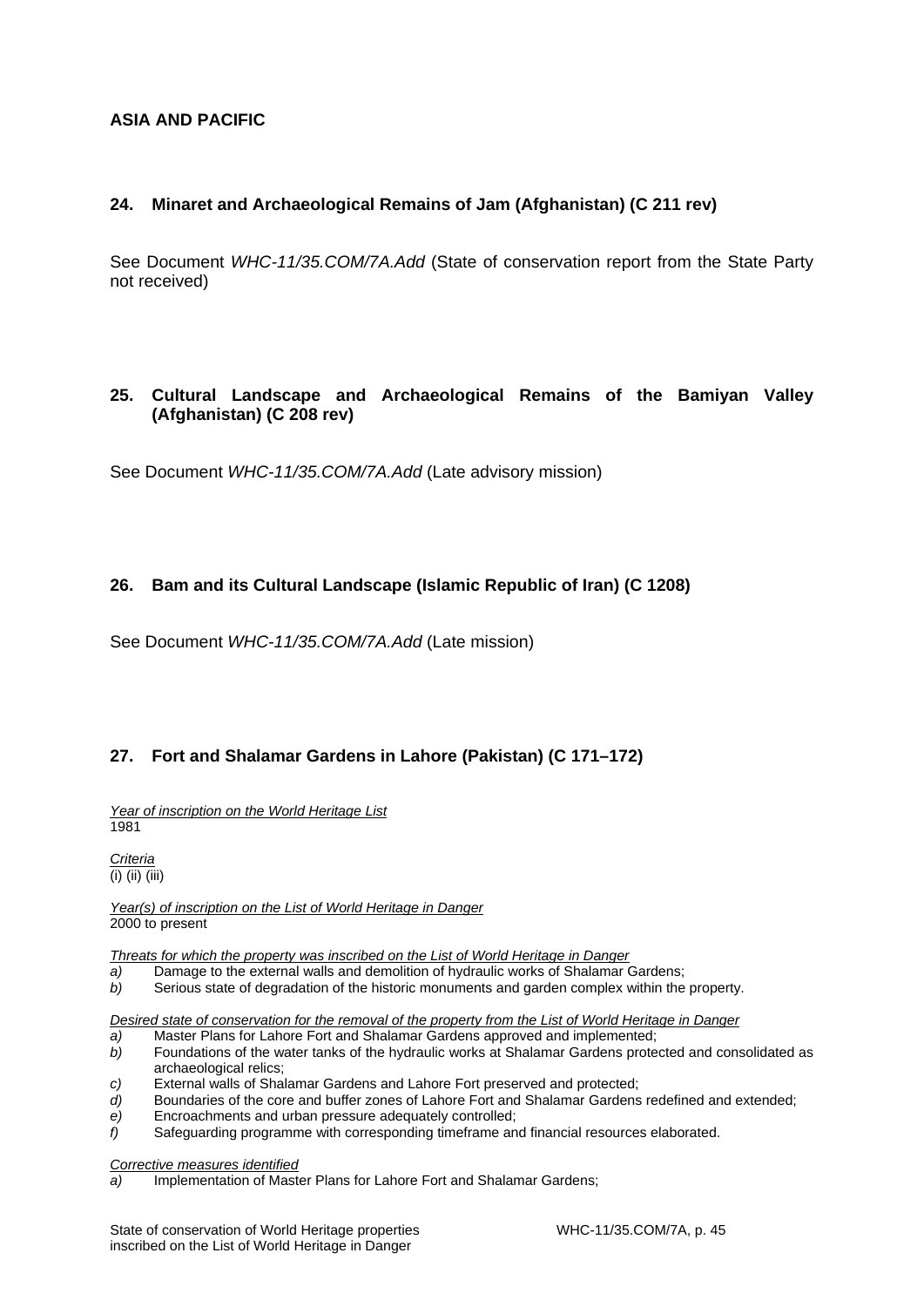- *b)* Consolidation and adequate protection of the foundations of the demolished water tanks and preservation of the remaining third tank of the hydraulic works at Shalamar Gardens, as well as overall preservation of the hydraulic works as archaeological relics;
- *c)* Protection and preservation measures for the external walls of Lahore Fort and Shalamar Gardens;
- *d)* Redefinition of boundaries of the core and buffer zones of Lahore Fort and Shalamar Gardens and submission of proposal for extension to the World Heritage Committee, taking into account the recommendations to include the Badshahi Masjid (Royal Mosque) and Tomb of Ranjit Sing, proposed following the 2003 and 2005 missions;
- *e)* Removal of encroachments and control of urban pressures, including removal of parking for busses in the immediate vicinity of Lahore Fort;
- *f)* Prioritisation for allocation and use of available resources according to the management objectives determined in the Master Plans.

#### *Timeframe for the implementation of the corrective measures*

A definite timeframe for the implementation of the corrective measures was not agreed with the State Party.

#### *Previous Committee Decisions*  **32 COM 7A.23 ; 33 COM 7A.23; 34 COM 7A.25**

#### *International Assistance*

Total amount provided to the property: USD 50,000 for Emergency Assistance; USD 69,729 for Technical cooperation; USD 18,000 for Training Assistance

#### *UNESCO Extra-budgetary Funds*

Total amount provided to the property: USD 975,000, Norwegian Funds in Trust, Japanese Funds-in-Trust, Getty Foundation, United States Embassy in Pakistan

#### *Previous monitoring missions*

October 2000: World Heritage Centre/ICOMOS reactive monitoring mission; April 2001 and June 2003: UNESCO experts advisory missions; November 2005: World Heritage Centre/ICOMOS reactive monitoring mission; February 2009: UNESCO Tehran Office/ICOMOS reactive monitoring mission

#### *Main threats identified in previous reports*

- *a)* Demolition of two of the tanks and partial demolition of a third tank of the hydraulic works of the Shalamar Gardens;
- *b)* Encroachments and urban pressure;
- *c*) Inadequate management mechanisms (including incomplete legislation, lack of financial resources);<br>d) I ack of definition of boundaries of the Lahore Fort and Shalamar Gardens.
- Lack of definition of boundaries of the Lahore Fort and Shalamar Gardens.

#### *Ilustrative material*

http://whc.unesco.org/en/list/171

#### *Current conservation issues*

On 1 February 2011, a report on the state of conservation of the Fort and Shalamar Gardens in Lahore (Pakistan) was submitted by the State Party. The report gives an overview of the state of conservation of the property, and information on the implementation of the corrective measures identified by the World Heritage Committee.

The report also addresses issues raised by the World Heritage Committee during its 34th session including ensuring "effective control of encroachments around the Shalamar Gardens", developing a draft Statement of Outstanding Universal Value (SOUV) for submission to the World Heritage Centre, by 1 February 2011, and redefining the boundaries of the property and its buffer zone, and considering the extension of the property to include the Royal Mosque (Badshahi Masjid) and the Tomb of Ranjit Sing.

Concerning the overall state of conservation of the property, the report describes a series of key conservation works being undertaken in the framework of a "Five Year Program for Preservation and Restoration of Lahore Fort" and a "Five Year Program for Preservation and Restoration of Shalamar Gardens". 19 projects being undertaken in the current year are described, involving a State expenditure of 70 million rupees (around USD 824.500).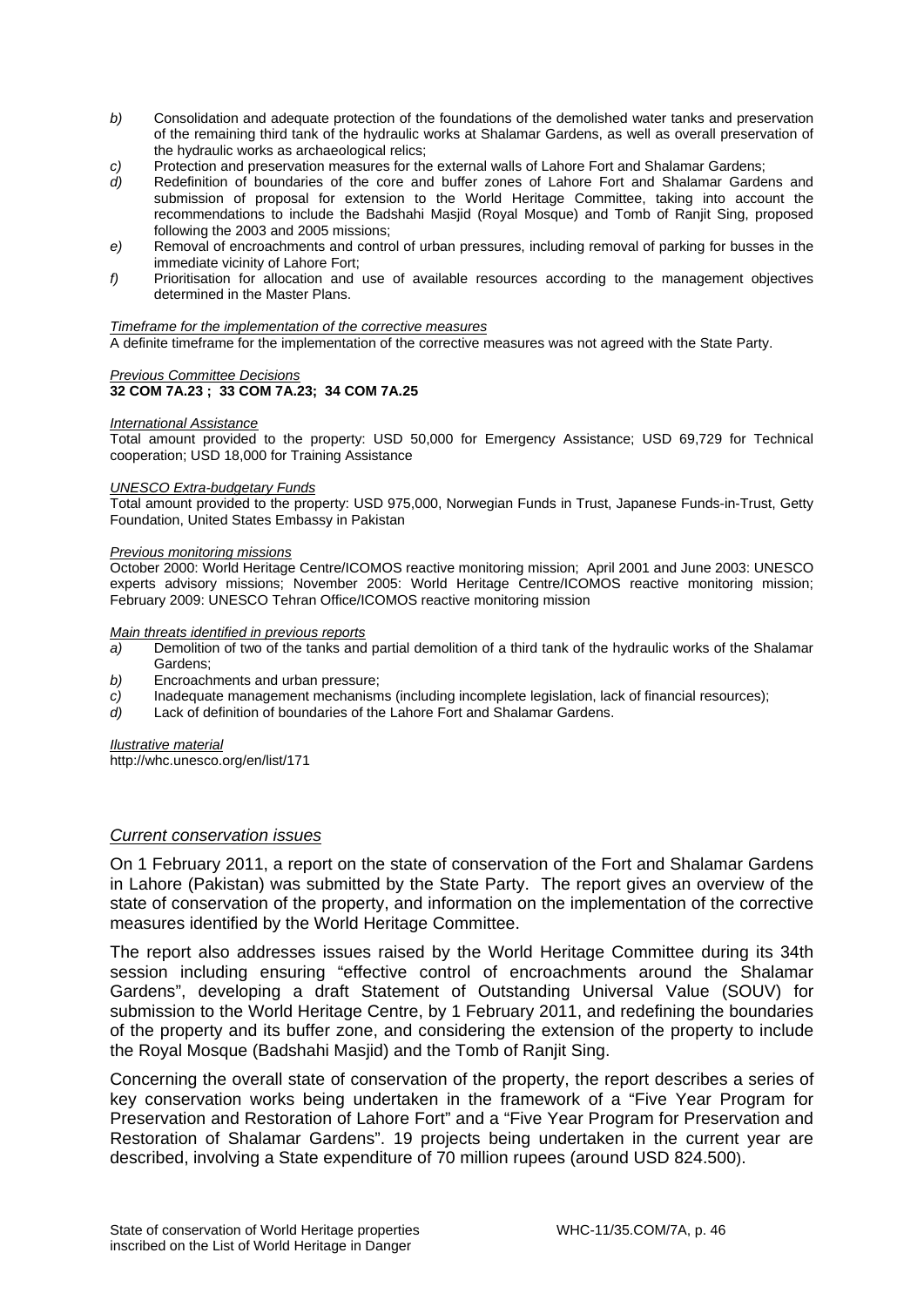Among the corrective measures mentioned above, a), b) & c) have been achieved. Progress with regard to corrective measures d) (boundary definition) and e) (urban encroachments), as well as the requests made by the World Heritage Committee in its Decision **34 COM 7A.25** (Brasilia, 2010) are reported on below.

# *a) Statement of Outstanding Universal Value*

As part of the Periodic Reporting process, the Sate Party submitted a draft SOUV on 1 February 2011. It has been forwarded to ICOMOS for review for eventual submission to the World Heritage Committee for approval in 2012

# *b) Boundaries and buffer zone*

The State Party has defined the property's boundaries and buffer zone, and these have been notified by the Government of Punjab, although not yet been formally submitted to the World Heritage Centre for review. With regard to the possible inclusion of the Badshahi Mosque and the Tomb of Ranjit Sing, the State Party is of the view that they could be nominated separately in the future.

# *c) Appropriate solutions to urban pressures and encroachments*

The State Party reports having made substantial progress on this issue by working together with all relevant stakeholders, as well as through the application of relevant legislation. Activities mentioned in the State Party report (provision of alternative parking, improved property access, compensation mechanisms for displaced house-holders, prohibition on new construction, etc.) could lead to a sustainable solution to reduce the urban pressures and encroachments.

# *Conclusions*

The World Heritage Centre and the Advisory Bodies are of the view that the State Party has taken positive steps to comply with the corrective measures mentioned above, thus moving towards fulfilling the requirements under the Desired State of Conservation. A mission to the property would allow ascertaining if all conditions have been met for the removal of the property from the List of World Heritage in Danger.

They would however urge the State Party to formally submit to the World Heritage Centre a proposal for defining the boundaries of the property and the proposal for the establishment of a buffer zone, for the approval of the World Heritage Committee. In regard to the possible extension to include the Badshahi Mosque and Tomb of Ranjit Sing, the World Heritage Centre and the Advisory Bodies concur that these sites may be considered as possible separate future nominations.

# *Draft Decision: 35 COM 7A.27*

*The World Heritage Committee,* 

- *10. Having examined Document WHC-11/35.COM/7A,*
- *11. Recalling Decision 34 COM 7A.25, adopted at its 34th session (Brasilia, 2010),*
- *12. Recognizes the efforts made by the State Party to ensure the safeguarding of the property and encourages it to continue such efforts in cooperation with the World Heritage Centre and the Advisory Bodies;*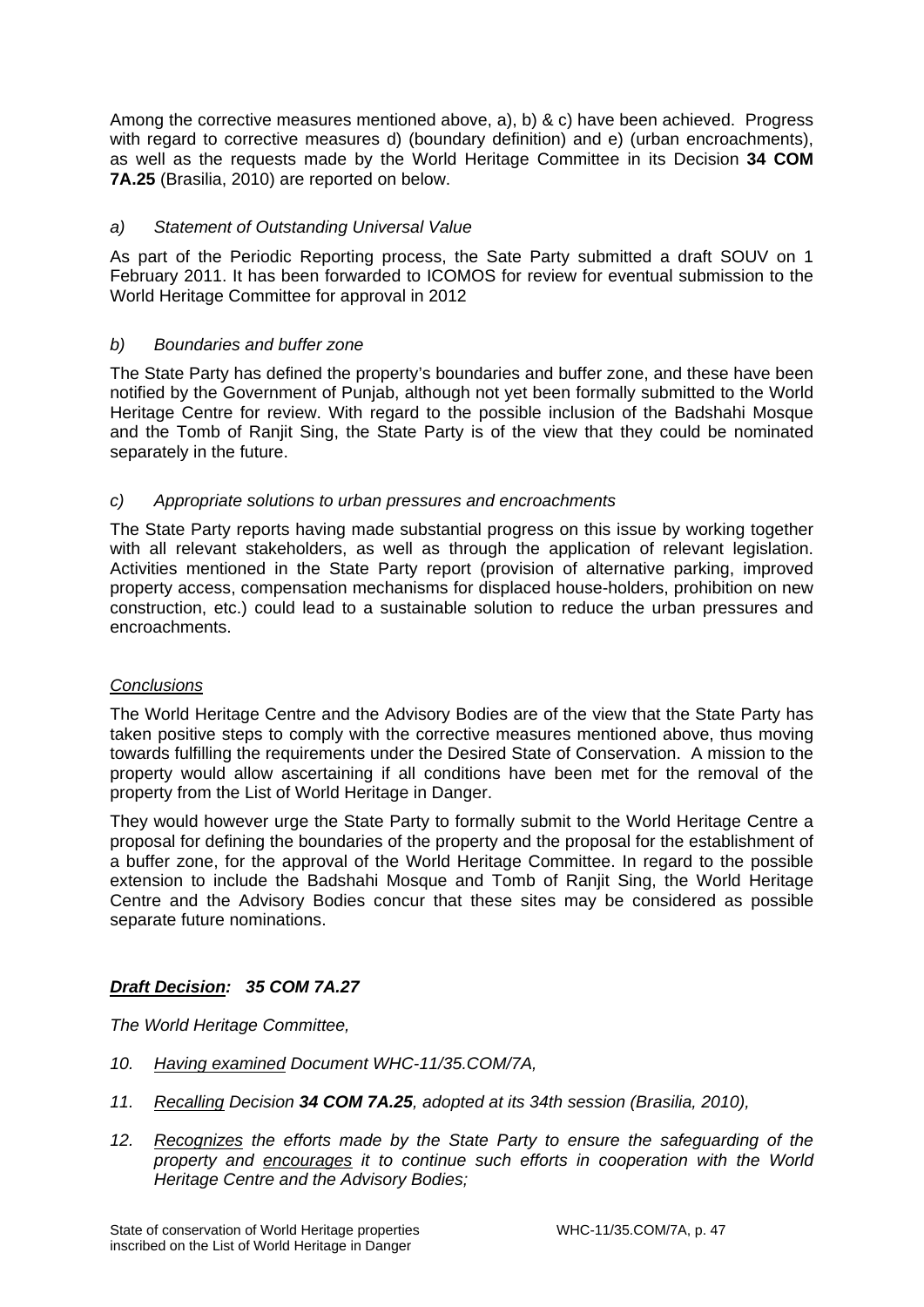- *13. Requests the State Party to submit to the World Heritage Centre a map showing the boundaries of the property at the time of inscription, meeting all technical requirements established by the World Heritage Committee, and also encourages the State Party to submit, by 1 February 2012, a formal request for the establishment of a buffer zone;*
- *14. Also requests the State Party to invite a joint World Heritage Centre /ICOMOS reactive monitoring mission to the property with a view to examining the feasibility of removal of the property from the List of World Heritage in Danger;*
- *15. Further requests the State Party to submit to the World Heritage Centre, by 1 February 2012, an updated report on the state of conservation of the property, for examination by the World Heritage Committee at its 36th session in 2012;*
- *16. Decides to retain the Fort and Shalamar Gardens in Lahore (Pakistan) on the List of World Heritage in Danger.*

# **28. Rice Terraces of the Philippine Cordilleras (Philippines) (C 722)**

See Document *WHC-11/35.COM/7A.Add* (Late mission)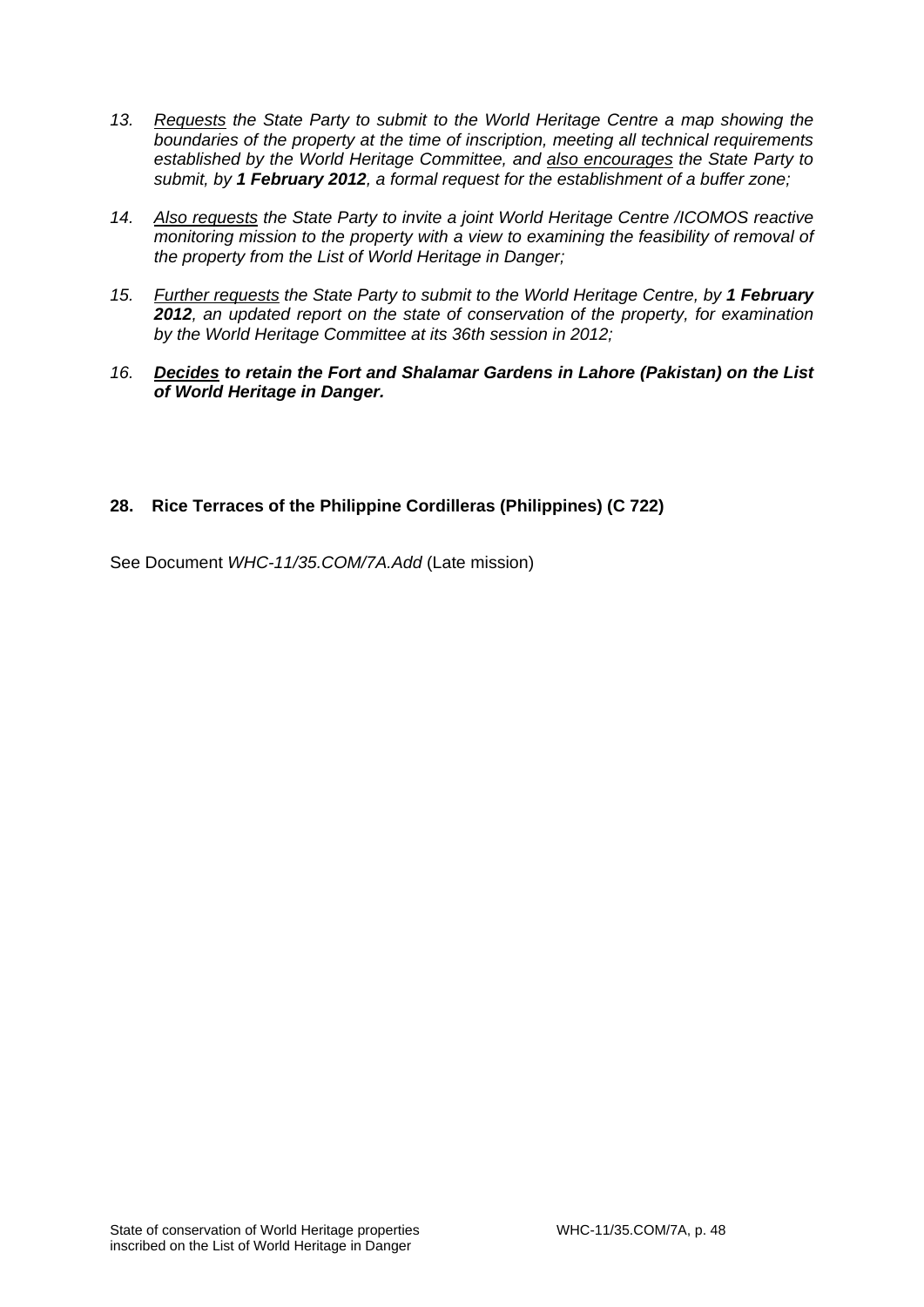# **EUROPE AND NORTH AMERICA**

# **29. Bagrati Cathedral and Gelati Monastery (Georgia) (C 710)**

See Document WHC-11/35.COM/7A.Add (Late receipt of complementary technical information)

# **30. Historical Monuments of Mtskheta (Georgia) (C 708)**

*Year of inscription on the World Heritage List*  1994

*Criteria*  (iii) (iv)

*Year(s) of inscription on the List of World Heritage in Danger*  2009 to present

*Threats for which the property was inscribed on the List of World Heritage in Danger* 

- *a)* Lack of a management mechanism;
- *b)* Privatisation of surrounding land;
- *c)* Loss of authenticity of some components due to restoration works conducted with unacceptable methods

*Desired state of conservation for the removal of the property from the List of World Heritage in Danger*  See Decision **34 COM 7A.27** (http://whc.unesco.org/en/sessions/34COM/decisions)

*Corrective measures identified*  See Decision **34 COM 7A.27** (http://whc.unesco.org/en/sessions/34COM/decisions)

*Timeframe for the implementation of the corrective measures*  See Decision **34 COM 7A.27** (http://whc.unesco.org/en/sessions/34COM/decisions)

*Previous Committee Decisions*  **33 COM 7B.102; 33 COM 8C.1; 34 COM 7A.27**

*International Assistance* 

Total amount provided to the property: USD 97,660 for the preparation of a heritage and tourism master plan

*UNESCO extra-budgetary funds*  N/A

*Previous monitoring missions*  November 2003, June 2008 and March 2010: Joint World Heritage Centre / ICOMOS reactive monitoring missions.

*Factors affecting the property identified in previous reports* 

- *a)* Lack of a management mechanism;
- *b)* Lack of definition of property and buffer zones;
- *c)* Privatisation of surrounding land;
- *d)* Natural erosion of stone;
- *e)* Loss of authenticity in recent works carried out by the Church;
- *f)* Insufficient coordination between the Georgian Church and the national authorities.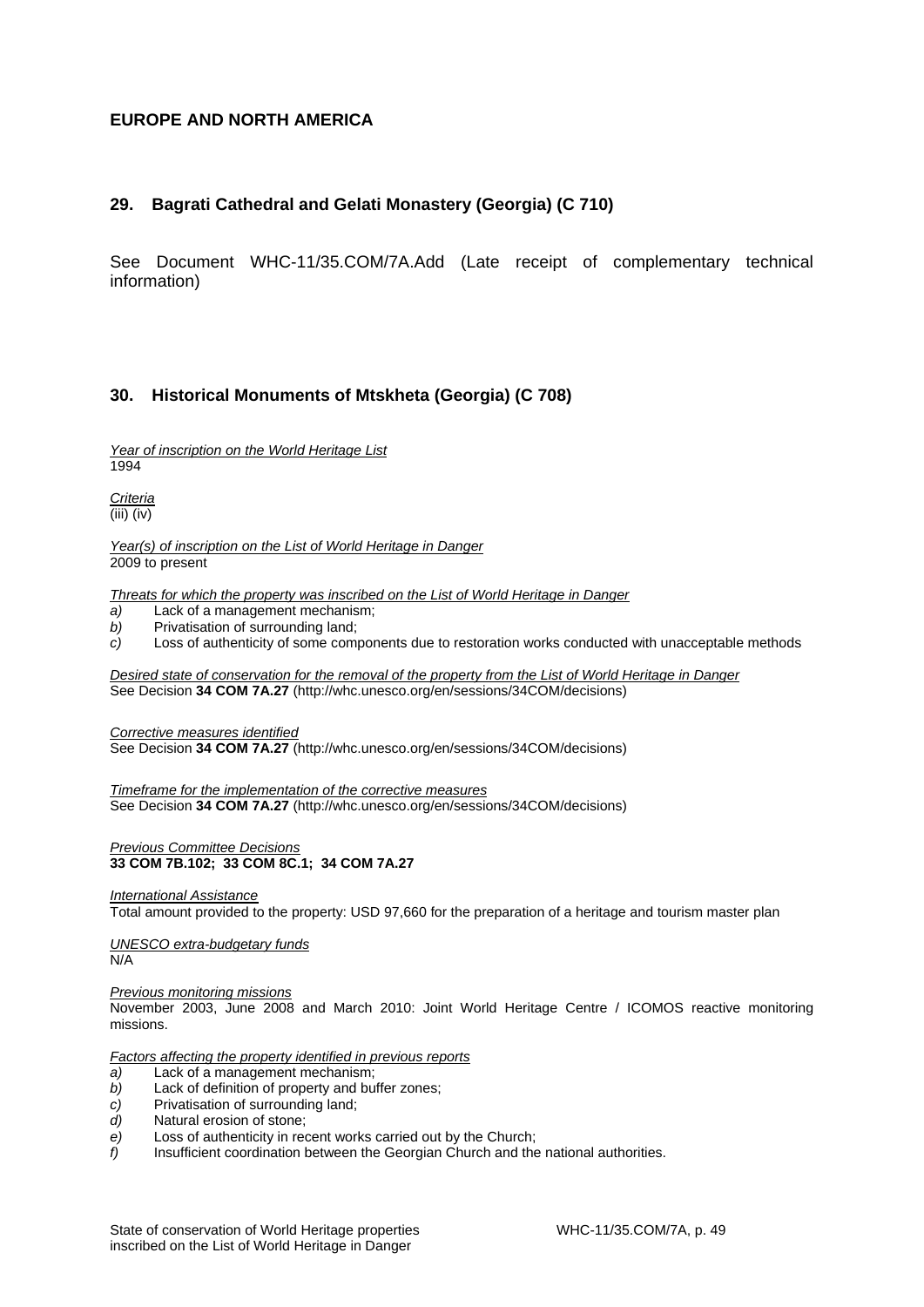# *Current conservation issues*

On 2 February 2011 the State Party submitted a state of conservation report addressing the issues identified by the World Heritage Committee at its 34th session (Brasilia, 2010). While this report provides updated information on progress towards removal of the property from the List of World Heritage in Danger, the State Party notes slow progress.

### *a) Topographic and archaeological surface surveys*

The State Party report does not note any progress in undertaking topographic and archaeological surface surveys.

### *b) Boundary issues*

The State Party report notes that cartographic documentation using modern technologies to define the boundaries of the nominated property has been updated. Similar efforts for the buffer zone were less successful as conditions and land ownership have changed since inscription. On 4 March 2011, the State Party informed the World Heritage Centre that the boundaries of all three components of the serial property (the Sveti Tskhoveli Church, the Samtavro Church and Monastery, and the Mtskhetis Jvari), have been recently clarified. Thus the first option proposed by the 2010 reactive monitoring mission, which does not involve a re-nomination, has been chosen by the authorities. However, the State Party notes that a possible modification of the boundary of the property might be proposed in the future, in order to include additional components of great archaeological importance. The State Party states that the clarified boundaries of the buffer zone will be submitted for examination by the World Heritage Committee at its 36th session in 2012.

### *c) Training programme for the conservation and management of the site*

The State Party reports that it is developing a long term training programme for conservation specialists and heritage managers with the Raymond Lemaire International Centre for Conservation at Leuven (Belgium).

*d) Monitoring mechanism for the physical conservation of the buildings and archaeological sites* 

The State Party reports that monitoring of cultural heritage sites in Georgia is carried out by means of annual visits to sites to determine priorities for prevention, conservation or rehabilitation and repair, and that no additional monitoring mechanism has been put in place for the property.

# *e) Long-term conservation and consolidation measures*

The State Party indicates that its priorities for conservation are those of the joint reactive monitoring mission of March 2010, although these are not spelled out. The report further notes that priorities include the rehabilitation of the Jvari monastery, the conservation of wall paintings of the Svetitskhoveli Cathedral, and the rehabilitation of the Samtavro nunnery bell tower.

Specific details are provided for individual sites. At Jvari Monastery, urgent measures have been taken to assess the condition of the western part of the main church and discussions on the problems of stone conservation have been held with an ICCROM stone conservation expert, who has developed a project proposal for the conservation of Jvari bas-reliefs. The project proposal for the conservation of the Minor Jvari church will be submitted to the World Heritage Centre shortly along with a proposal for rehabilitation of visitor infrastructure.

Concerning the Svetitskhoveli Cathedral, UNESCO supported financially a project to prepare a full set of up-to-date measured drawings. In 2010 a project was carried out to estimate the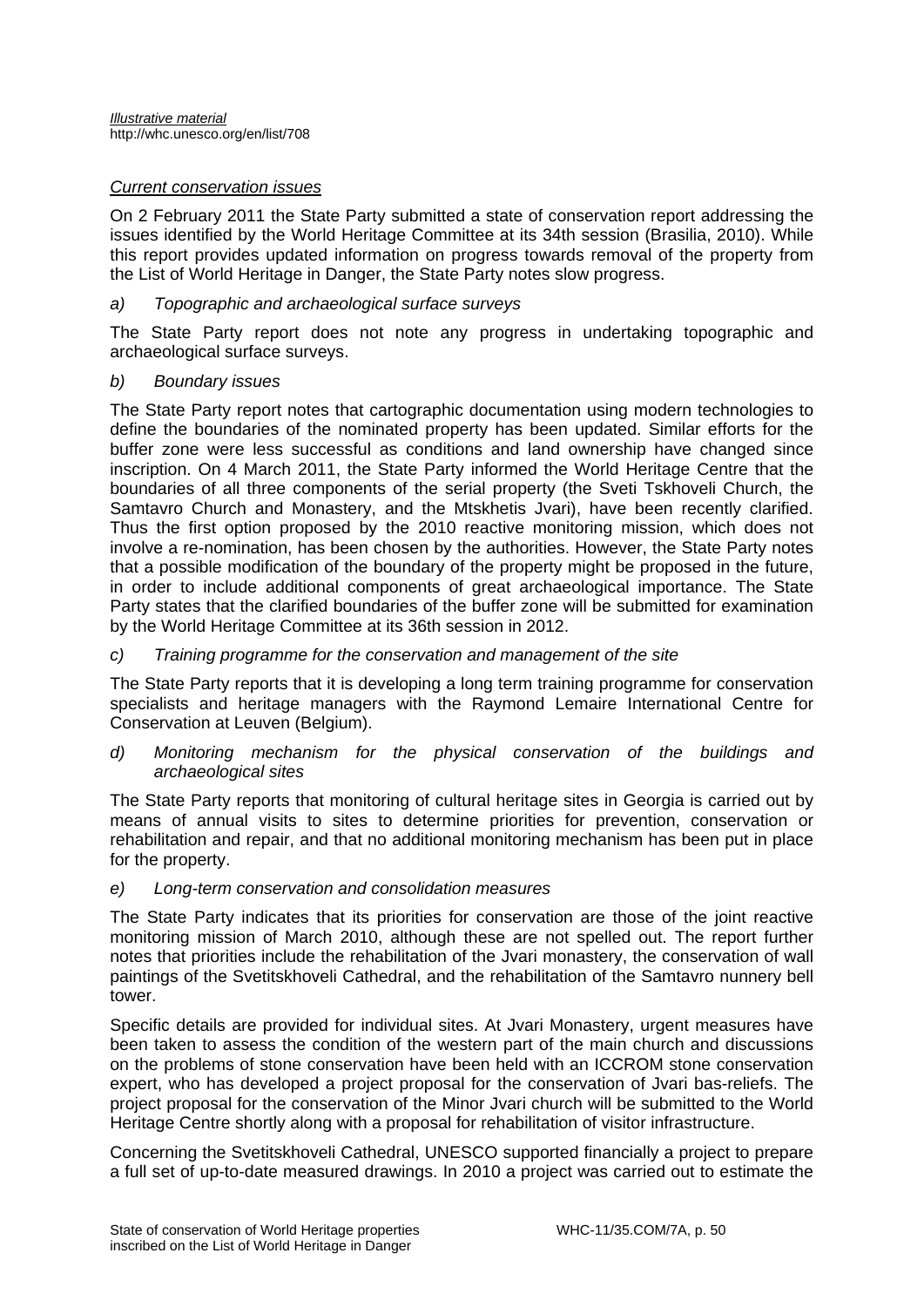annual fluctuation of the groundwater level in the area of the Cathedral. Plans for 2011 include the conservation of the wall paintings on the southern wall of the Cathedral, minor repair works for the roof and the replacement of gutters and drainpipes. The conservation of the wall paintings has been included in the 2011 priorities as well as in the Action Plan of the National agency.

In 2010, a project for the rehabilitation of the bell tower at the Samtavro nunnery was prepared and its implementation included in the 2011 Action Plan of the National Agency.

# *f) Statement of Outstanding Universal Value*

In 2010 the National Agency for Cultural Heritage Preservation prepared a draft Statement of Outstanding Universal Value for the Historical Monuments of Mtskheta. This proposal needs to be redrafted by the State Party in response to comments by ICOMOS.

# *g) Management plan*

The preparation of a management plan for the property is partially financially supported by the World Heritage Fund. The project, co-funded by the national authorities, will be implemented in 2011 as soon as the detailed updated action plan has been finalised. It is proposed that national and local authorities be assisted by an international expert team in designing a scheme for improved management of the property.

# *h) Institutional framework*

According to the Constitutional agreement between the State and the Apostolic Autocephalous Orthodox Church of Georgia, all Georgian monuments connected to Orthodox Christianity (even in ruins) as well as their land and archaeological remains, which include the Svetotskhoveli Catherdal, Jvari church ensemble and Samtavro nunnery, are under the jurisdiction of the Orthodox Church.

The State Party report mentions that consensus with the local authorities has not yet been achieved with regard to preventing inappropriate land use and land privatisation in the vicinity of the property. The means to achieve the desired consensus includes continued discussion, awareness-raising and exchange of information.

# *Conclusions*

The World Heritage Centre and Advisory Bodies note the State Party's efforts to implement the World Heritage Committee's decision of the 34th session and in particular the approved corrective measures. The authorities plan to improve in 2011 the coordination among the institutional stakeholders through the completion of the Management Plan, as well as to develop scientific research and study of individual monuments.

The World Heritage Centre and Advisory Bodies note the information concerning clarification of the boundaries of the property and that the boundaries of the buffer zone will be submitted for examination by the World Heritage Committee at its 36th session in 2012. They note that any extension of the property in order to include additional components situated in the City of Mtskheta, and perhaps in Great Mtskheta and its surroundings, would represent a significant modification and thus require a re-nomination. They suggest that the buffer zone should include the landscape surrounding all components; in particular the panorama along the rivers and the mountain setting, or that alternative means of protection should be put in place for the wider setting beyond the buffer zone.

The World Heritage Centre and the Advisory Bodies note the lack of consensus around conservation priorities among the local and national authorities. They regret that the State Party did not provide the detailed information that had been requested regarding the development and implementation of the Urban Land-Use Master Plan of the City of Mtskheta, including its operating plans and conservation master plan. This Master Plan should address all aspects of infrastructure rehabilitation, zoning regulations with particular emphasis on the establishment of no-construction zones, institutional reform and capacity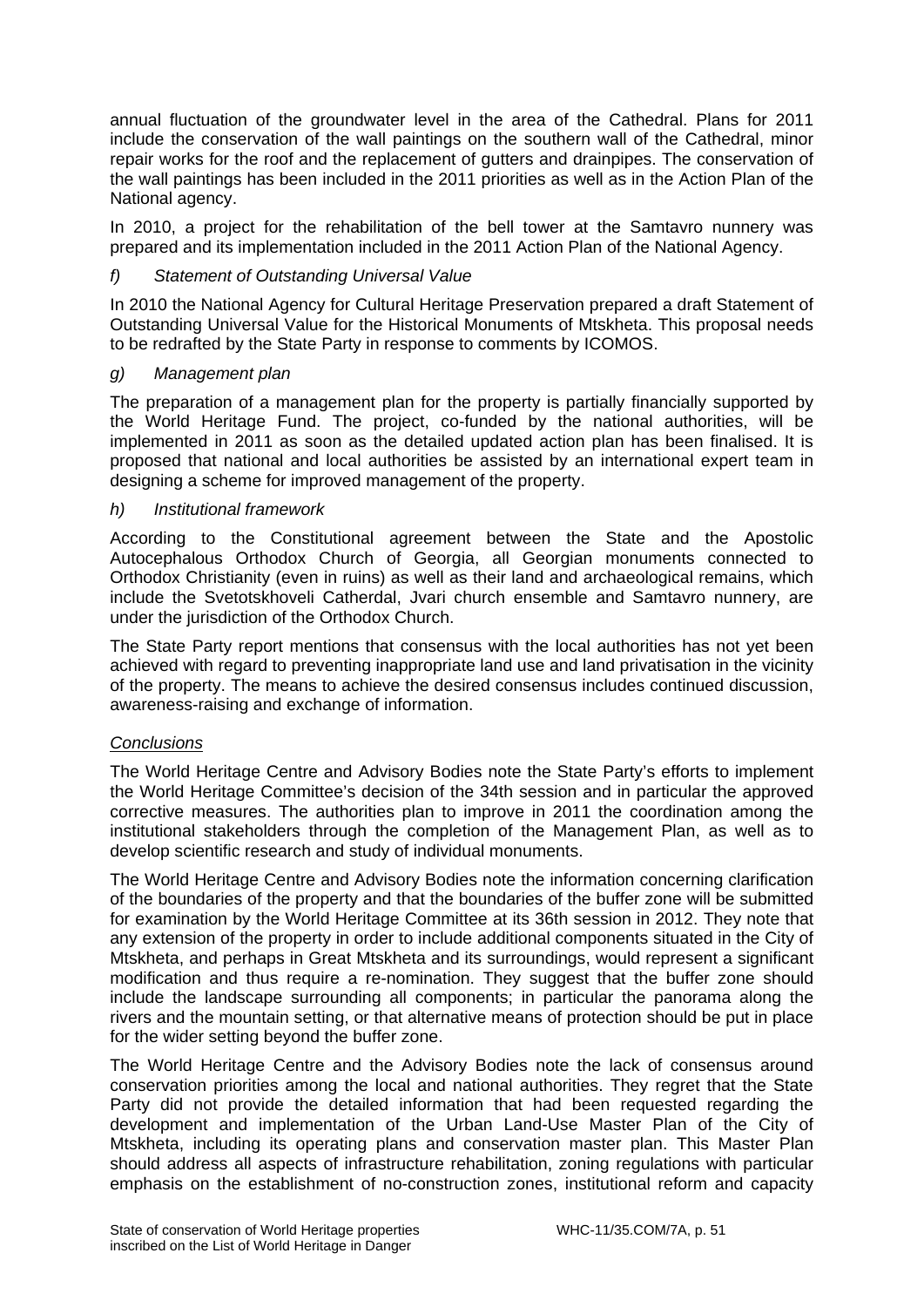building, community relations, and tourism development. While the tram system mentioned in the report might be a positive development for the city, the World Heritage Centre and the Advisory Bodies consider that such a project cannot be considered outside the provisions of the Urban Master Plan. Moreover, impact assessment studies should be undertaken to address the effects of this project, such as the displacement of traffic to historic and residential areas.

# *Draft Decision: 35 COM 7A.30*

*The World Heritage Committee,* 

- *1. Having examined Document WHC-11/35.COM/7A,*
- *2. Recalling Decision 34 COM 7B.27 adopted at its 34th session (Brasilia, 2010),*
- *3. Notes the efforts made by the State Party in the implementation of the World Heritage Committee's decisions with regard to the corrective measures aimed at future removal of the property from the List of World Heritage in Danger;*
- *4. Urges the State Party to submit clarified boundaries of the property and proposals for a buffer zone as a minor boundary modification, as well as to develop and implement the Urban Land-Use Master Plan of the City of Mtskheta;*
- *5. Also urges the State Party to adopt a legislation that ensures adequate protection of the property and of any defined buffer zone and wider setting so as to sustain its Outstanding Universal Value;*
- *6. Encourages the State Party to continue developing strategies to enhance awareness of World Heritage among stakeholders and developers;*
- *7. Requests the State Party to invite a joint World Heritage Centre/ICOMOS/ICCROM reactive monitoring mission to the property to assess the progress in the implementation of the corrective measures;*
- *8. Also requests the State Party to submit to the World Heritage Centre, by 1 February 2012, a detailed state of conservation report, including a progress report on the implementation of the above, for examination by the World Heritage Committee at its 36th session in 2012;*
- *9. Decides to retain the Historical Monuments of Mtskheta (Georgia) on the List of World Heritage in Danger.*

# **31. Medieval Monuments in Kosovo (Serbia) (C 724 bis)**

See Document *WHC-11/35.COM/7A.Add* (Application of the Reinforced monitoring mechanism)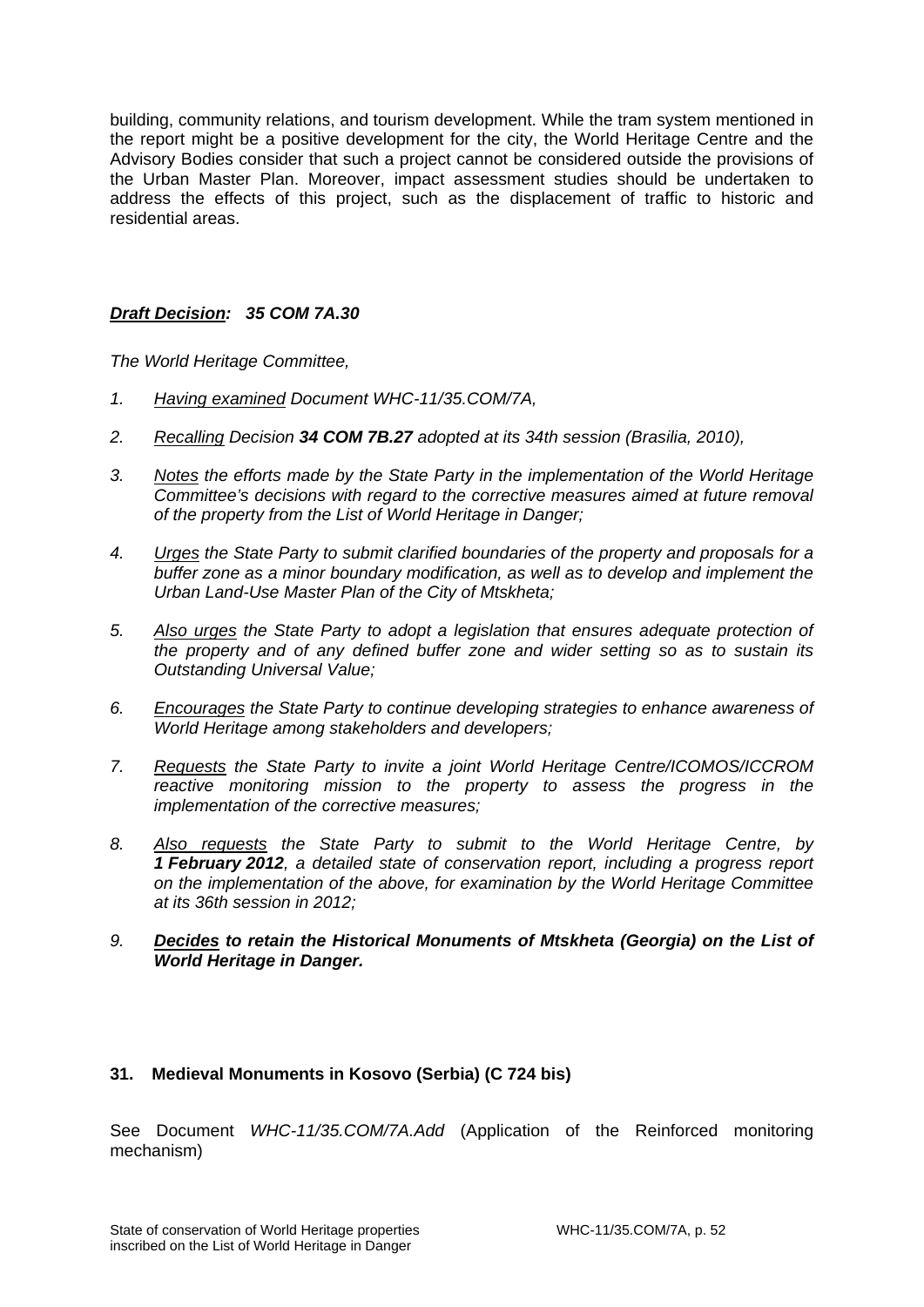# **LATIN AMERICA AND CARIBBEAN**

# **32. Humberstone and Santa Laura Saltpeter Works (Chile) (C 1178)**

*Year of inscription on the World Heritage List*  2005

*Criteria*  (ii) (iii) (iv)

*Year(s) of inscription on the List of World Heritage in Danger*  2005 to present

*Threats for which the property was inscribed on the List of World Heritage in Danger* 

- *a)* Extremely fragile nature of the industrial buildings;
- *b)* Lack of maintenance for 40 years;
- *c)* Vandalism due to looting of re-usable materials;
- *d)* Damage caused by the wind.

*Desired state of conservation for the removal of the property from the List of World Heritage in Danger* 

The State Party is preparing a desired state of conservation that will be submitted to the World Heritage Centre and the Advisory Bodies.

#### *Corrective measures identified*

- *a)* Establishment of the management team with adequate human and financial resources;
- *b)* Structural consolidation and rehabilitation works for several emblematic buildings, such as the public buildings, the housing sector and the industrial zone buildings, using available materials within the property;
- *c)* Security measures for visitors in some buildings, such as those located in the industrial zone;
- *d)* Specific regulations for the buffer zone.

#### *Timeframe for the implementation of the corrective measures*

- *a)* The work plan for the first phase includes security measures for visitors, cleaning and selection of materials, and low cost corrective measures. The second phase foresees the urgent structural consolidation of all the identified buildings which should be done by 2009;
- *b)* The implementation of the work plan is dependent on the availability of funds.

#### *Previous Committee Decisions*  **32 COM 7A.28; 33 COM 7A.28; 34 COM 7A.29**

#### *International assistance*

Total amount provided to the property: USD 30,000 in 2007 for conservation.

#### *UNESCO extra-budgetary funds*  N/A

#### *Previous monitoring missions*

October 2004: ICOMOS evaluation mission; May 2007: World Heritage Centre site visit; April 2010: Joint World Heritage Centre / ICOMOS reactive monitoring mission.

#### *Factors affecting the property identified in previous reports*

- *a)* Extremely fragile nature of the industrial buildings that were constructed using local materials such as timber for frames, corrugated iron sheets for roofs and some walls, in addition to stucco and lightweight construction;
- *b)* Lack of maintenance over the past 40 years as well as vandalism at the property;
- *c)* Corrosion of metal cladding and dismantlement of some of the structural elements. A few buildings such as the Leaching House are liable to structural collapse if no support is given;
- *d)* Very little conservation work carried out;
- *e)* Damage caused by the wind.

#### *Illustrative material*

http://whc.unesco.org/en/list/1178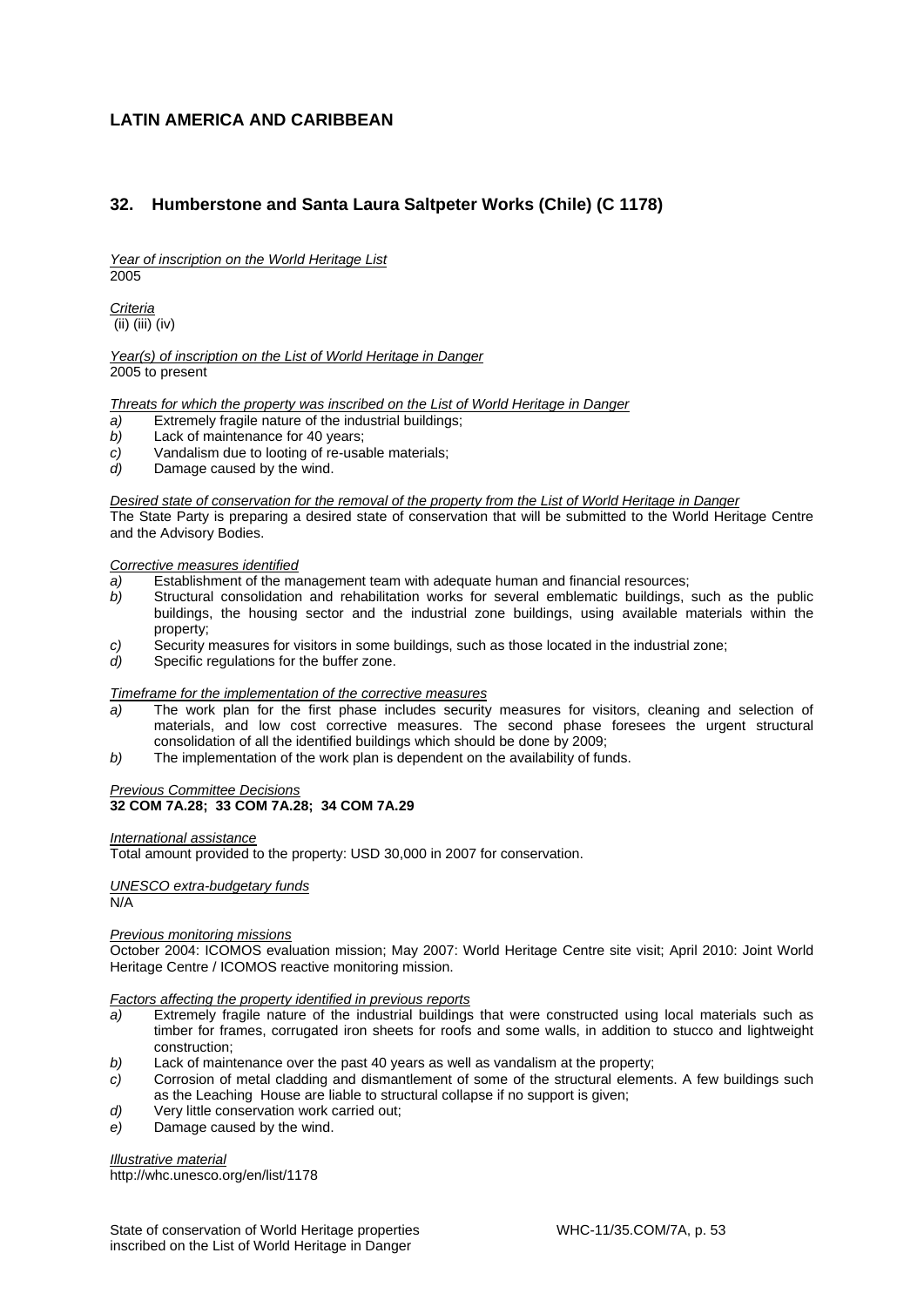# *Current conservation issues*

The State Party provided a report on the state of conservation of the property on 1 February 2011.

*a) Necessary financial, technical and human resources for the implementation of the Priority Interventions Programme* 

The report indicates that the management of the property has been improved through the implementation of the Chilean Economic Development Agency (CORFO) and its Innovation Committee (INNOVA) Project geared towards designing strategies for the property's future sustainability. The project, which is funded by the Chilean State (USD 493,461) and scheduled for March 2010 – April 2012, has strengthened the capacity of the technical team through the addition of 5 new professionals specialized in different fields. No information was provided on these professional specializations or if the recently added posts will be retained upon the project's conclusion in 2012.

Regarding the Priority Interventions Programme, the State Party reports that further progress was not possible due to the February 2010 earthquake, which resulted in the re-allocation of funds from the Programme. It indicates that the National Monuments Council received funds in December 2010 which will allow emergency works to be carried out on the former house of the Doctor in Chief of Humberstone. Additional private funding is hoped for which would allow the continuation of the Priority Intervention Programme. Consolidation works on the Humberstone Chimney have been concluded and photographs included in the submitted report. Attempts continue in identifying measures for dealing with the deterioration of materials and this information will contribute to the updating of the Priority Interventions Programme. Cooperation was also established with the *Deutsches Bergbau Museum*  (German Mine Museum) in Germany which will conclude an analysis of materials sent to its laboratory. The results of this analysis will be available in the first half of 2011.

# *b) Revision of the Management Plan and conditions for its effective implementation*

The report details that for the period August 2010 – March 2011, a professional from the National Monuments Council assisted the technical team of the Corporation in the reformulation of the property's Management Plan and then its implementation. The report informs that the new draft of the 2010 – 2015 Management Plan will be ready by June 2011.

*c) Establishment of adequate regulatory measures in the buffer zone* 

The State Party has reported that it was not possible to continue the work with the Municipality of Pozo Almonte, regarding the regulation of the buffer zone within the Municipality's Zoning Plan, as it is limited to only regulating land of an urban nature. However protection of the buffer zone has been included under the National Monuments Act with technical consultations ongoing. No timeline has been provided for the completion of this process. The 1419 hectares which have been conceded by the State Party to the Saltpeter Museum Corporation are also part of the buffer zone; therefore its protection is now assured.

*d) Strengthening the mitigation measures to avoid any potential impacts of the new trace for the bypass of Route A-16 on the Santa Laura area* 

The definitive design of the new route has been received and are presently being studied and the mitigation measures of the impacts being re-examined. These will be included in the development process of the detailed engineering project for the bypass of Route A-16.

*e) Documentation for boundary modifications, including appropriate cartography, for approval by the World Heritage Committee* 

The proposal and cartography for the property's minor boundary modification have been submitted to the World Heritage Centre and the Advisory Bodies for review and will be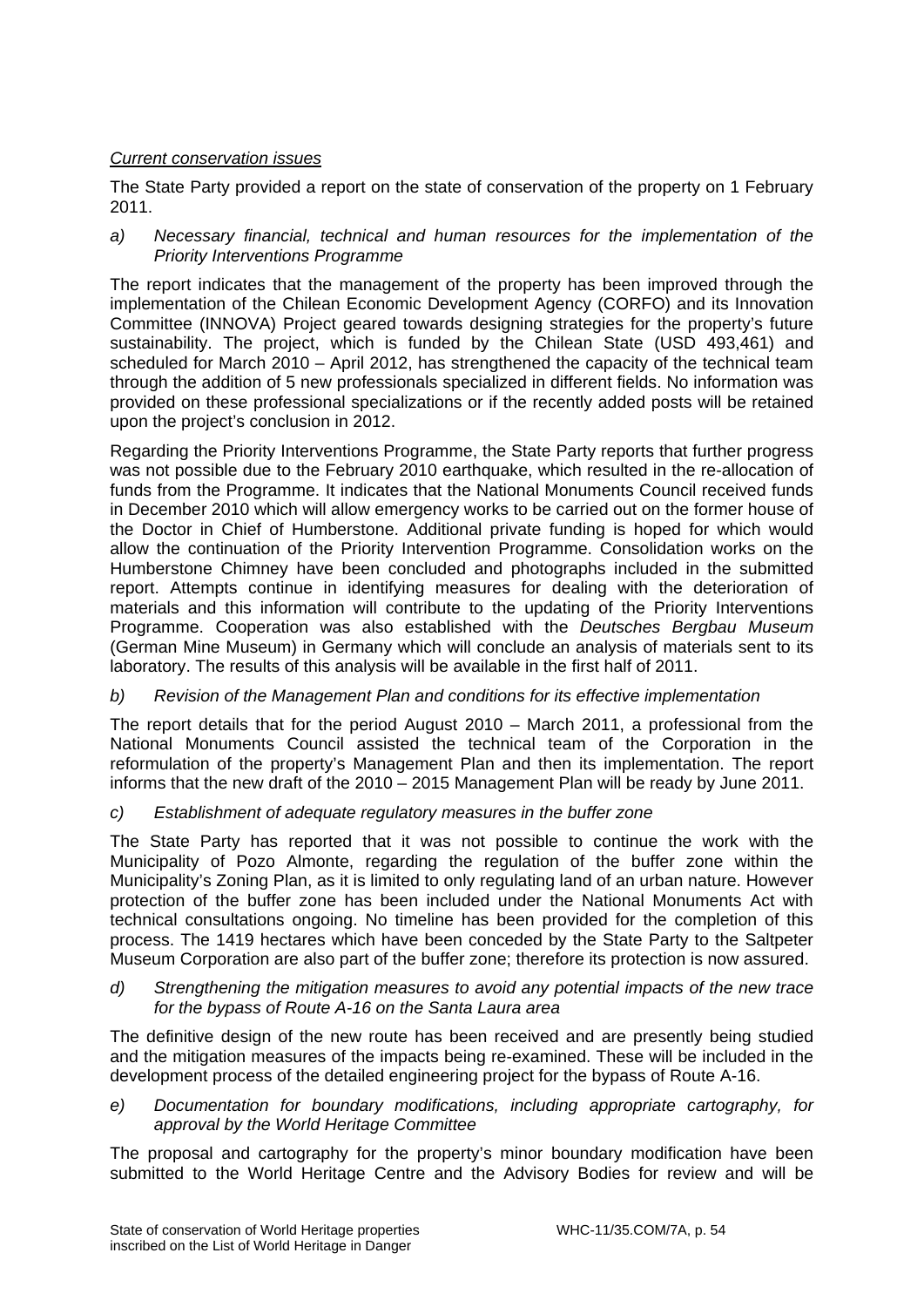considered under the item corresponding to minor boundary modification (*WHC.11/35.COM.8D*).

# *f) Proposal for the Desired state of conservation*

The State Party has indicated that the reflection process is ongoing in order to fully outline the Desired state of conservation. No indication is provided on when the process is expected to conclude.

# *g) Other conservation issues*

The report details a public illumination project at Humberstone scheduled for the first part of 2011, which will rescue existing lamp posts, conserving them in their original condition. It is believed that this project will not only contribute to the property's conservation but also its surveillance. This project will be financed by the State Party.

The State Party has indicated that they have begun to draft an International Assistance Request for the hosting of an International Meeting in the first part of 2011 in coordination with the International Committee for the Conservation of the Industrial Heritage. This assistance request has not yet been submitted to the World Heritage Centre.

The State Party has also indicated that the various processes involved with the Management Plan, the development of the property's Desired state of conservation and the hosting of the International Congress 'Corrosion, Preservation and Degradation of Materials' held in September 2010, have enabled a clearer picture of challenges associated with the degradation of materials and how these challenges might be dealt with. A letter of recommendations from this International Congress was sent to the National Monuments Council in November 2010. No summary of results from this meeting was attached.

### *Conclusions*

The World Heritage Centre and the Advisory Bodies take note of significant progress made in identifying and obtaining a better understanding of the challenges facing the property. They note the significant progress made in the stabilization of key structures and continue to stress the importance of securing the required funds to complete the Programme and to fully implement the Management Plan which will be completed shortly. They however remain concerned regarding the lack of an established buffer zone and the pertinent regulatory measures that will ensure the protection of the integrity of the property.

# *Draft Decision: 35 COM 7A.32*

*The World Heritage Committee,* 

- *1. Having examined Document WHC-11/35.COM/7A,*
- *2. Recalling Decision 34 COM 7A.29, adopted at its 34th session (Brasilia, 2010),*
- *3. Recognizes the continued efforts of the State Party in addressing critical conservation issues at the property and in responding to the recommendations of the World Heritage Committee in spite of the challenging situation caused by the February 2010 earthquake;*
- *4. Requests the State Party to:*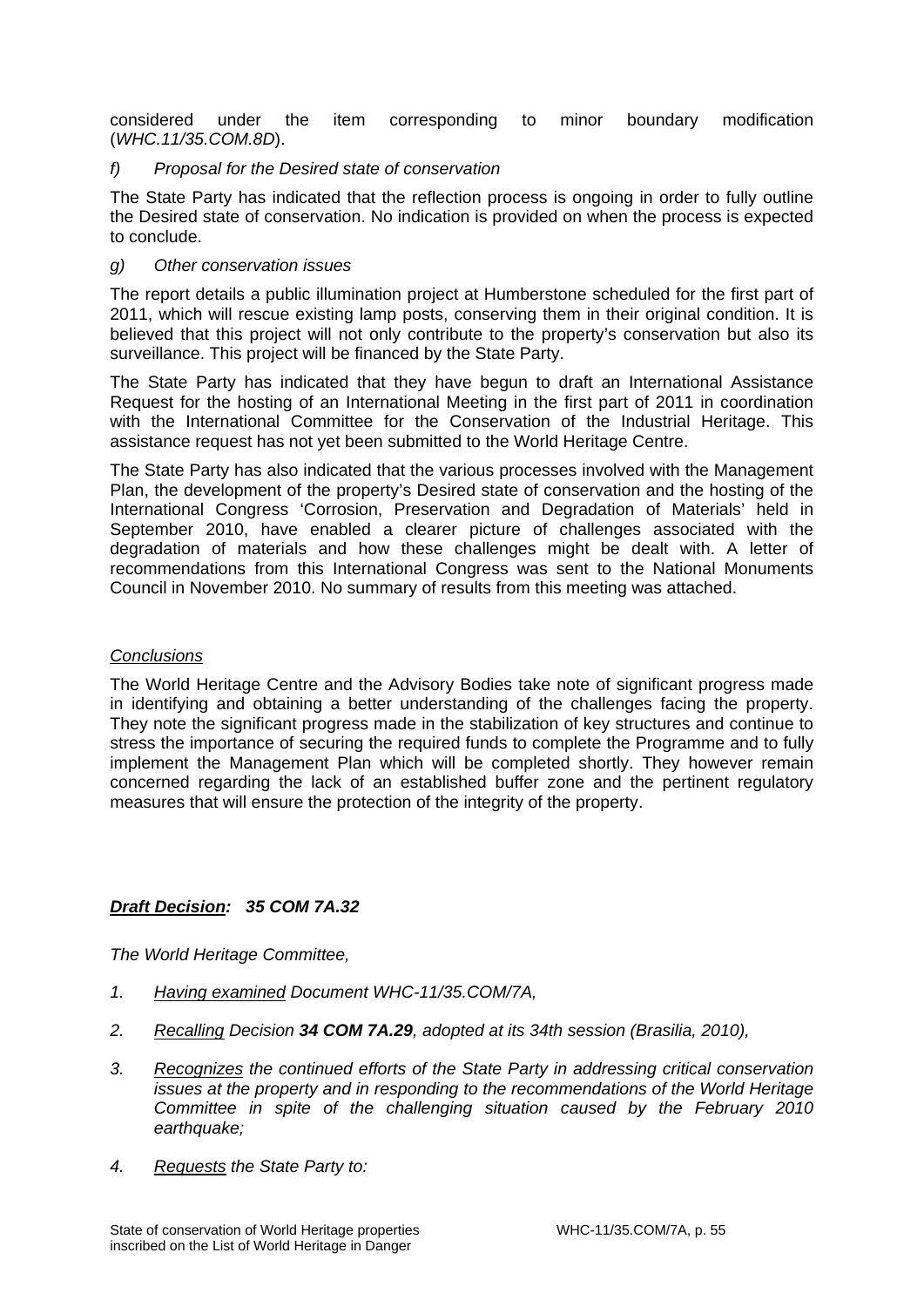- *a) Secure the necessary financial resources to continue the implementation of the Priority Interventions Programme,*
- *b) Complete the reformulation of the Management Plan, and upon its finalization to submit by 1 November 2011, three electronic copies to the World Heritage Centre and the Advisory Bodies for review,*
- *c) Submit as soon as possible, the International Assistance request for the organization of the proposed International Meeting in coordination with the International Committee for the Conservation of the Industrial Heritage, the Advisory Bodies and the World Heritage Centre,*
- *d) Finalize the technical consultation for the establishment of the buffer zone through its inclusion under the National Monuments Act and define the regulatory measures for its protection and management;*
- *5. Reiterates its request to the State Party to submit to the World Heritage Centre the proposal for the Desired state of conservation, and an updated timeframe for the implementation of corrective measures for the removal of the property from the List of World Heritage in Danger, by 1 November 2011, for examination by the World Heritage Committee at its 36th session in 2012;*
- *6. Also requests the State Party to submit to the World Heritage Centre, by 1 February 2012, an updated report on the state of conservation of the property and the implementation of the above, for examination by the World Heritage Committee at its 36th session in 2012.*
- *7. Decides to retain Humberstone and Santa Laura Saltpeter Works (Chile) on the List of World Heritage in Danger.*

# **33. Chan Chan Archaeological Zone (Peru) (C 366)**

*Year of inscription on the World Heritage List*  1986

*Criteria*  (i) (iii)

*Year(s) of inscription on the List of World Heritage in Danger*  1986 - Present

*Threats for which the property was inscribed on the List of World Heritage in Danger* 

- *a)* Fragile state of conservation of earthen structures and decorated surfaces due to extreme climatic conditions (*El Niño* phenomena) and other environmental factors;
- *b)* Inadequate management system in place;
- *c)* Insufficient capacity and resources for the implementation of conservation measures;
- *d)* Increase in the levels of the phreatic water table.

*Desired state of conservation for the removal of the property from the List of World Heritage in Danger*  The State Party reports on the preparation of the proposed Desired state of conservation that will be submitted to the World Heritage Centre and the Advisory Bodies.

#### *Corrective measures identified*

*a)* Full and systematic implementation of the Master Plan: secure sustainable funding, abide by prescribed courses of action and policies, adhere to prescribed institutional arrangements, for the conservation, presentation and revalorization of the property;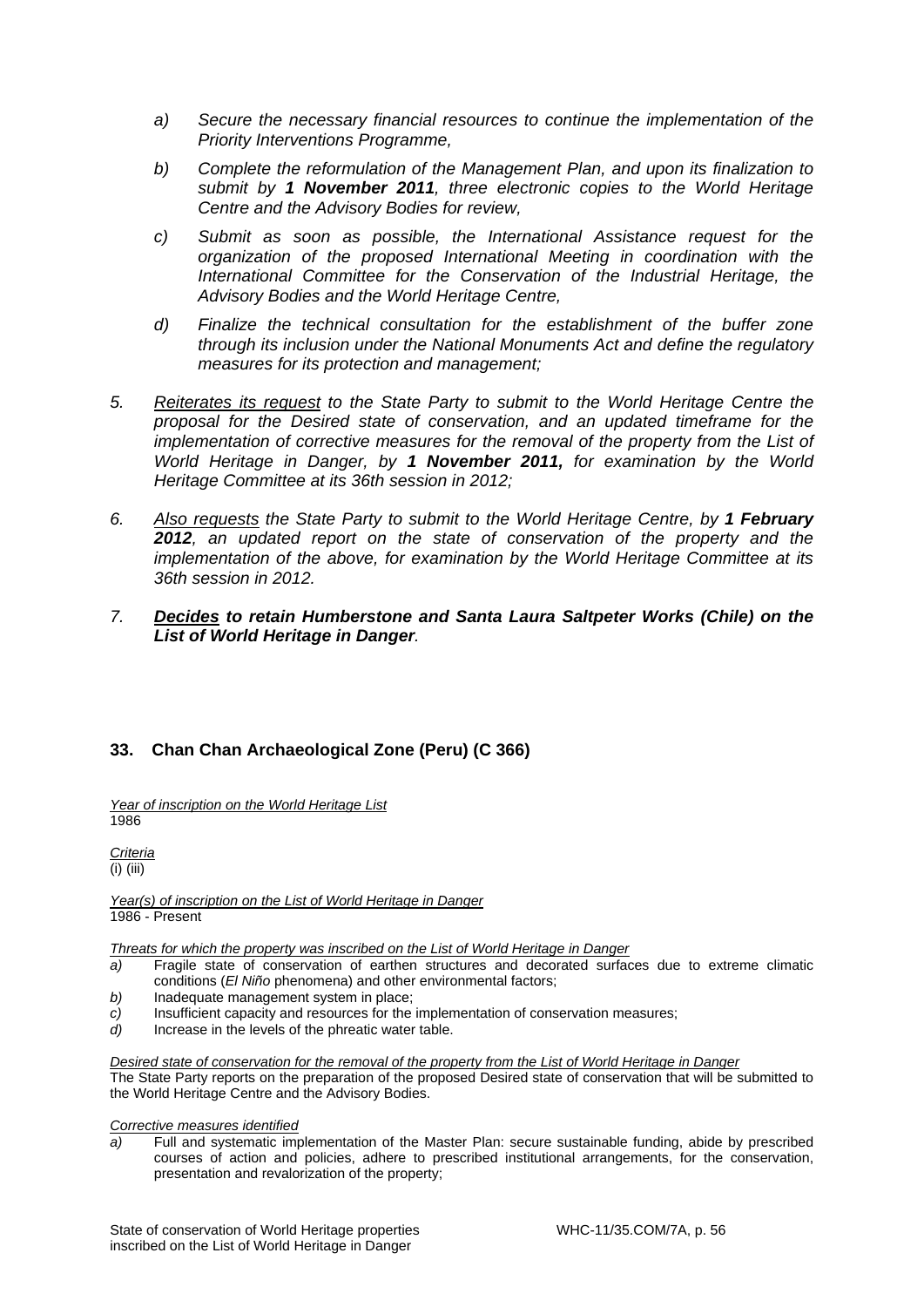- *b)* Enforce legislative and regulatory frameworks already passed by the State Party to address the issues of illegal occupations and activities at the property. Collaborate with pertinent authorities for the relocation of settlers;
- *c)* Broad dissemination of the Master Plan amongst interest groups to strengthen public and private support in its implementation;
- *d)* Collaboration with entities in defining regulatory measures for the management of the buffer zone and of the World Heritage property. Precise plans of the property and its zoning need to be circulated amongst stakeholders;
- *e)* Physical delineation of the property: vegetation barriers, perimeter walls, etc.;
- *f)* Priority conservation measures: control and mitigation of water table levels, conservation of perimeter walls, backfilling of fragile areas with decorated surfaces;
- *g)* Development of an emergency and disaster preparedness plan.

#### *Timeframe for the implementation of the corrective measures*

- *a)* Secured funding for the implementation of the Master Plan in 2008;
- *b)* Functioning institutional arrangements in 2008 (as per Master Plan);
- *c)* Illegal occupations addressed and activities at the site regulated in 2009 and beyond;
- *d)* Emergency and risk preparedness plan in 2008;
- *e)* Drainage works completed by the end of 2007;
- *f)* Priority conservation works in 2009;
- *g)* Other conservation and maintenance works 2008 and beyond;
- *h)* Management and coordination of works carried out by other sectors in the buffer zone in 2008 and beyond.

#### *Previous Committee Decisions*  **32 COM 7A.29; 33 COM 7A.29; 34 COM 7A.30**

#### *International Assistance*

Total amount provided to the property: USD 78,650 for training assistance and conservation actions.

#### *UNESCO Extra-budgetary Funds*

N/A

#### *Previous monitoring missions*

1997: ICOMOS mission; February 2007: Joint World Heritage Centre / ICOMOS and ICCROM mission; November 2010: Joint World Heritage Centre / ICOMOS reactive monitoring mission.

#### *Factors affecting the property identified in previous reports*

- *a)* Continuous deterioration of earthen architecture structures and decorated surfaces from lack of conservation and maintenance practices;
- *b)* Illegal occupation of the property;
- *c)* Unregulated farming activities;
- *d*) Rising water table levels:
- *e)* Delay in implementing protective measures (legislation and regulations already passed by the National Authorities).

*Illustrative material*  http://whc.unesco.org/en/list/366

### *Current conservation issues*

A report on the state of conservation of the property was submitted by the State Party on 2 February 2011. From 8 to 12 November 2010, a joint World Heritage Centre/ICOMOS reactive monitoring mission was carried out, as requested by the World Heritage Committee at its 34th session (Brasilia, 2010). The mission report is available online at http://whc.unesco.org/en/sessions/35COM/documents

#### *a) Implementation of the Master Plan*

The implementation of the Master Plan has continued through the work of the Executing Unit 110, which has undertaken several conservation and outreach projects to enhance public participation. In 2010, the review of the Master Plan was started, however no indication is provided on how the process will be carried out or the expected timeframe for its completion.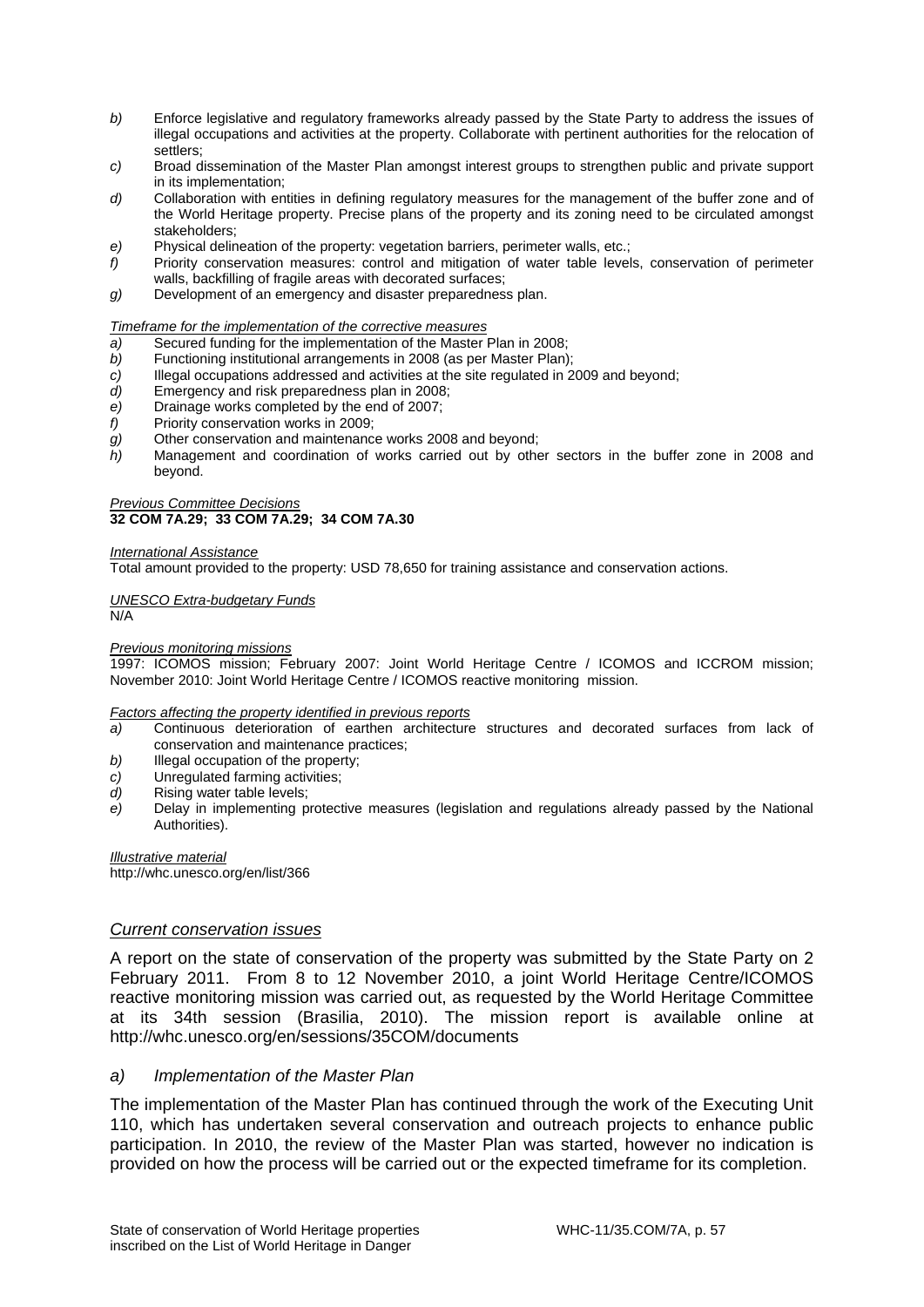The November 2010 mission noted that the current situation where there is a dual decision making structure has in fact hindered the implementation of the Master Plan. It underscores that since the Executing Unit was not involved in the establishment of the Master Plan, there have been conflicts with priorities for implementation. It also noted that in spite of efforts made, the management system is not fully operational. It recalled that the authority to update the Plan was given to the Executing Unit 110 in 2007 (Emergency Decree No. 001-2007) but that, however, how and when this revision will take place is not yet clear. Conflicting interests concerning the revision process and the new priorities presented by the Executing Unit 110 complicate the situation even further.

# *b) Regulatory framework and legislation*

The State Party's report indicates that the Multisectorial Commission established by Law No. 28261 for its enforcement, has requested that representatives of the Ministry of Housing be included in the Commission, as they deal with the registration of properties (in particular as regards the removal of illegal occupants from the buffer zone). The Commission has also requested that a Technical Secretariat be established under the Ministry of Culture (formerly the National Institue of Culture - INC) to review the process and enforce the application of Law No. 28261. The report indicates that the Supreme Resolution necessary to approve the regulations to enforce Law No. 28261 is being processed at the highest levels of government. No indication was provided on when it is expected to be passed.

The mission verified the current status of this process, and noted that since the file was transferred from the Ministry of Education to the newly created Ministry of Culture, a timelier follow-up is probable. It also underscored that the actual removal of the farmers from the site will take time as property claims will need to be investigated and land for their relocation will have to be set aside.

*c) Buffer zone* 

Work has continued with the Provincial Municipality of Trujillo, through the Office of Land Development and Planning to finalize regulations for the buffer zone which will be approved by a Municipal Ordinance. No timeframe is provided for when this process is expected to be concluded.

The mission noted that the legal process had started by the approval of the technical file for the buffer zone (National Directorial Resolution No. 1383/INC, June 2010) and verified that the draft regulation for the buffer zone was being discussed, so that it will eventually be included in the Territorial Development Plan (PLANDET) of the Municipality.

# *d) State of conservation of the property*

The report indicates that several projects have been implemented to address conservation concerns at the property. These have included efforts to protect the inscribed property such as monitoring of activities to stop unauthorized farming, control of vehicular traffic within the archaeological site, cleaning and maintenance of the property and maintenance of drains 10 to 14. As for conservation projects, with public investment funds, interventions continued on the perimeter walls of the Palaces, as well as on some walls of funeral platforms, along with protective sheltering for the decorated surfaces and/or installation of fibreglass replicas to protect the original reliefs. Maintenance works were also carried out at the Huacas to prevent conditions derived from the *El Niño* phenomena. Budgets have already been allocated for the continuation of these interventions through to 2012. Work has also continued with the *Istituto per le Tecnologie Applicata ai Beni Culturali del Consiglio Nazionale delle Ricerche* for the development of a Territorial Information System.

The mission assessed the current state of the property and the interventions and expressed concerns regarding the differentiation of interventions, issues with the structural design of protective shelters and drainage to mitigate the impacts of *El Niño* and the need to establish a monitoring system for the decorated surfaces that have been covered by replicas. It also noted that considerable problems continue to exist regarding garbage and rubble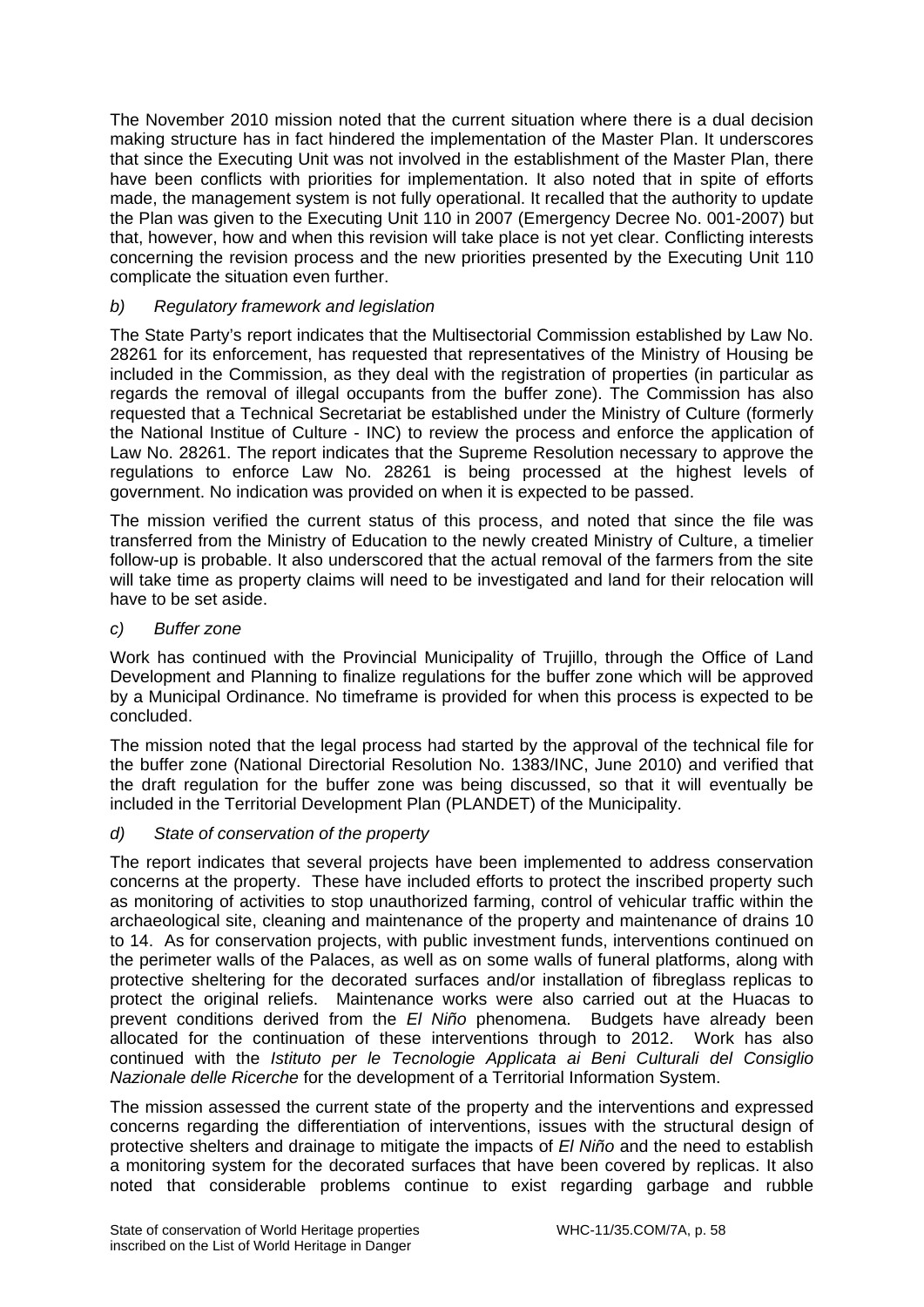accumulation at the site's perimeter, largely related to the vegetation barrier not being maintained. It also noted the visual impact caused by the animal processing plant which could potentially be demolished once regulations for the buffer zone are approved.

# *e) Emergency and disaster preparedness plan*

The report indicates that the plan which was prepared in 2009 was used as the basis for contingency activities related to the storms of February 2010. No additional information is provided regarding the revision of this plan to address concerns highlighted by the World Heritage Centre and the Advisory Bodies, that further development was necessary to create a comprehensive risk Master Plan that would include provisions for natural and man made disasters, not only for emergencies derived from *El Niño* phenomenon.

# *f) Other issues*

The State Party reports that a project for preparing Chan Chan for Tourism is currently being implemented under an agreement with the Provincial Municipality of Trujillo, which includes the potential improvement of infrastructure. No proposals were submitted for review.

Activities have also continued in respect to awareness raising and outreach, focusing both on local and regional authorities as well as educational institutions. Projects have also been implemented to promote handicraft production given its importance as a cultural and creative industry.

The mission raised concerns regarding a potential project for the construction of a new museum, *Museo Nacional del Gran Chimú* which already has a museological proposal. The Presidential Law no. 29529, dated 7 May 2010, authorizes the Executing Unit 110 to execute the preinvestment, investment and postinvestment phases of the construction of the *Museo Nacional del Gran Chimú*. Also unclear is the status of the project for a theme park proposed by the Executing Unit 110 (February 2009) to be built within the property's northern limits, that would include an interactive museum, convention centre, theatre and concert halls, botanical garden, mini zoo, and other facilities. The project was rejected by the INC in the past, but at the time of the mission, the status of this project was not clear therefore official information needs to be requested from the State Party.

# *Conclusions*

The World Heritage Centre and the Advisory Bodies note that efforts have been made to implement some of the corrective measures and that these are reflected in progress made regarding the conservation of the palaces, the installation of the drainage system, among others. However, significant progress, stronger stance, political will and continuity are still required to address the vulnerability of the property. They consider that a precise timeframe and revised corrective measures should be determined to remove the property from the List of World Heritage in Danger.

# *Draft Decision: 35 COM 7A.33*

*The World Heritage Committee,* 

- *1. Having examined Document WHC-11/35.COM/7A*,
- *2. Recalling Decision 34 COM 7A.30, adopted at its 34th session (Brasilia, 2010),*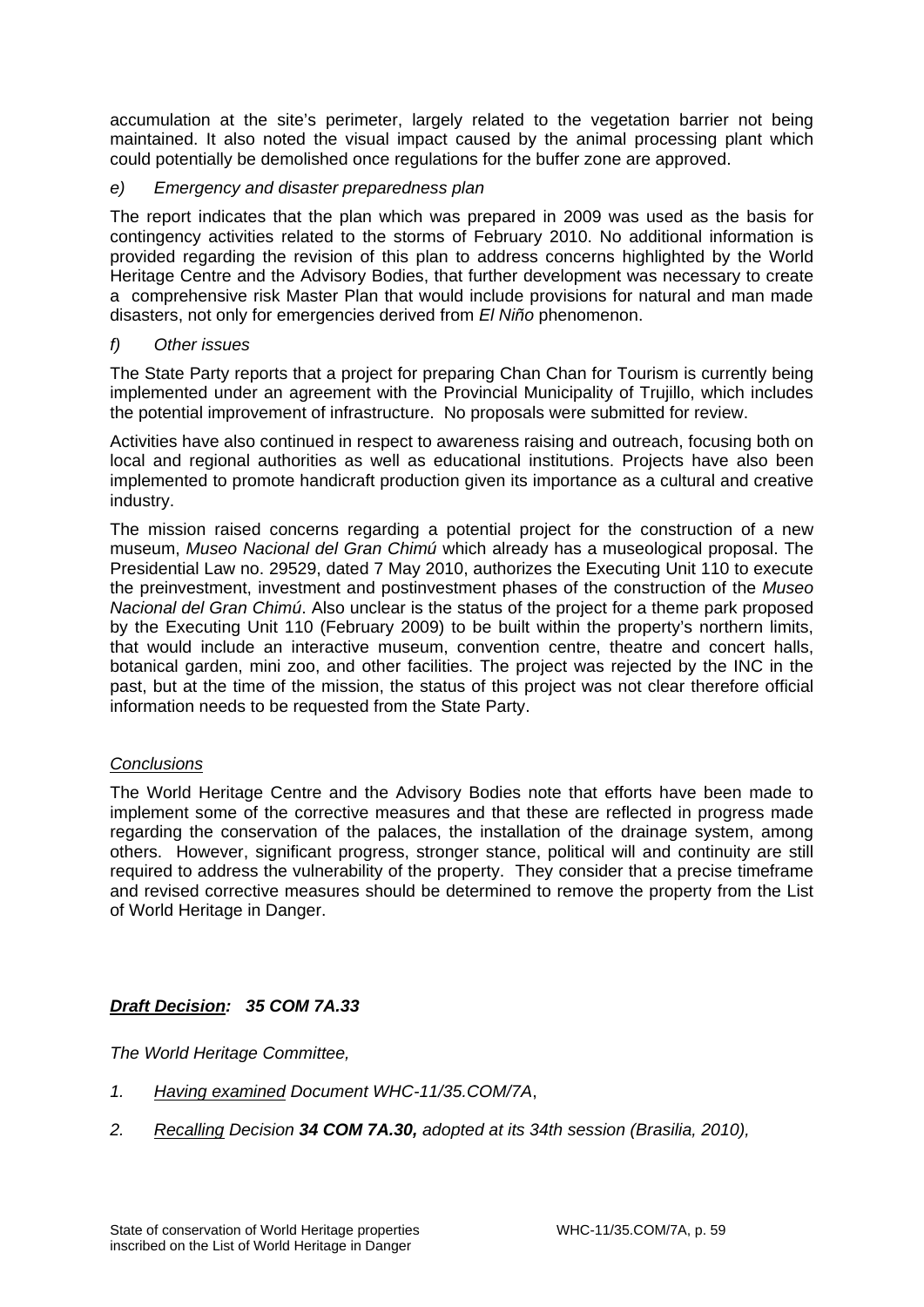- *3. Acknowledges the efforts made by the State Party to implement some of the corrective measures;*
- *4. Notes the results of the November 2010 joint World Heritage Centre / ICOMOS reactive monitoring mission; endorses its recommendations and requests the State Party to:* 
	- *a) Secure regular funding for the protection, conservation, restoration, maintenance and management of the property,*
	- *b) Install a clear institutional structure that allows for effective decision-making and the implementation of the Master Plan,*
	- *c) Review and update the Master Plan, including a public use plan and a comprehensive risk prepardeness plan,*
	- *d)* Continue its work to prepare the property for strong rains connected to the El *Niño phenomenon,*
	- *e) Approve and apply all pertinent legislation and its regulations, mainly Law No. 28261 and regulations related to the buffer zone,*
	- *f) Design and install a monitoring system with clear indicators for the state of conservation of the site, the effectiveness of the conservation interventions and the management efficiency,*
	- *g) Submit, in accordance with Paragraph 172 of the* Operational Guidelines*, information on the proposed Museo Nacional del Gran Chimú and the project for a theme park, for consideration and review by the World Heritage Centre and the Advisory Bodies prior to approval and implementation;*
- *5. Also requests the State Party, in consultation with the World Heritage Centre and the Advisory Bodies, to develop a proposal for the Desired state of conservation and updated corrective measures for the removal of the property from the List of World Heritage in Danger, for examination by the World Heritage Committee at its 36th session in 2012;*
- *6. Further requests the State Party to submit to the World Heritage Centre, by 1 February 2012, an updated report on the state of conservation of the property and the implementation of the above, for examination by the World Heritage Committee at its 36th session in 2012;*
- *7. Decides to retain Chan Chan Archaeological Zone (Peru) on the List of World Heritage in Danger.*

# **34. Coro and its Port (Bolivarian Republic of Venezuela) (C 658)**

*Year of inscription on the World Heritage List*  1993

*Criteria*  (iv) (v)

*Year(s) of inscription on the List of World Heritage in Danger*  2005 - Present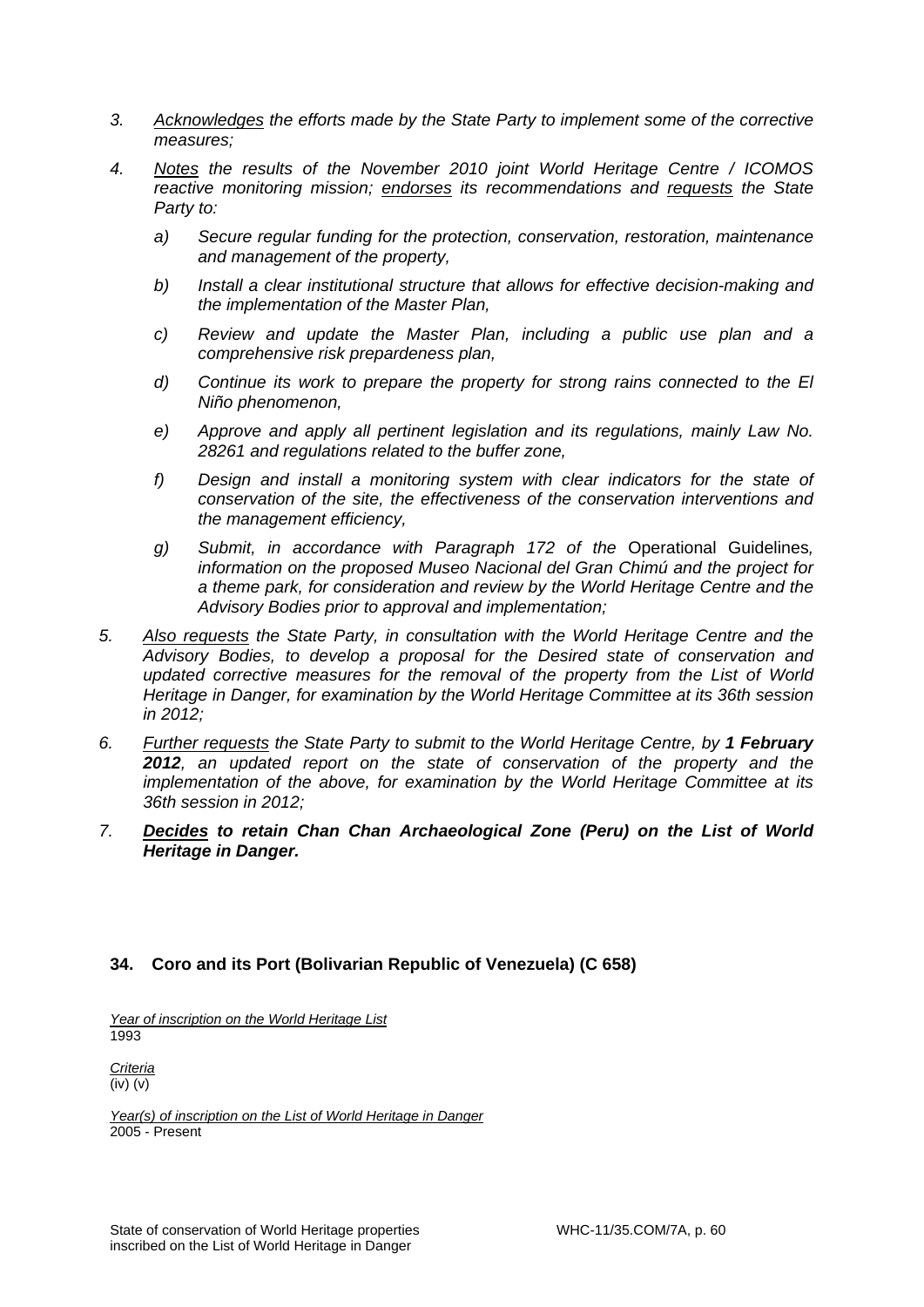#### *Threats for which the property was inscribed on the List of World Heritage in Danger*

- *a)* Considerable decay of materials and structures resulting from lack of comprehensive conservation and maintenance, and torrential rains in 2004, 2005 and 2010;
- *b)* Deterioration of architectural and urban coherence compromising the integrity and authenticity of the property;
- *c)* Lack of adequate and efficient management, planning and conservation mechanisms, and institutional arrangements.

#### *Desired state of conservation for the removal of the property from the List of World Heritage in Danger*

- *a)* Presidential signature of the PLINCODE (*Plan Integral de Conservación y Desarrollo para Coro y La Vela*), submitted to the authorities in August 2006;
- *b)* Effective functioning of the management structure and institutional arrangements foreseen in the PLINCODE, with sufficient allocated resources;
- *c)* Completion of comprehensive drainage systems as well as the rehabilitation of underground networks, public spaces, sidewalks and streets in the historical area;
- *d*) Prioritized implementation of a comprehensive conservation plan.

#### *Corrective measures identified*

- *a)* Obtain official approval of the PLINCODE at the presidential level;
- *b*) Reinforce the Framework Agreement for Emergency Intervention in the area of Coro and La Vela, signed by the Institute of Cultural Heritage (IPC), mayors of the municipalities of Miranda and the regional government on 14 February 2006;
- *c)* Create a Council to assist the Technical Office (OTAE) to plan the investment of resources, and to formulate and revise intervention projects on the infrastructure, buildings and public spaces of the property;
- *d)* Formulate and prioritize a comprehensive conservation plan to complement the existing PLINCODE by defining a precise course of action with intervention criteria and monitoring mechanisms to assess its effectiveness and implementation;
- *e)* Strengthen capacity building for conservation and restoration through existing opportunities of workshops with the schools of conservation in La Vela and Coro;
- *f)* Create awareness in the local community through exhibitions and community involvement.

#### *Timeframe for the implementation of the corrective measures*

- *a)* The Presidential Commission was established in 2005 and the Framework Agreement with the local government was signed in February 2006.
- *b)* A conservation plan was developed in 2007, and priority actions are currently being implemented (2008). Since PLINCODE has not been officially signed, the definitive timeframe has not been established. Following the Presidential signature to ensure its ratification, the necessary corrective mechanisms of PLINCODE can be fully implemented.

#### *Previous Committee Decisions*  **32 COM 7A.30; 33 COM 7A.30; 34 COM 7A.31**

# *International Assistance*

 $N/A$ 

#### *UNESCO extra-budgetary funds*

Total amount provided to the property: USD 20,000 (Spanish Funds-in*-*Trust for World Heritage) for the planning, implementation and subsequent publications of participatory workshops and meetings with artisans and civil society in Coro and La Vela.

#### *Previous monitoring missions*

December 2003: Roundtable in conservation and management; September 2006: World Heritag Centre Evaluation Mission of the state of conservation; July-August 2002, April 2005, May 2008 and February 2011: Joint World Heritage Centre/ICOMOS reactive monitoring missions.

#### *Factors affecting the property identified in previous reports*

- *a)* Serious deterioration of materials and structures;
- *b)* Deterioration of the architectural and urban coherence and integrity of the property;
- *c)* Lack of adequate management, planning and conservation mechanisms;
- *d)* Absence of detailed and technical information on the state of conservation of the property since 2007.

*Illustrative material*  http://whc.unesco.org/en/list/658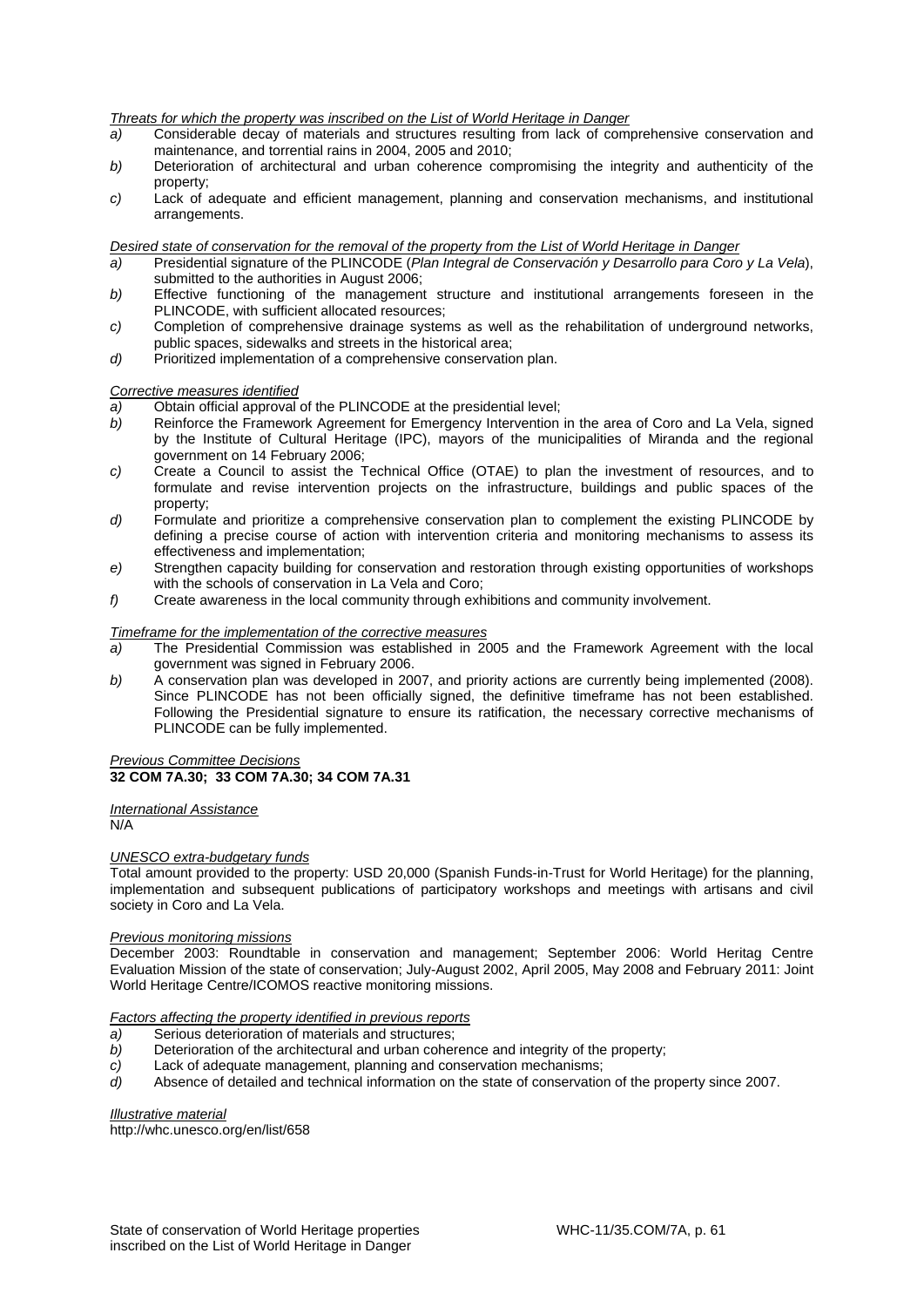# *Current conservation issues*

A report on the state of conservation of the property was submitted by the State Party on 2 February 2011. From 16 to 21 February 2011, a joint World Heritage Centre/ICOMOS reactive monitoring mission was carried out as requested by the World Heritage Committee at its 34th Session (Brasilia, 2010). The mission report is available online at: http://whc.unesco.org/en/sessions/35COM

# *a) Corrective measures implemented*

The State Party indicates that since 2005 when the property was inscribed on the List of World Heritage in Danger, measures have been carried out to address conservation issues at the property. These have included infrastructure works to mitigate the impact of rain on built heritage, the formulation of a Conservation and Development Plan and inter-institutional agreements to ensure adequate management arrangements. Progress made in this respect was noted by the 2008 reactive monitoring mission, which also underscored the actions that had yet to be implemented.

# *b) State of conservation of the property*

From October 2010 to January 2011, Falcon State, where the property is located, has experienced an exceptionally intense rainy season which resulted in a state of emergency declaration in late November and early December 2010. This affected the property's built heritage and the State Party notes that consequently conditions have not been met to consider the removal of the property from the List of World Heritage in Danger.

A systematic condition survey was carried out in November 2010, and based on the results; general actions have been identified for continuous maintenance, as well as long-term actions for interventions at the urban and infrastructure levels to consolidate the urbanarchitectural unit. The survey also identified buildings that were affected by the rain, including 247 in Coro and 94 in La Vela; to date 143 have been addressed within the emergency programme.

The 2011 mission noted that in general, the property maintains its conditions of integrity and authenticity. However, several effects were evident as a result of environmental conditions and the nature of the subsurface soils that affect the property. These include water infiltration, loss of earthen surfaces, deformation and wall structures, fissures, cracks, collapses and cave-ins. It also indicated that although the drainage system had been completed, it was proved ineffective and insufficient during the heavy rains of 2010, which led to the central area of the city being flooded for several days.

In addition to physical factors, the mission noted that with the changes in the management structure, several issues remained unaddressed such as the development of conservation plans with intervention criteria, and the monitoring mechanisms which have led to a situation where interventions are mostly reactive rather than proactive. It also noted that a decision had been made to allow free vehicle traffic flow in the historic area, which significantly affects the qualities of the city. Similarly, regulations for new constructions are not systematically enforced, leading to buildings that impact to some extent the character of the property.

# *c) Buffer zone*

The mission noted that the review of the boundaries of the protected area and the definition of the buffer zone with their regulatory measures were still pending. These actions would have regulated interventions in the buffer zone that would impact the urban landscape of the property. Ordinances to protect the historic area of *La Vela* have also not been passed.

# *d) Planning and management tools*

The *Plan Integral de Conservación y Desarrollo para Coro y La Vela* (PLINCODE) which was developed in 2007 has not yet received official approval. However, a new management tool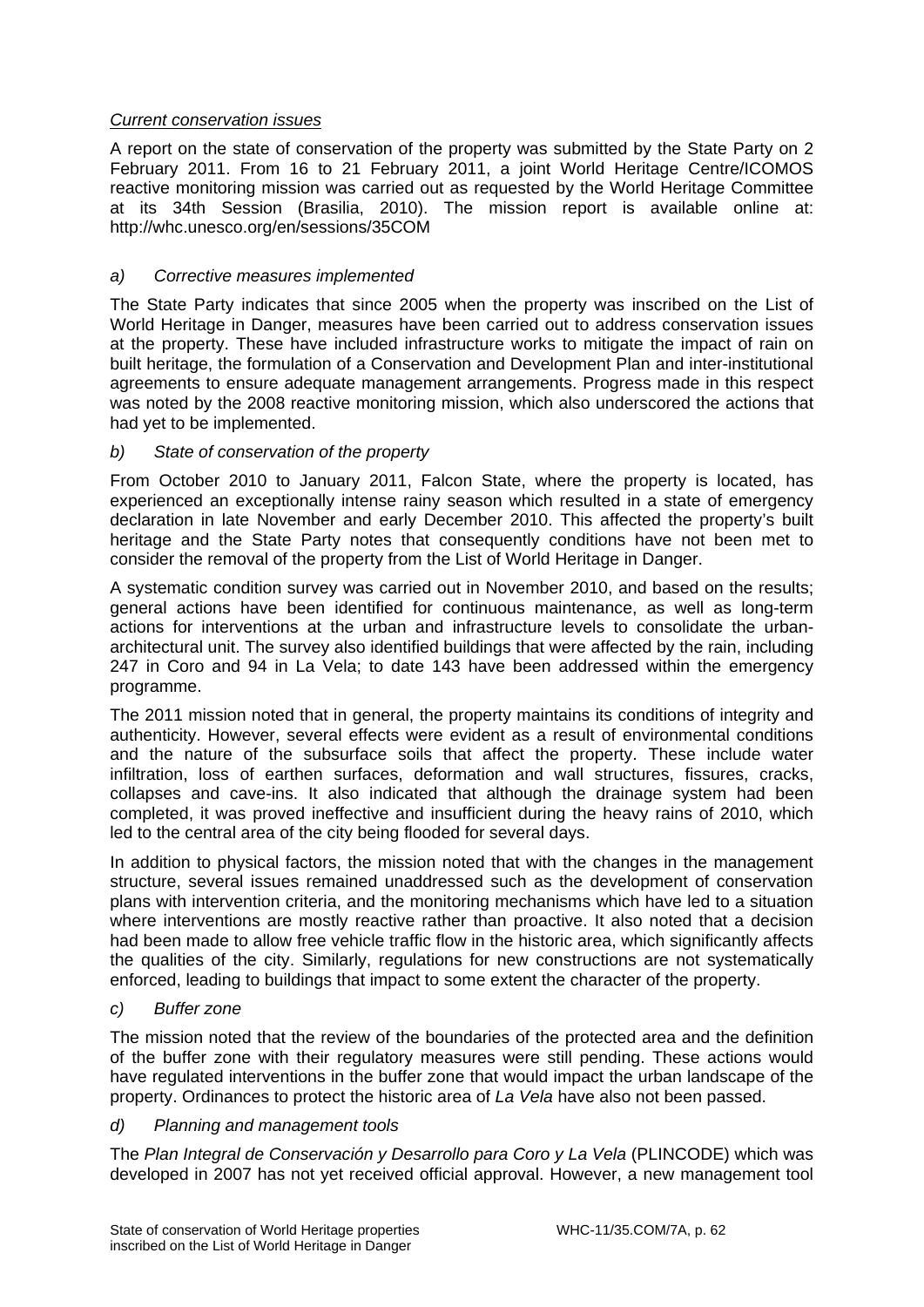called "Management Commitment" has been developed for the planning and sustainable conservation of the protected area. It is recognized as a legal entity by the Organic Law of Public Administration and was signed in January 2011 by community councils and local and regional institutions, including the Government of the State of Falcon and the Municipalities of Miranda-Coro and Colina-Puerto *de la Vela*, and is awaiting official publication. This has resulted in the creation of a Management Unit with a Board of Directors including representatives from the Institute of Cultural Heritage (IPC), the Government of the State of Falcon and the Municipalities of Colina and Miranda, as well as representatives from each of the community councils, who will then appoint a Technical Council charged with the implementation of action plans and policies. It is expected that this new entity will replace the current Management Office so that community councils are effectively integrated in planning and decision-making processes.

Although awaiting official formalization, since 2010, work has commenced through the hosting of six meetings involving stakeholders, resulting in the definition of two strategies for the restoration of domestic architecture. The first one considers priority interventions in areas at risk, and the second is geared towards the creation of means so that restoration activities are imbedded in daily practices. For the implementation of the latter, earthen architecture artisans will be coordinated with building owners; with materials being provided by various institutions, and administered by community councils.

The mission noted that this positive development has resulted in greater social participation in heritage endeavours and confirmed that adequate levels of co-operation currently exist between the three levels of government. It indicated however that the Management Agreement is only a legal instrument and that the definition of a conservation plan is still necessary, which should take into account historical and archaeological research in the formulation of restoration projects. Also, the enforcement of laws and regulations is still needed for the effective protection of the property.

# *Conclusions*

The World Heritage Centre and the Advisory Bodies note the progress made by the State Party in addressing the state of conservation of the property. They welcome the participatory nature of the "Management Commitment", but however note that it is crucial that its formalization process be finalized in order for it to become fully operational. They also underscore the pressing need to identify precise boundaries and buffer zones for the inscribed components as well as the development of a management and conservation plan to ensure the conservation of attributes that sustain the Outstanding Universal Value of the property.

# *Draft Decision: 35 COM 7A.34*

*The World Heritage Committee,* 

- *1. Having examined Document WHC-11/35.COM/7A,*
- *2. Recalling Decision 34 COM 7A.31, adopted at its 34th session (Brasilia, 2010),*
- *3. Recognizes the efforts being made by the State Party for the conservation of the property and encourages it to continue such efforts in co-operation with the World Heritage Centre and the Advisory Bodies;*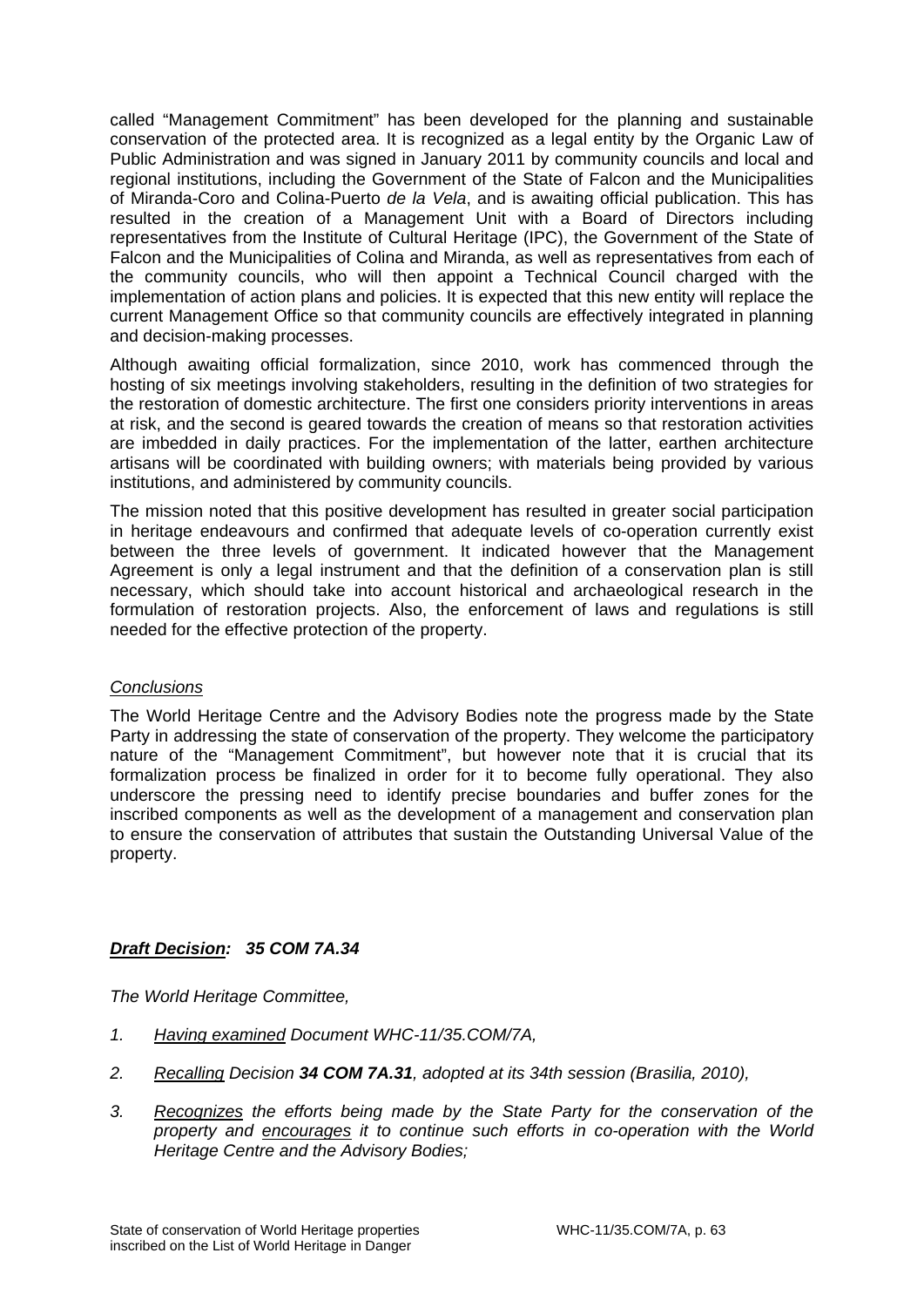- *4. Notes the results of the February 2011 joint World Heritage Centre/ICOMOS reactive monitoring mission, endorses its recommendations and requests the State Party to:* 
	- *a) Finalize the approval process for the creation of the Office of the Management Commitment and provide adequate resources for its full operation,*
	- *b) Develop the Management Plan for the property, including programmes for conservation, public use and risk management,*
	- *c) Finalize the delimitation of the property and the buffer zone for the inscribed components, including the corresponding regulatory measures and submit them to the World Heritage Centre and the Advisory Bodies for review in the framework of the Retrospective Inventory and of the Periodic Reporting exercise;*
- *5. Also requests the State Party to submit to the World Heritage Centre, by 1 February 2012 ,an updated report on the state of conservation of the property and the implementation of the above, for examination by the World Heritage Committee at its 36th session in 2012;*
- *6. Requests furthermore the State Party to update, in consultation with the World Heritage Centre and the Advisory Bodies, the Desired state of conservation and the corrective measures for the removal of the property from the List of World Heritage in Danger, for examination by the World Heritage Committee at its 36th session in 2012;*
- *7. Decides to retain Coro and its Port (Bolivarian Republic of Venezuela) on the List of World Heritage in Danger.*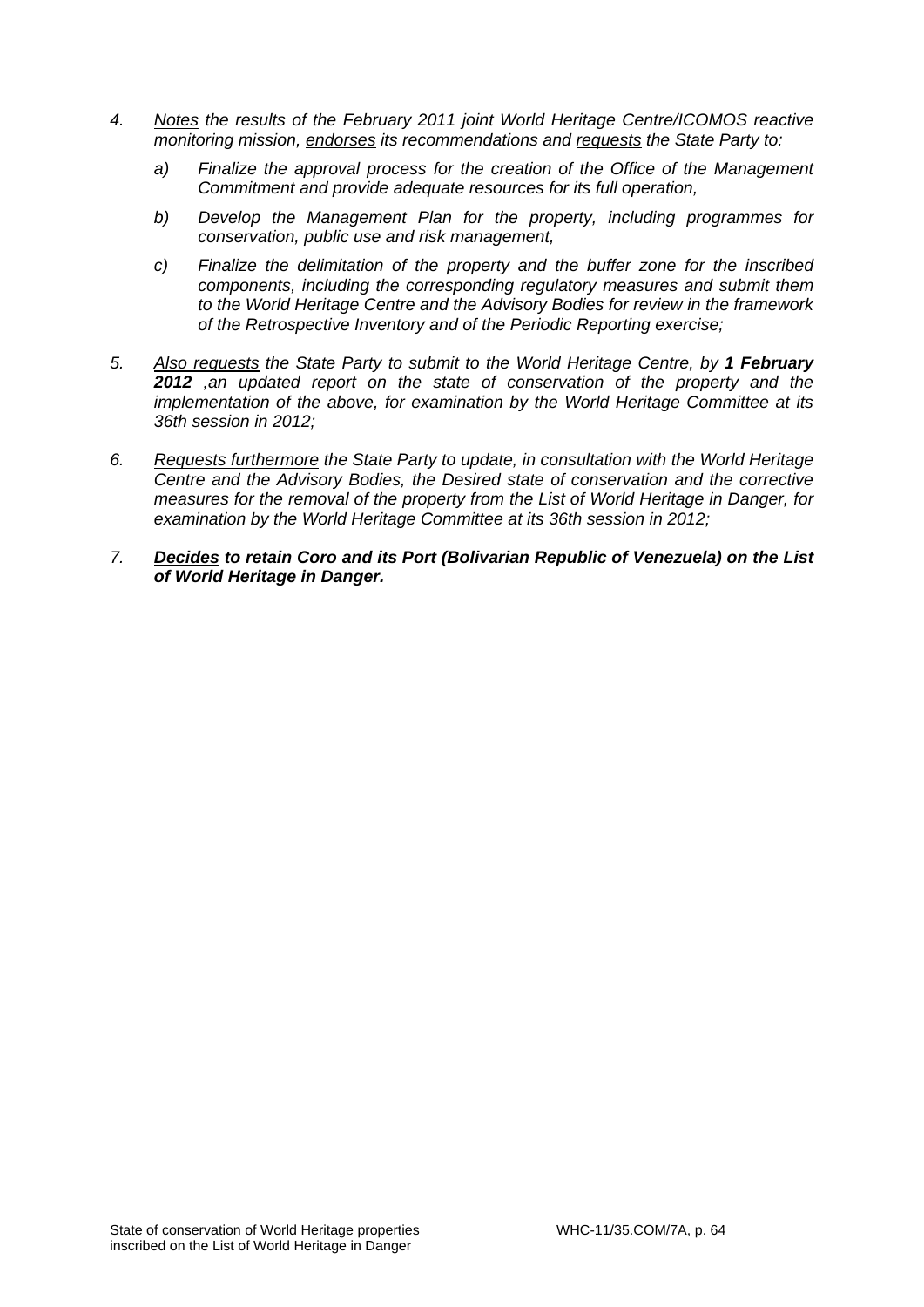# **GENERAL DECISION**

# **35. World Heritage properties of the Democratic Republic of the Congo (DRC)**

### *Current conservation issues*

As a result of the continued severe threats to the five World Heritage properties of the Democratic Republic of the Congo (DRC), the World Heritage Committee at its 31st session (Christchurch, 2007) called upon the Director-General of UNESCO and the Chairperson of the World Heritage Committee to convene a meeting with the DRC authorities to discuss progress in addressing their deteriorating state of conservation.

At the invitation of the Congolese Government, this high-level meeting finally took place in the capital Kinshasa on 14 January, 2011. Funding for the meeting was provided from the World Heritage Fund, African World Heritage Fund as well as the different donors supporting ICCN. The meeting, which was chaired by the Minister for Environment, was attended by the Congolese Prime Minister, the UNESCO Director-General, the Deputy Special Representative of the UN Secretary General in DRC who represented the United Nations Stabilization Mission in the DRC (MONUSCO), several Ministers of the Government, a representative of the Director-General of IUCN, representatives of the diplomatic missions and donor agencies in DRC, staff of the Congolese Park Authority ICCN (Institut Congolais pour la Conservation de la Nature), including the site managers of the World Heritage properties, representatives of conservation NGO's, the President of the African World Heritage Fund, members of Parliament, provincial authorities and traditional chiefs.

The meeting discussed the state of conservation of the five DRC World Heritage properties. On behalf of the Government, the Prime Minister recognized the challenges for the conservation of the properties but ensured that the Government was committed to implement all the corrective measures which were adopted by the World Heritage Committee. The Director General of UNESCO recalled that, despite the combined efforts of the Government and the international community, the degradation of the Outstanding Universal Value of the DRC World Heritage properties had not yet been reversed and noted that the World Heritage Committee expected a strong and clear commitment on the part of the Government to secure the sites and halt the illicit exploitation of their natural resources. She confirmed that UNESCO would continue to assist the Government with this task.

The representative of Germany, speaking on behalf of the group of donors that supports the Congolese government in matters concerning the environment, reaffirmed the commitment of the donor community to continue its technical and financial assistance for the conservation of the sites. The Deputy Special Representative of the UN Secretary General in DRC noted that the UN would continue to support the Congolese Government in the framework of its mandate. The Congolese Park Authority (ICCN) presented its Strategic Action Plan for the implementation of the corrective measures.

The issue of oil exploration in Virunga National park was raised by almost all participants, who unanimously expressed their deep concern to the Congolese Government regarding the granting of a concession for oil exploration in an area of the Park. The Director-General of UNESCO reiterated the position of the World Heritage Committee that oil exploration and exploitation are incompatible with the World Heritage status of the Property. (See Document WHC.11/35COM/7A.Add – Virunga).

At the conclusion of the meeting, the Director-General and the Prime Minister signed the Kinshasa Declaration, in which the Congolese Government committed to implement all the corrective measures and to create the necessary conditions to allow for the implementation of the Strategic Action Plan proposed by ICCN. This plan foresees the respect of the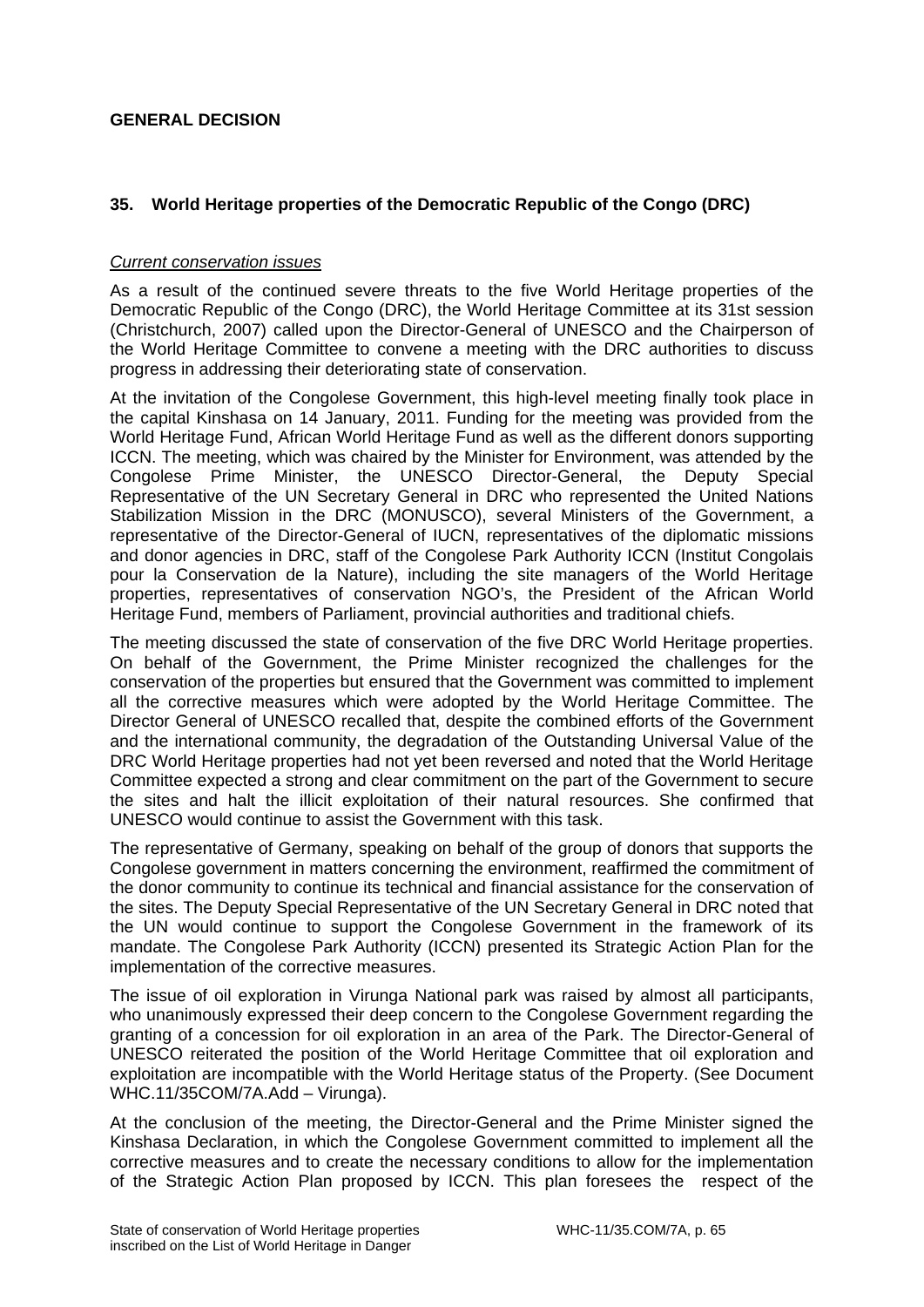requirements of the World Heritage Convention, the national nature conservation law and the mining code, by securing the sites, reinforcing the operational capacity of the Congolese Park Authority, reducing commercial poaching, stopping the illicit exploitation of natural resources and strengthening the efforts of peaceful evacuation of illegal occupants of protected areas. The Declaration also appealed to the international community to continue its support for securing and rehabilitating the World Heritage properties. The full text of the Declaration can be found on website of the World Heritage Centre (http://whc.unesco.org/uploads/news/documents/news-702-1.pdf)

The Director-General of UNESCO also met with the President of DRC, where the issue of the conservation of the sites was also raised. The President ensured the Director-General that he personally considered biodiversity conservation, and in particular the conservation of the DRC World Heritage a mission for DRC and an obligation for humanity as a whole.

# *Conclusion*

The World Heritage Centre and IUCN welcomed the Kinshasa Declaration and in particular the commitments taken by the Government to fully implement the corrective measures adopted by the Committee for all 5 DRC properties. They expressed the hope that the Government would now urgently take the necessary action to create the conditions to make this possible. The World Heritage Centre and IUCN also expressed hope that as a result of the commitments made by the Government, progress would be made in addressing a number of important threats to properties which require the full cooperation of other ministries or regional authorities. Examples include mining exploration and exploitation concessions attributed by the Ministry of Mines, the oil exploration concession granted by the Ministry for Oil in Virunga National Park, the issue of the illegal settlements in the corridor of Kahuzi-Biega and the relocation of the Nyaleke army training camp in Virunga National Park.

The World Heritage Centre remains concerned by the continued difficult working conditions for ICCN staff and by the consistent reports from all the properties about continued involvement of elements of the Congolese Army in illegal exploitation of their natural resources, as documented in the reports on the state of conservation of the individual properties (which will be included in 7A.Add). The World Heritage Centre and IUCN call on the Government to address this issue as a matter of priority as a concrete demonstration of the commitments made as part of the Declaration.

# *Draft Decision: 35 COM 7A.35*

*The World Heritage Committee,* 

- *1. Having examined Document WHC-11/35.COM/7A,*
- *2. Recalling Decision 34 COM 7A.32, adopted at its 34th session (Brasilia, 2010),*
- *3. Commends the State Party for the organization of the high-level meeting on the Conservation of the World Heritage properties in the Democratic Republic of the Congo, as requested by the World Heritage Committee at its 31st session (Christchurch, 2007);*
- *4. Welcomes the Kinshasa Declaration in which the Prime Minister on behalf of the State Party makes the commitment to implement all the corrective measures adopted by the World Heritage Committee to rehabilitate the Outstanding Universal Value of the five*